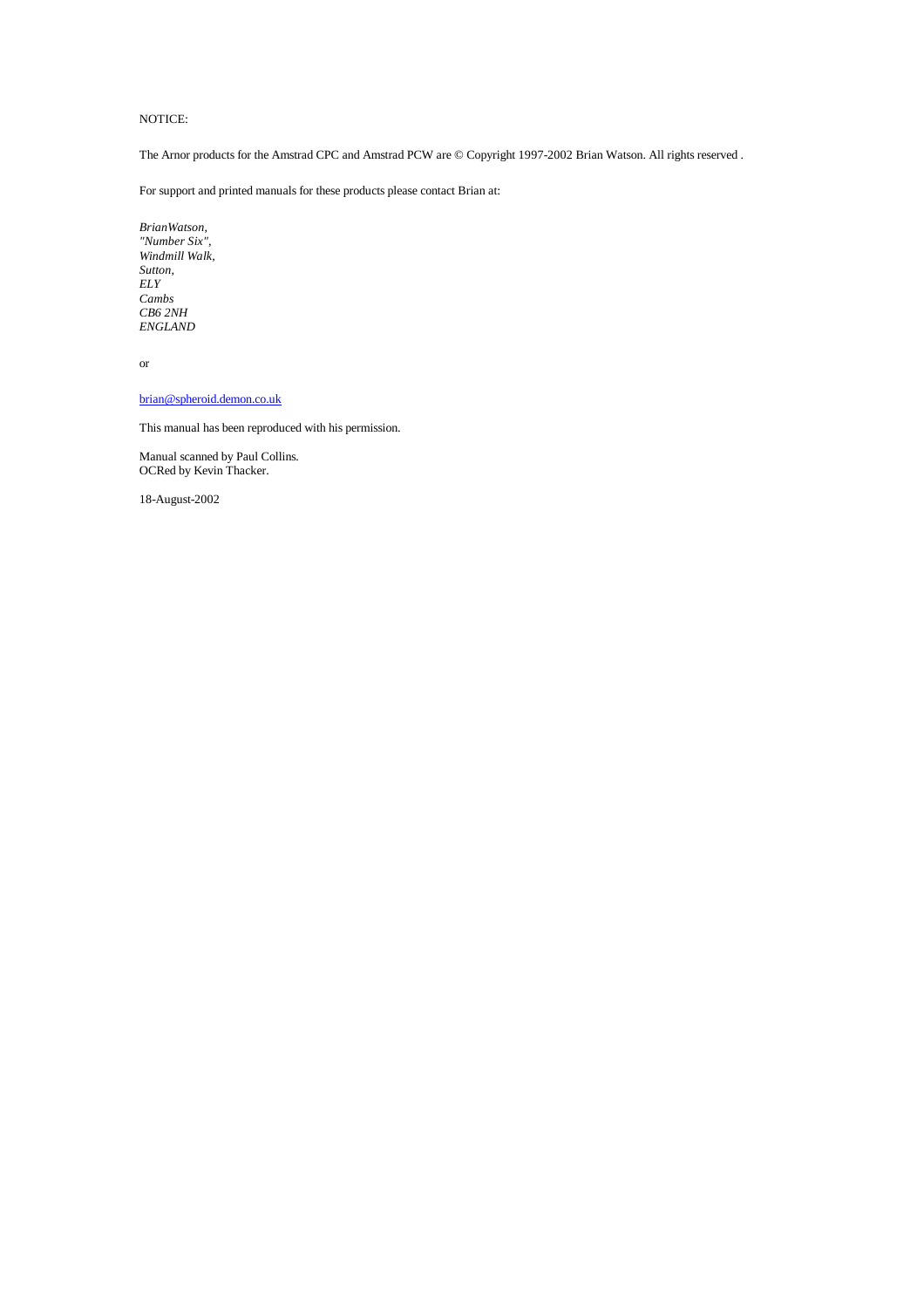# MAXAM Z80 Development System

**Assembler** ??Monitor **Ext**ext Editor

> AMSTRAD CPC464/CPC664 **(C) ARNOR LTD 1985**

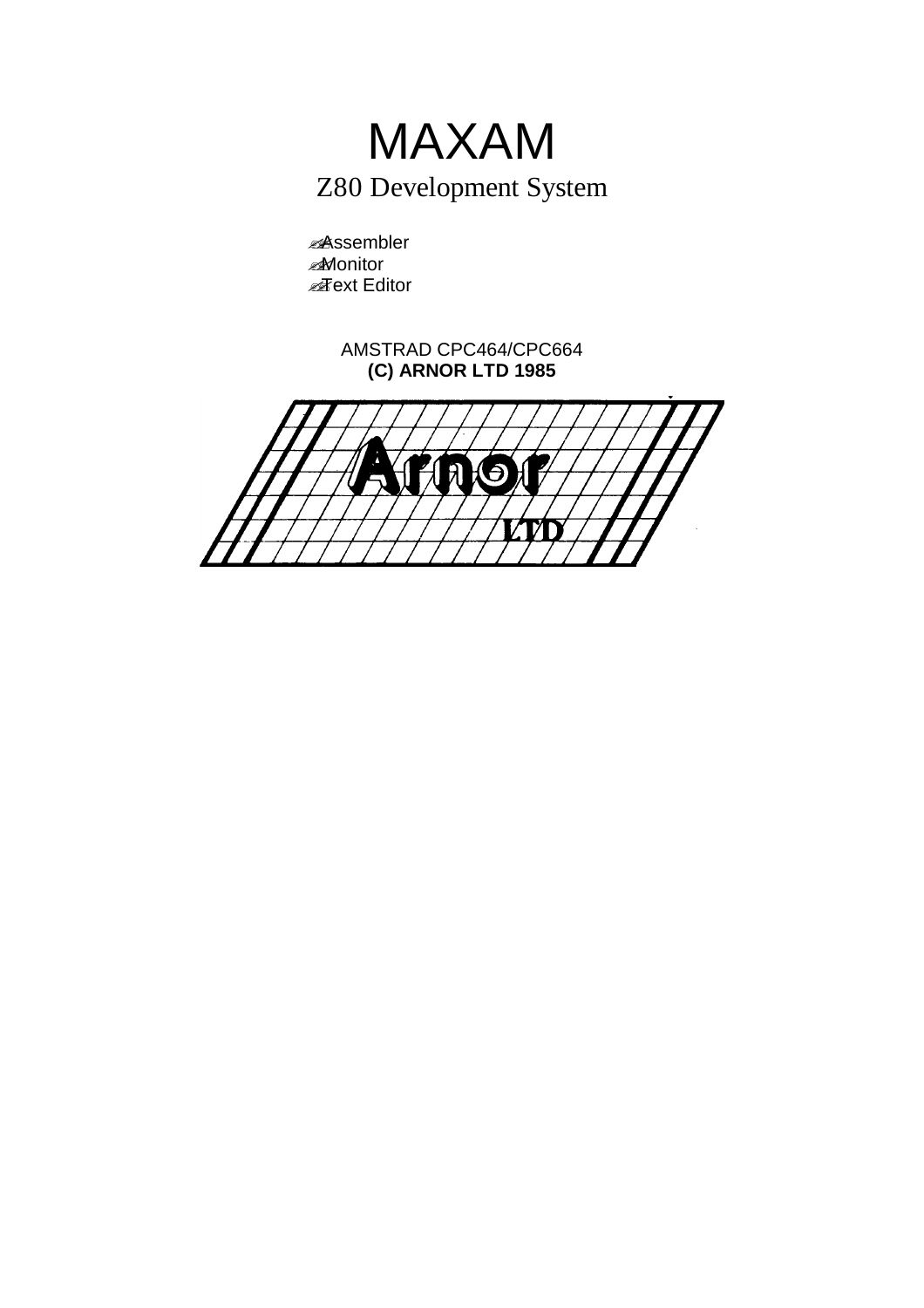# MAXAM ASSEMBLER

# Contents

| 1.    | What is MAXAM?              |    |
|-------|-----------------------------|----|
| $2$ . | First things first          | 5  |
| 3.    | Using MAXAM                 | 6  |
| 4.    | Meet the assembler          | 7  |
| 5.    | The assembler - in detail   | 9  |
| б.    | Two applications            | 26 |
| 7.    | Menu-driven utilities       | 30 |
| 8.    | The text editor             | 34 |
| q.    | Reference section and index | 41 |
|       |                             |    |

Copyright (c) Arnor Ltd., 1985

All rights reserved. It is *illegal* to reproduce or transmit either this manual or the accompanying computer program in any form without the written permission of the copyright holder. Software piracy is *theft*.

Contact Arnor for details of how to upgrade to the ROM or disc version of MAXAM - You can return your current version in part exchange.

correspondence relating to Arnor products is welcomed. Specific comments should quote the version number. The assembler and editor each have a version number which is displayed when they are used. The MAXAM ROM also has an overall version number which is displayed by typing |HELP.

Published by Arnor Ltd., P.O. Box 619. LONDON SE25 6JL.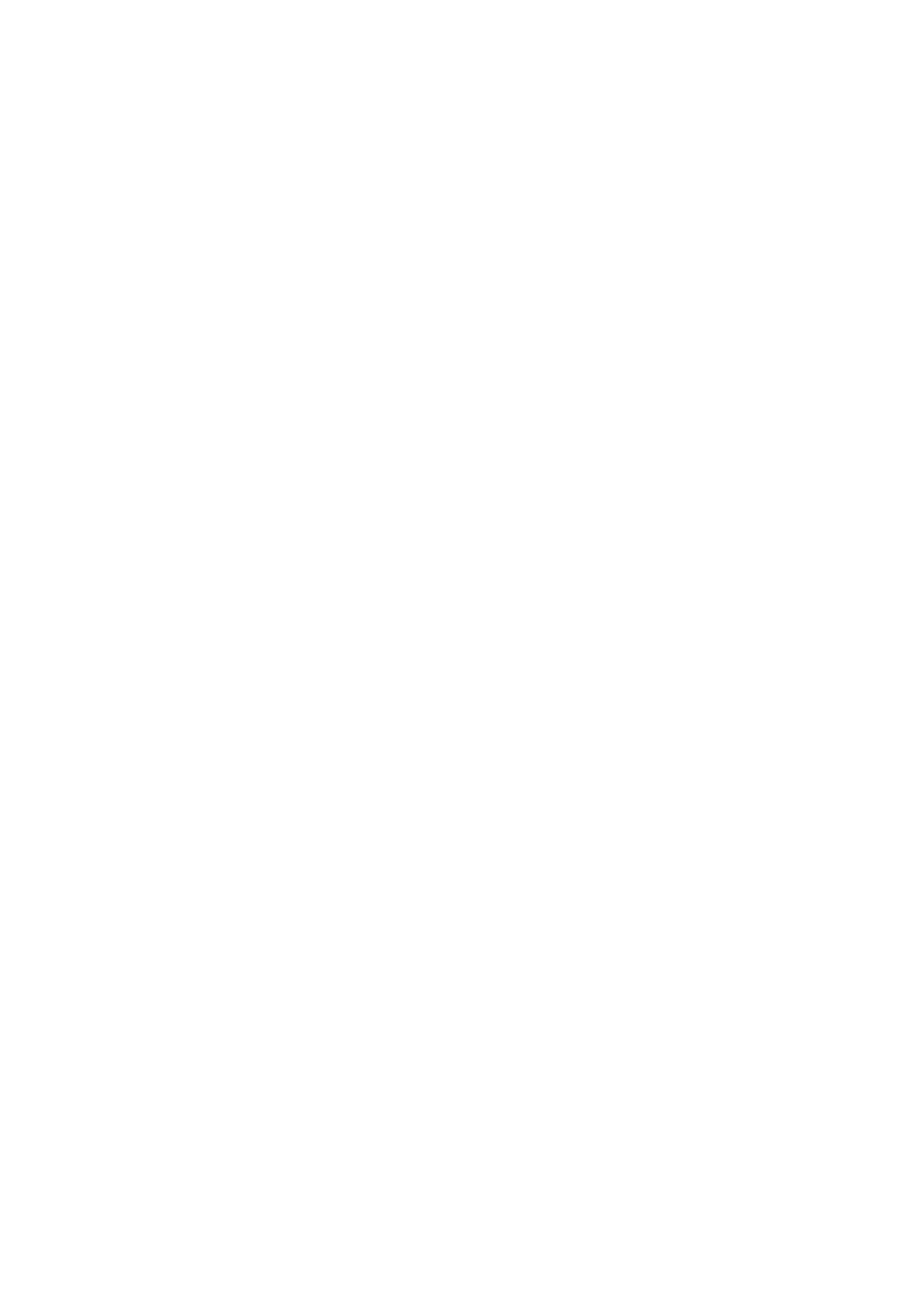*All that is gold does not glitter. Not all those who wander are lost; The old that is strong does not wither. Deep roots are not reached by the frost.*

*From the ashes a fire shall be woken. A light from the shadows shall spring; Renewed shall be blade that was broken, The crownless again shall be king*

J.R.R. Tolkein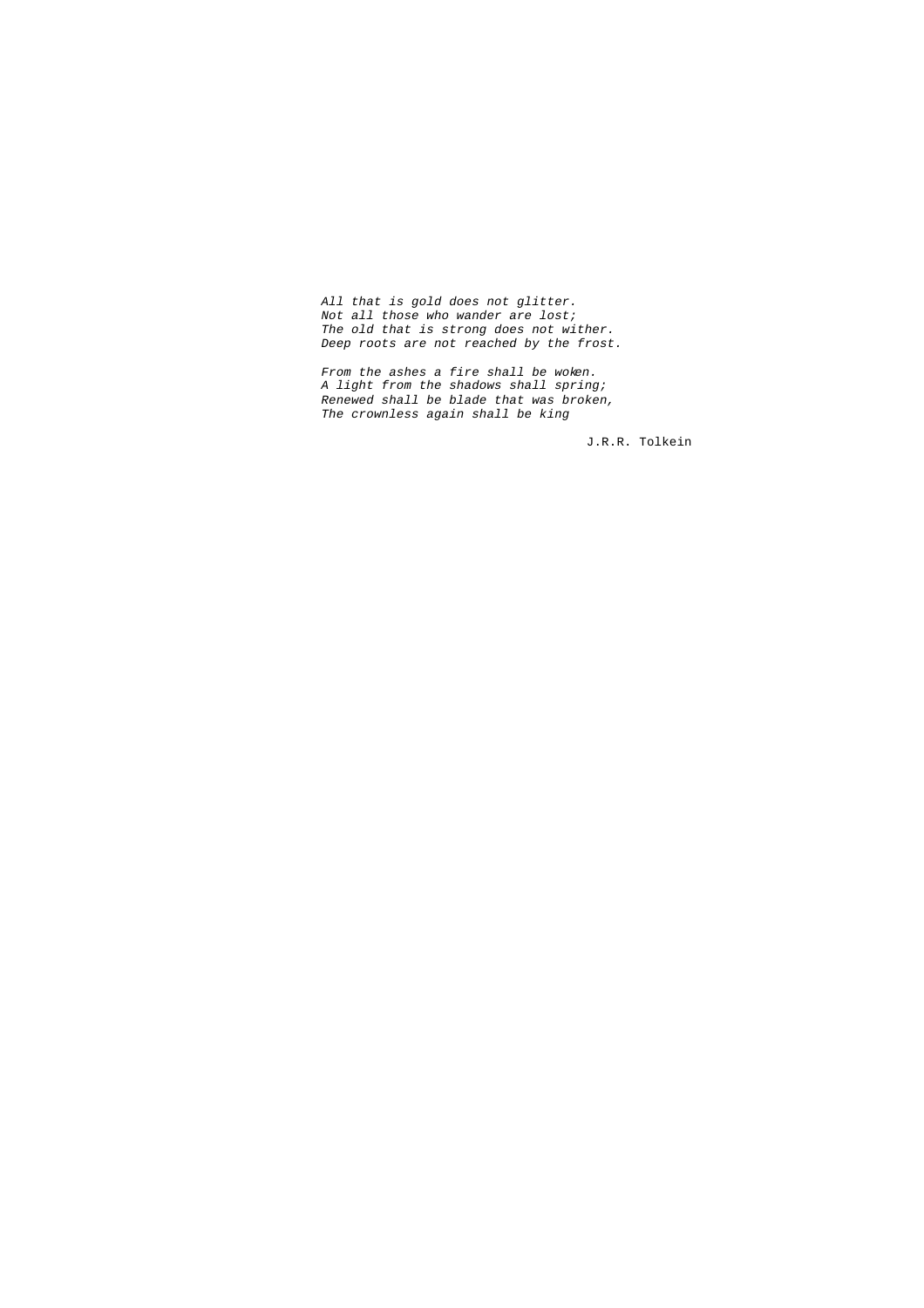# 1. WHAT IS MAXAM?

MAXAM is a comprehensive machine code development system written specially for the Amstrad CPC 464/664. The whole program was carefully designed to complement the excellent Amstrad firmware, and is compatible with Amstrad BASIC down to the finest detail. In particular it supports the ability to create hybrid BASIC/machine code programs. Z80 source code may for simplicity be entered as part of a BASIC program.

The assembler itself is perhaps the most powerful and the most user friendly currently available on any home computer. Although just about every conceivable feature is included, it is easy for the beginner to get started - most of the facilities are optional and the assembler will do something sensible if not specifically directed.

Debugging machine code programs is made much easier by using MAXAM. A special breakpoint instruction is added to the set of Z80 mnemonics, which allows interactive debugging from BASIC with the minimum fuss.

MAXAM also includes a full feature screen editor, which can be used for entering assembler or BASIC programs, or as a simple word processor for writing letters, reports, etc. The editor produces pure ASCII files which YOU can then use with, for example, other editors, languages, and CP/M utilities.

Other utilities provided by MAXAM include: disassembler, memory dump, move block, relocate, find string, compare blocks, and a powerful memory editor. Self explanatory menus guide you through using all these commands.

All parts of MAXAM run in either 40 or 80 column mode. When in the 40 column mode colours are used to make the display clearer: the 80 column display is required for the full professional assembler listing, and is more useful for editing.

This manual does not attempt to teach machine code programming, and assumes basic familiarity with the Z80 assembly language. If you are a newcomer to machine code programming you will need to consult a book on the subject. Though it may seem bewildering at first, persevere; machine code programming is both rewarding and enjoyable. You have made the right decision to purchase MAXAM - it is the ideal system for learning machine code.

An essential reference for machine code programming on the Amstrad CPC 464/664 is the "Complete firmware specification". published by Amsoft. This gives full details of all operating system routines that are needed for communication with the hardware.

About this manual

Section 2 explains how to get started.<br>Section 3 introduces MAXAM's commands

- Section 3 introduces MAXAM's commands and mentions some general points.<br>Section 4 mentions a gentle introduction to using the assembler wi
- provides a gentle introduction to using the assembler with example programs which can be typed in and experimented with.
- Section 5 describes every feature of the assembler in detail.<br>Section 6 describes two application programs.
- Section 6 describes two application programs.<br>Section 7 describes MAXAM's utility commands.
- describes MAXAM's utility commands.
- Section 8 describes the text editor.

Section 9 is a reference section with index and glossary. This includes a complete list of all the Z80 mnemonics.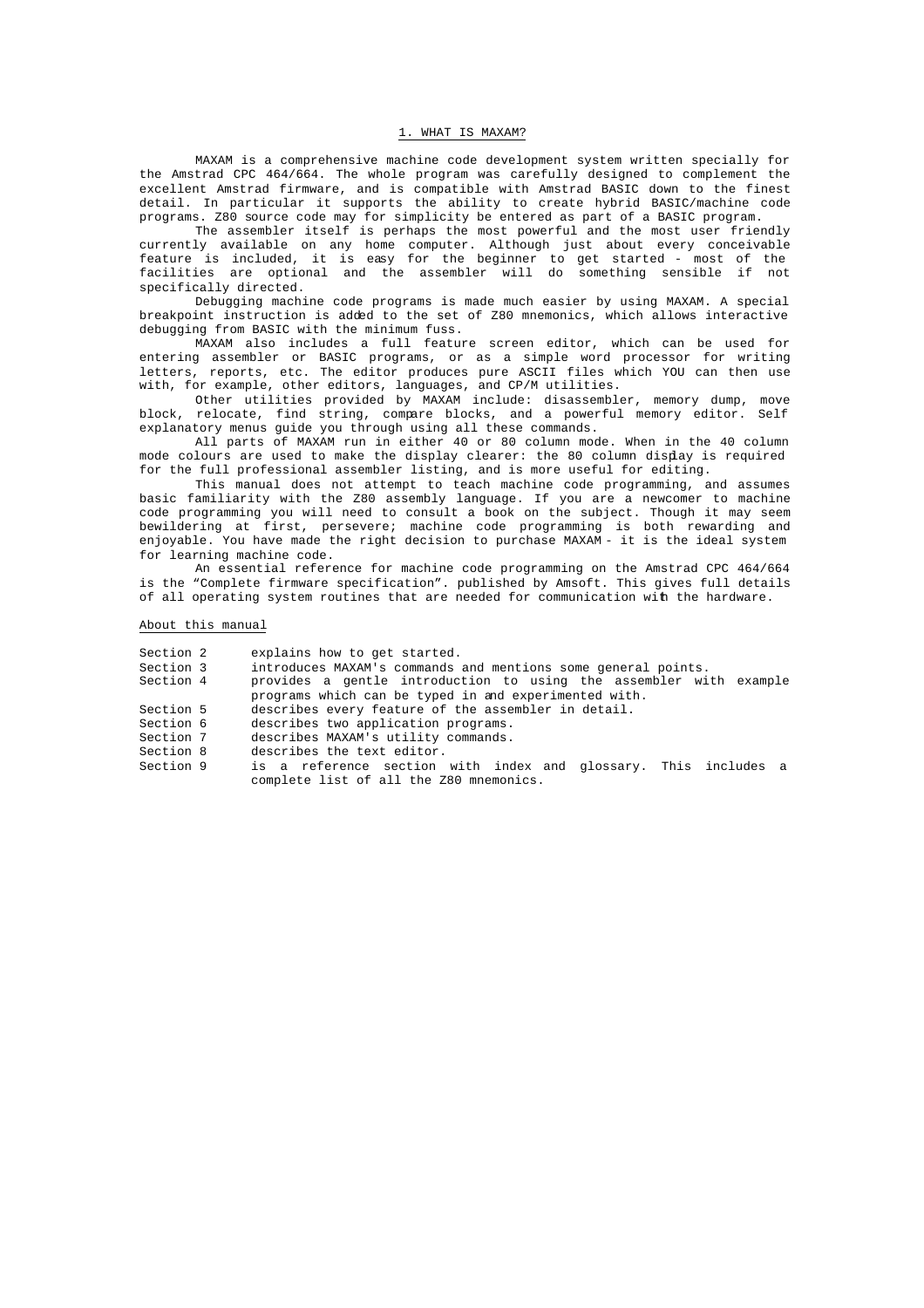### 2. FIRST THINGS FIRST

### ROM version

The ROM version of MAXAM is supplied in a 16K EPROM in an adaptor. The adaptor is attached to the edge connector marked 'FLOPPY DISC' on the back of the computer, and has an edge connector at the back for connecting a disc drive to. Consult the separate fitting instructions before attempting to fit the adaptor.

When installed MAXAM is immediately available to the user, being automatically initialised by BASIC. MAXAM uses just 256 bytes of RAM (background ROM workspace). You may find that some programs will not run because they need to use this memory. If so, enter the command '|MAXOFF'. This will cause the machine to be reset as if MAXAM were not installed.

# Disc version

Reset the machine first by typing CTRL-SHIFT-ESC. This is important. Insert the MAXAM disc and type 'RUN "MAXAM"'. You will then be given the option of loading

(1) the complete program.

(2) the editor only.

(3) everything except the editor.

When loaded the program will be relocated to the highest possible address in memory. Only as much memory as required is used, so by loading only the editor more memory will be available for text.

Finally you will be asked:

"How many bytes do You want to reserve for code?"

You can just press ENTER in response, in which case no action will be taken. If a number is entered, HIMEM is reduced by this number to reserve memory for storing machine code (the use of this is explained in section 5).

The loader program may be configured to initialise the machine however you wish (e.g. set colours, program function keys). To do this load the program 'MAXUSER' (which is unprotected BASIC). This contains instructions as to where to insert your code.

### Cassette version

Reset the machine by typing CTRL-SHIFT-ESC. This is important.

Two copies are supplied, one on each side of the tape. To load type:

RUN "MAXAM"

or just RUN "

You will then be asked: "Do you want to load the editor?"

If you do not want to use the editor at all answer 'N'. and you will leave more memory free.

Finally you will be asked:

"How many bytes do you want to reserve for code?"

You can just press ENTER in response, in which case no action will be taken. If a number is entered, HIMEM is reduced by this number to reserve memory for storing machine code (the use of this is explained in section 5).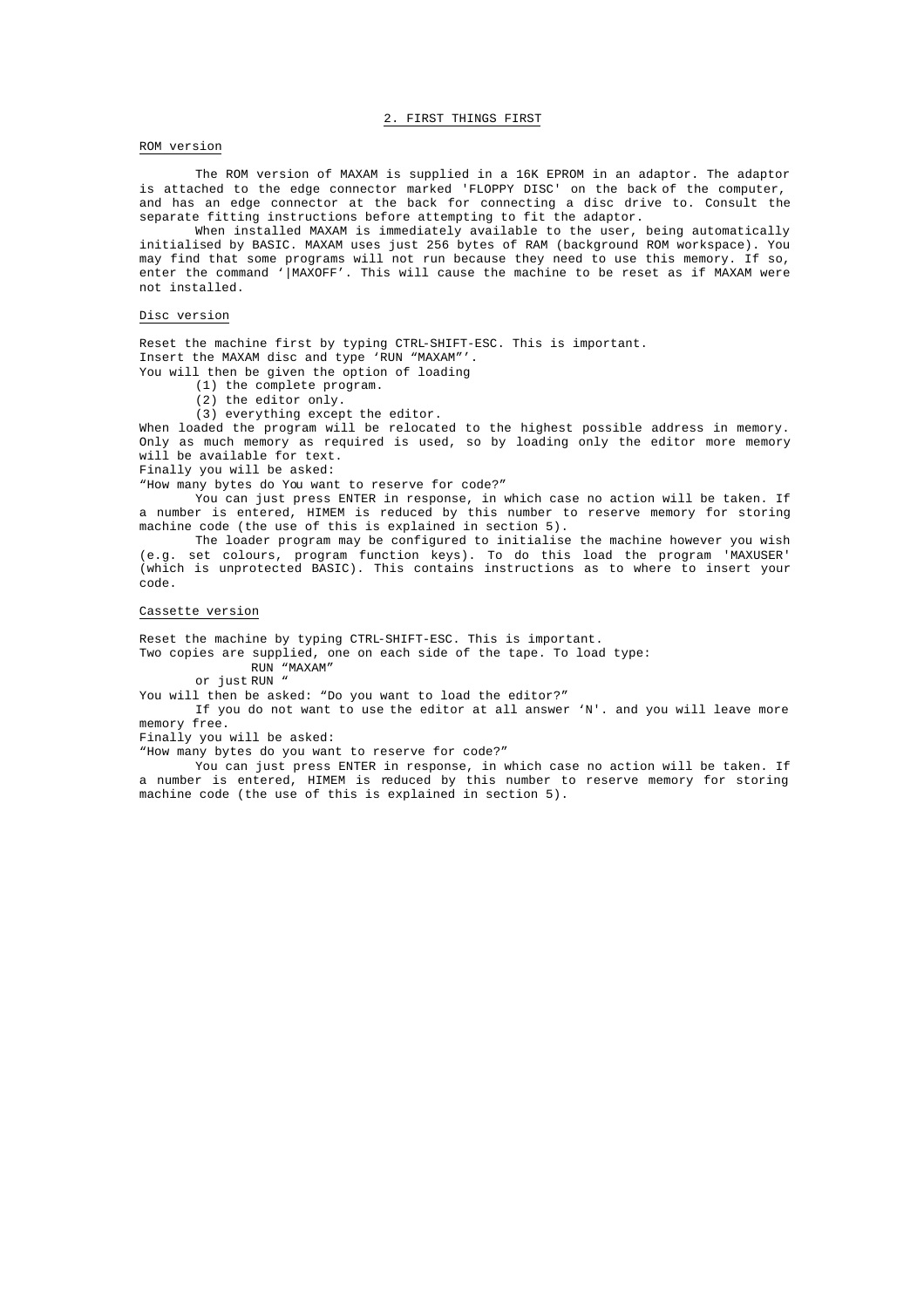# 3. USING MAXAM

When MAXAM is installed, a number of commands are added to the system. These are known as external commands and are called from BASIC by prefixing the command name with a vertical bar (SHIFT @). For completeness the commands are all listed here. though they are dealt with in detail in the relevant section.

# Commands available on all versions

| MAXAM    | enter the main MAXAM menu, from which the text editor and |
|----------|-----------------------------------------------------------|
|          | utility commands are available.                           |
| MAXAM, 2 | enter the main menu in mode 2.                            |
| M        | same as MAXAM.                                            |
| ASSEMBLE | assemble Z80 code within BASIC program.                   |
| ASSEM    | as ASSEMBLE, suppressing all messages.                    |
| CAT      | catalogue files in the same way as the BASIC command CAT. |
| CLEAR    | delete the editor text.                                   |
| FIND     | search for a string in assembler section of BASIC program |
| MODE     | switches between mode 1 and mode 2.                       |
| SPEED    | set cassette write speed.                                 |

Commands available on ROM version only

| HELP          | list all ROMs with version numbers. |
|---------------|-------------------------------------|
| HELP.n        | list commands for ROM number n.     |
| MAXOFF        | turn off MAXAM.                     |
| MSL.          | move screen memory low.             |
| MSH           | move screen memory high.            |
| <b>ROMOFF</b> | turn off selected ROMs.             |

Note: CLEAR, FIND, and HELP may be prefixed with 'M' (for MAXAM). This is in case any future ROMs use these command names and intercept the command before MAXAM. However, we hope that writers of ROM software will avoid these names.

### Some general points

1. Throughout MAXAM, the ESC key works in the same way as in BASIC. This means that any operation can be halted by pressing ESC once. Pressing ESC again will abort, any other key will resume. If MAXAM is trying to send a character to the printer when the printer is not ready the cursor will be turned on. Either put the printer online. or press ESC to give up (you may have to hold the ESC key for about half a second).

2. The DEL key works in the same way as in BASIC, i.e. it deletes the last character typed.

3. The cursor is disabled when any operation is being carried out. Whenever the cursor is visible the computer is waiting for some input. If no prompt is given it is simply waiting for any key to continue or ESC to abort the current operation. This again is consistent with BASIC.

4. MAXAM uses colour displays when in 40 column mode. The default ink settings are used. Since one of the default colours is red, which does not show clearly on a green screen monitor you may want to change it. For example, to change red to bright green enter 'INK 3,8' from BASIC.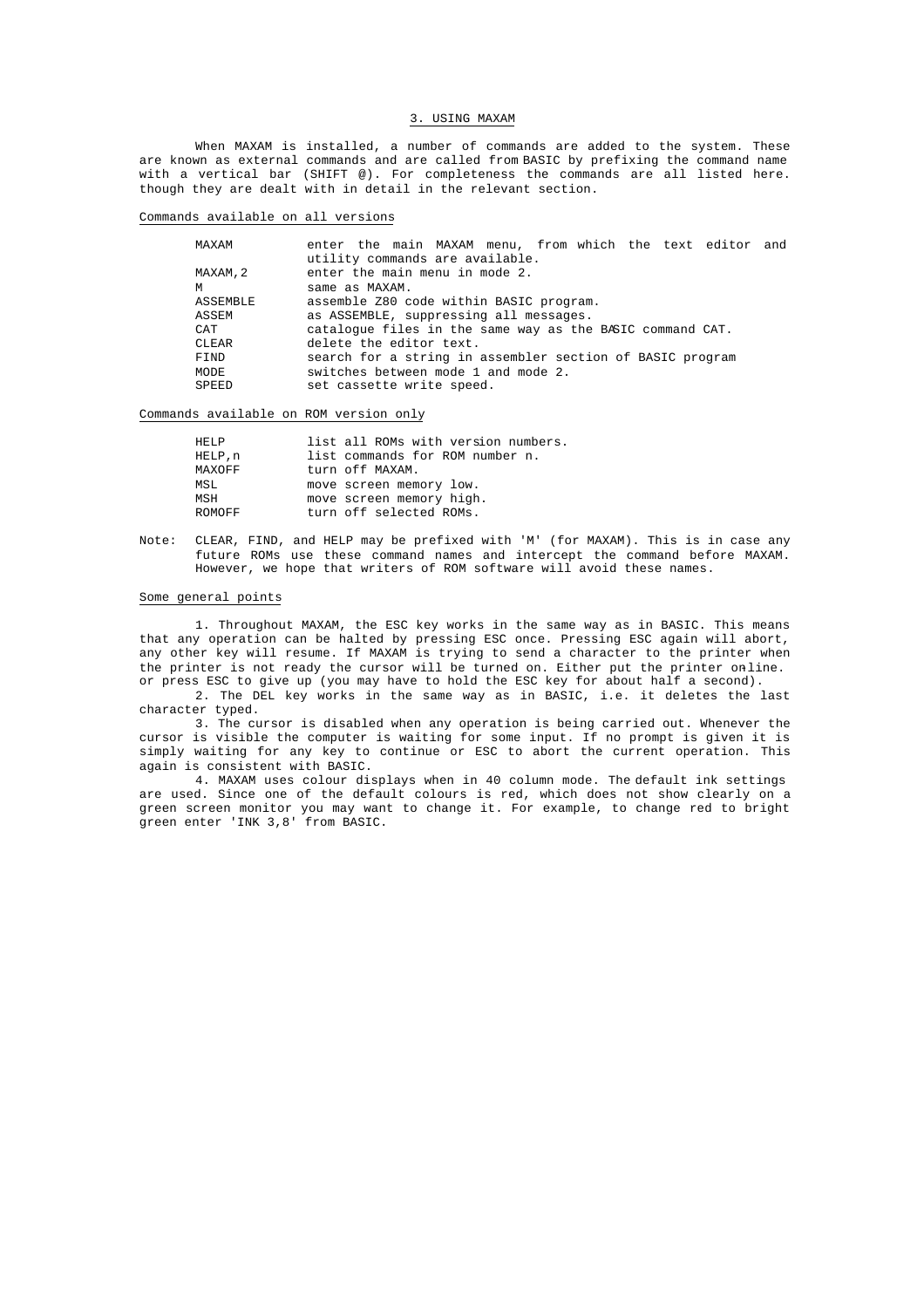# 4. MEET THE ASSEMBLER

The aim of this section is to provide a gentle introduction to using the assembler. There are two complete short programs in this section, with full explanations of what they are doing. Typing these programs in and running them is recommended, particularly if you have not used an assembler before. One or two details are glossed over here and are fully explained in section 5.

There are a couple of points to be noted when typing in these programs. (i) Anything may be typed in either upper or lower case - it makes no

difference at all.

(ii) Take care to enter the single quote character where it appears after a line number. This is the SHIFT-7 character.

Program 1 displays the ASCII character set. The equivalent BASIC program is given.

| Program 1(a): Machine code | Program $1(b)$ : BASIC                         |
|----------------------------|------------------------------------------------|
|                            |                                                |
| 10 MEMORY HIMEM-11         | 10 FOR 1%=32 TO 127                            |
| 20 start=HIMEM+1           | 20 PRINT CHR\$(I%);                            |
| 30 GOSUB 1000              | 30 NEXT                                        |
| 40 CALL start              |                                                |
| 50 END                     |                                                |
| 1000   ASSEMBLE            |                                                |
| 1010 'LD A,32              | ; first ASCII code in accumulator              |
| 1020 '.loop                | ; define a label 'loop'                        |
| 1030 'CALL &BB5A           | ; CALL txt output, the firmware output routine |
| 1040 'INC A                | ; move to next character                       |
| 1050 'CP 128               | ; have we done them all?                       |
| 1060 'JR C, loop           | ; no - go back for another one                 |
| 1070 'RET                  | ; yes - return                                 |
| 1080 'END                  | ; stop assembler                               |
| 1090 RETURN                |                                                |

Line by line explanation of program 1(a)

- 10 : This reserves memory for the machine code routine. In this case 11 bytes are needed.
- 20 : The BASIC variable 'start' is made to contain the start address of the machine code routine.
- 30 : The subroutine assembles the code. It is good practice to put the assembler instructions in a separate subroutine.
- 40 : Calls the (now assembled) machine code program.<br>1000 : An external command which calls the assembler,
- An external command which calls the assembler, and causes the assembly language instructions In the subsequent lines to be assembled.
- 1010 : The machine code program. The quote characters tell BASIC that these lines are comments, and therefore to ignore them. The semicolons tell the assembler that what follows is a comment.
- 1090 : The assembler returns control to BASIC which returns from the subroutine.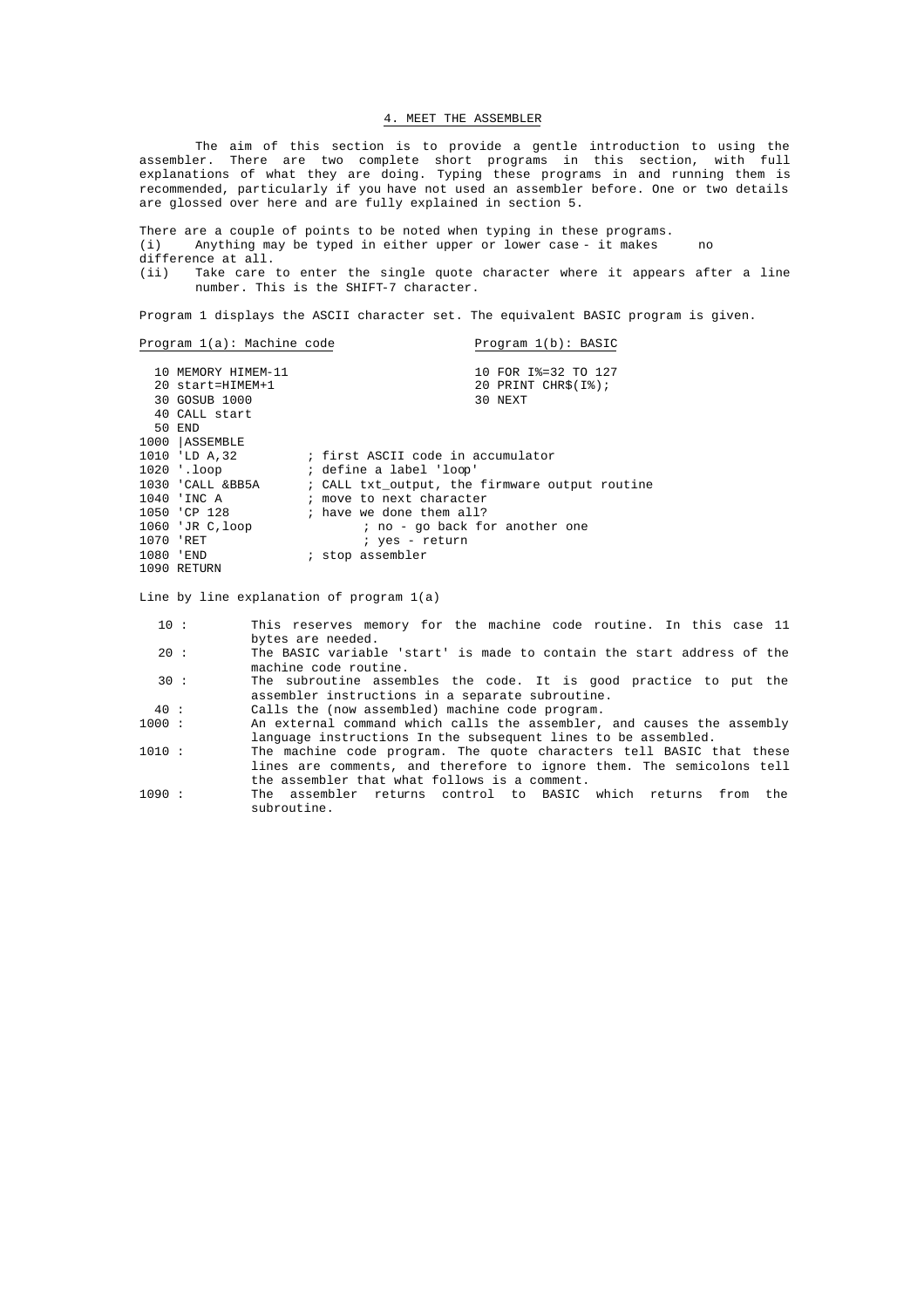When you run the program you will notice 2 things. First, when the assembler is called it announces itself by displaying a title line which includes the assembler version number. Second, on completion of the assembly the number of errors and warnings that occurred is reported. A warning is not necessarily an error, just a message from the assembler suggesting that you might have meant something else. Any errors that occur are explained in plain English - you never have to look up error codes.

Program 2 reads a character from the current cursor position on the screen, returning its ASCII code in a BASIC integer variable. The coordinates required are the same as those used by the BASIC LOCATE statement. If no recognisable character is found zero is returned.

# Program 2

 10 MEMORY HIMEM-50 20 GOSUB 1000 30 rdchar=HIMEM+1 40 char%=0 ' BASIC variable to return character in 50 INPUT "Enter screen position:",x,y 60 oldx=POS(#0):oldy=VPOS(#0) 70 LOCATE x,y 80 CALL rdchar,@char% 90 LOCATE oldx,oldy 100 PRINT 110 PRINT "The character code found was ";char%;" which is ";CHR\$(char%)<br>120 END  $120$  END<br> $1000$   $\frac{125}{105}$ 1000 | ASSEMBLE<br>1010 'dec a:ret nz 1010 <sup>'</sup>dec a:ret nz ; return if no parameter supplied<br>1020 'ld l,(ix) ; get low byte of @char% 1020 'ld l,(ix) ; get low byte of @char%<br>1030 'ld h,(ix+1) ; get high byte of @char 1030 'ld h, (ix+1) ; get high byte of @char%<br>1040 'call &bb60 ; firmware routine TXT RD 1040 'call &bb60 ; firmware routine TXT RDCHAR<br>1050 'ld (hl),a ; put character in char% 1050 'ld (hl),a ; put character in char% 1060 'inc hl:ld (hl),0 ; zero in high byte of char%<br>1070 'ret 1070 'ret 1080 'end<br>1090 RETUR 1090 RETURN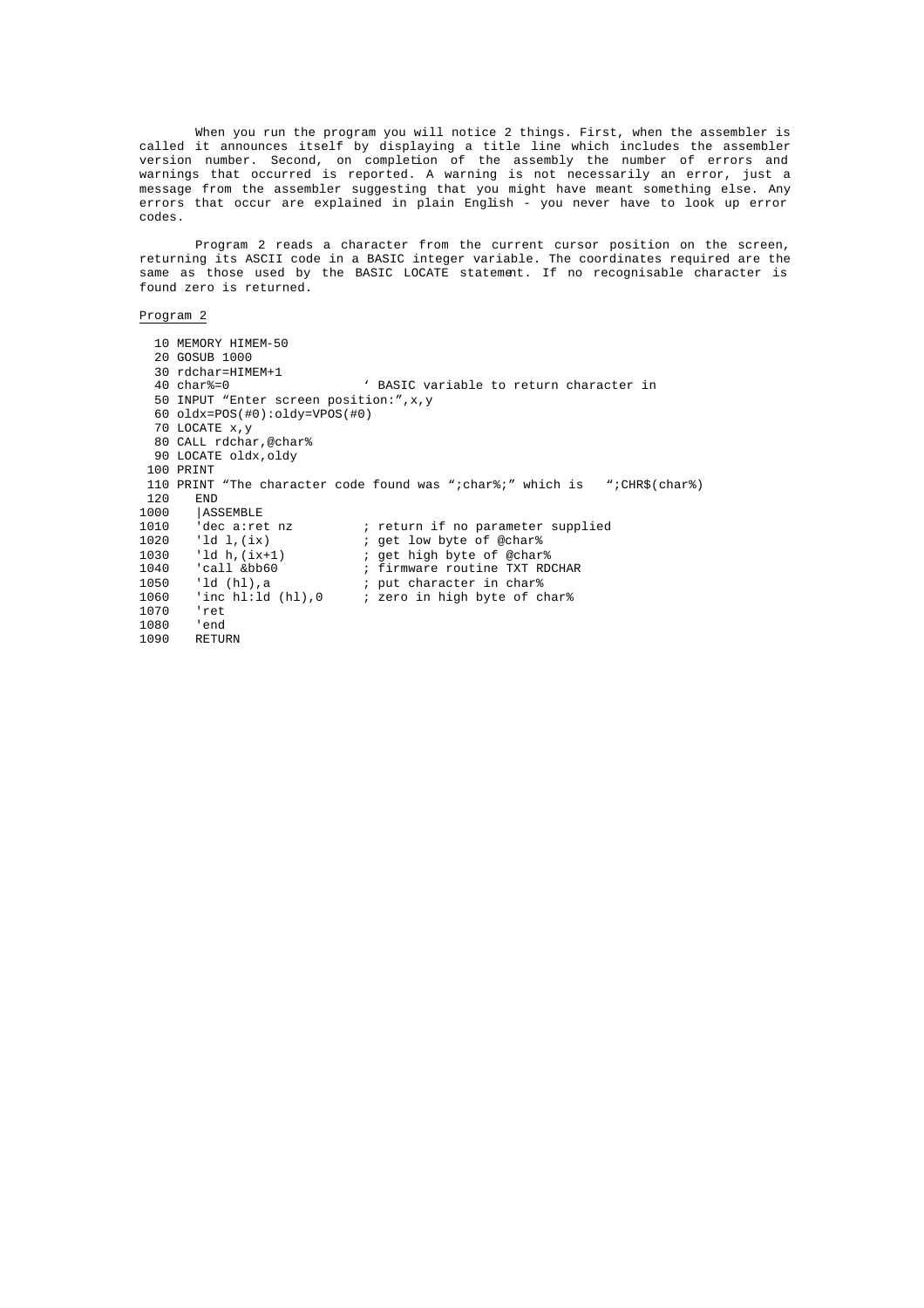### 5. THE ASSEMBLER - IN DETAIL

### Program format

The program to be assembled consists of a sequence of statements. Each statement has the format:

<label\_field> <instruction\_field> <comment\_field>

One line may contain several statements, separated by colons, just as in BASIC. A statement is made up of the three parts shown above, each of which may be empty. The comment field, if present, must start with a semicolon - the effect of a semicolon is that the assembler will ignore all characters until the next colon or end of line. To allow colons in comments use two semicolons together. All characters to the end of the line are then ignored.

Instructions and names used in the source code may be typed in upper or lower case. Thus 'START', 'start' and 'Start' all refer to the same label.

The label may be preceded by a full stop. This tells the assembler tnat what follows is a label. If there is no full stop the assembler will attempt to recognize a Z80 instruction or assembler directive, and if it fails will take the first item as a label. Labels must begin with a letter and can be any length.

Thus to use a Z80 instruction as a label it must be prefixed with a full stop. e.g. '.halt'.

A warning message is given if a label that is not preceded by a full stop starts with the name of a mnemonic or directive. So if you accidentally leave out a space (e.g. by typing 'inca' instead of 'inc a') the assembler will warn you. Putting in the full stop will prevent the warning message if you meant to declare a label.

# Using the assembler from BASIC

MAXAM can be used in two ways; either by entering Z80 source code as part of a BASIC program, or by using the full screen editor. The editor is left to section 8.

The assembler is called from within a BASIC program by the command '|ASSEMBLE'. It will then read Z80 assembly language instructions from the subsequent lines of the BASIC program. The lines cannot be entered directly, because BASIC would attempt to tokenise the line. So every line of Z80 code must begin with a single quote. e.g. 100 'LD A,10

Source code may be entered on the same line as | ASSEMBLE:

e.g |ASSEMBLE:'ld a,"?":jp &bb5a

This can be executed in direct mode.

The quote character tells BASIC to treat the line as a comment, and so completely ignore it. At the end of a section of madnine code - which is automatically detected by the assembler when it finds a line without a quote BASIC resumes execution at the line following |ASSEMBLE. The assembler source code will then be skipped over, and BASIC lines after the assembler lines will be executed.

Any number of sections of assembly language may be contained within a program. each preceded by |ASSEMBLE. It is good practice to put each assembler section in a separate subroutine as in the example programs in this manual.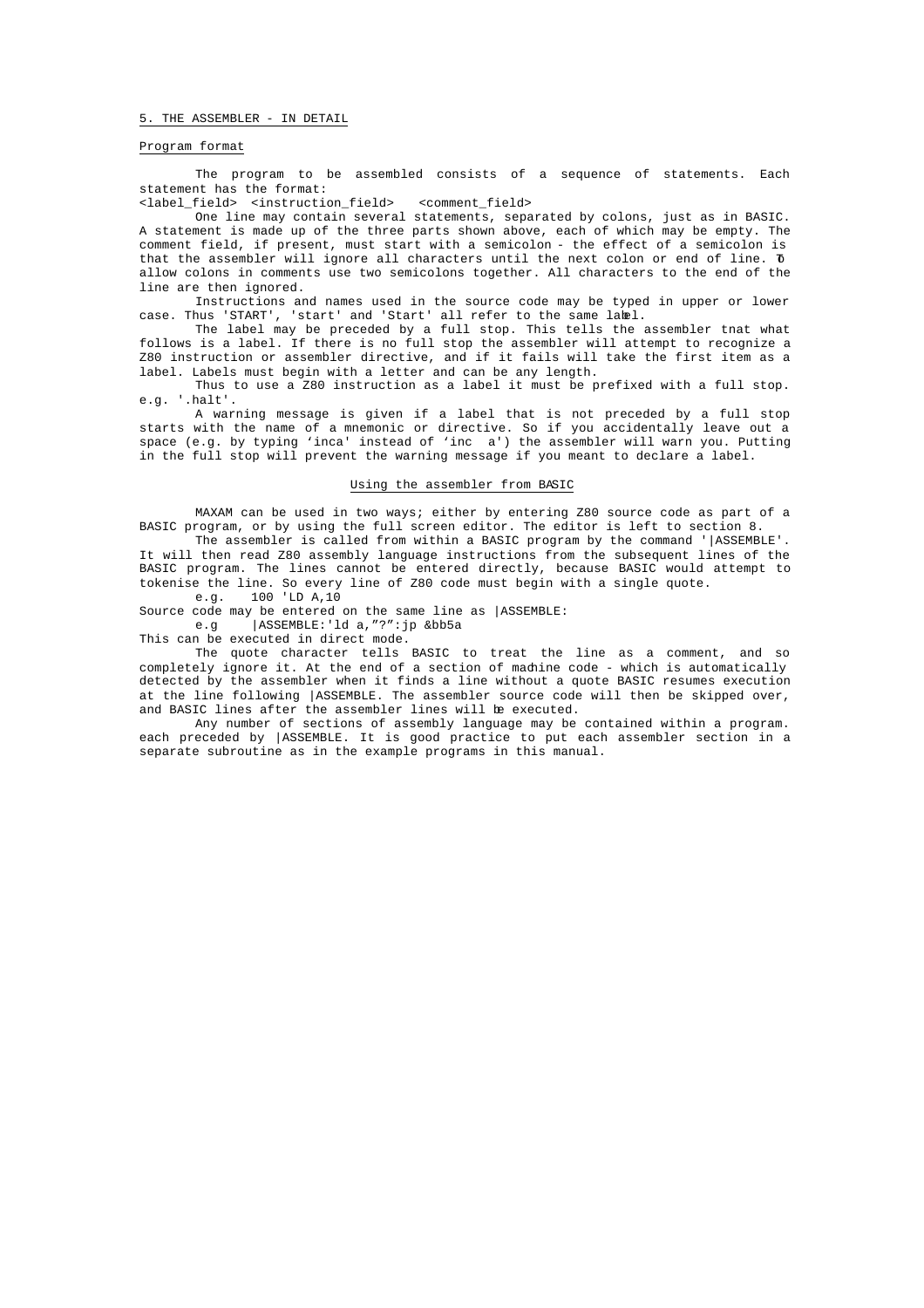### Correcting errors

The program can be edited in exactly the same way as any BASIC program. If a quote is accidentally missed out in an assembler section the assembler will terminate and BASIC will attempt to execute the line. This will almost certainly give a syntax error, and BASIC will enter the line editor - allowing the correction to be made very easily.

# The |FIND command

FIND is a utility included to speed up program editing. Type '|FIND' and you will be asked for a string to find. All occurrences of the string in lines beginning with a quote character will be found and the line number displayed in each case. This is designed for finding occurrences of a particular symbol in a assembly language program, and does not work with BASIC variables because of the unusual way that BASIC tokenises its lines.

The maximum string length is 17 characters.

# Debugging and breakpoints

Debugging machine code programs is made much easier by using MAXAM, and can be done from BASIC - there is no need to learn to use a lot of complicated commands.

This is achieved by allowing breakpoints to be placed anywhere in the program. A breakpoint is a special instruction which, when executed, causes a subroutine jump to a routine which displays the values of the Z80 registers and disassembles the next instruction to be executed. By examining the values held in the registers you can see whether the program is working correctly. If not, press ESC to return to BASIC, check the program, make the necessary correction, re-assemble and try again. If the registers are correct press a key and execution will continue to the next breakpoint or the final RET instruction.

The mnemonic for a breakpoint is 'BRK'.

In fact, BRK is the same as RST 6, which means that if you intercept RST 6 for your own purposes a BRK instruction will cause your routine to be executed instead of the MAXAM breakpoint routine. Reset the machine to restore MAXAM's routine.

Look at program 1(a) again and add the following line:

1025 ' BRK

Now when the program is run the registers will be displayed every time the loop is executed.

# Running hybrid BASIC/machine code programs

If ESC is pressed while assembling, then whether assembly is aborted (by pressing ESC again) or not, BASIC will wait afte completion of the assembly as if ESC had been pressed once. Thus to abort the assembly and stop the BASIC program, ESC should be pressed 3 times.

### Invisible assembly, the |ASSEM command

When a program has been fully debugged it may be desirable to assemble the code without the assembler displaying any messages. This can be done by replacing |ASSEMBLE with |ASSEM. The effect is to suppress all output from the assembler except error messages.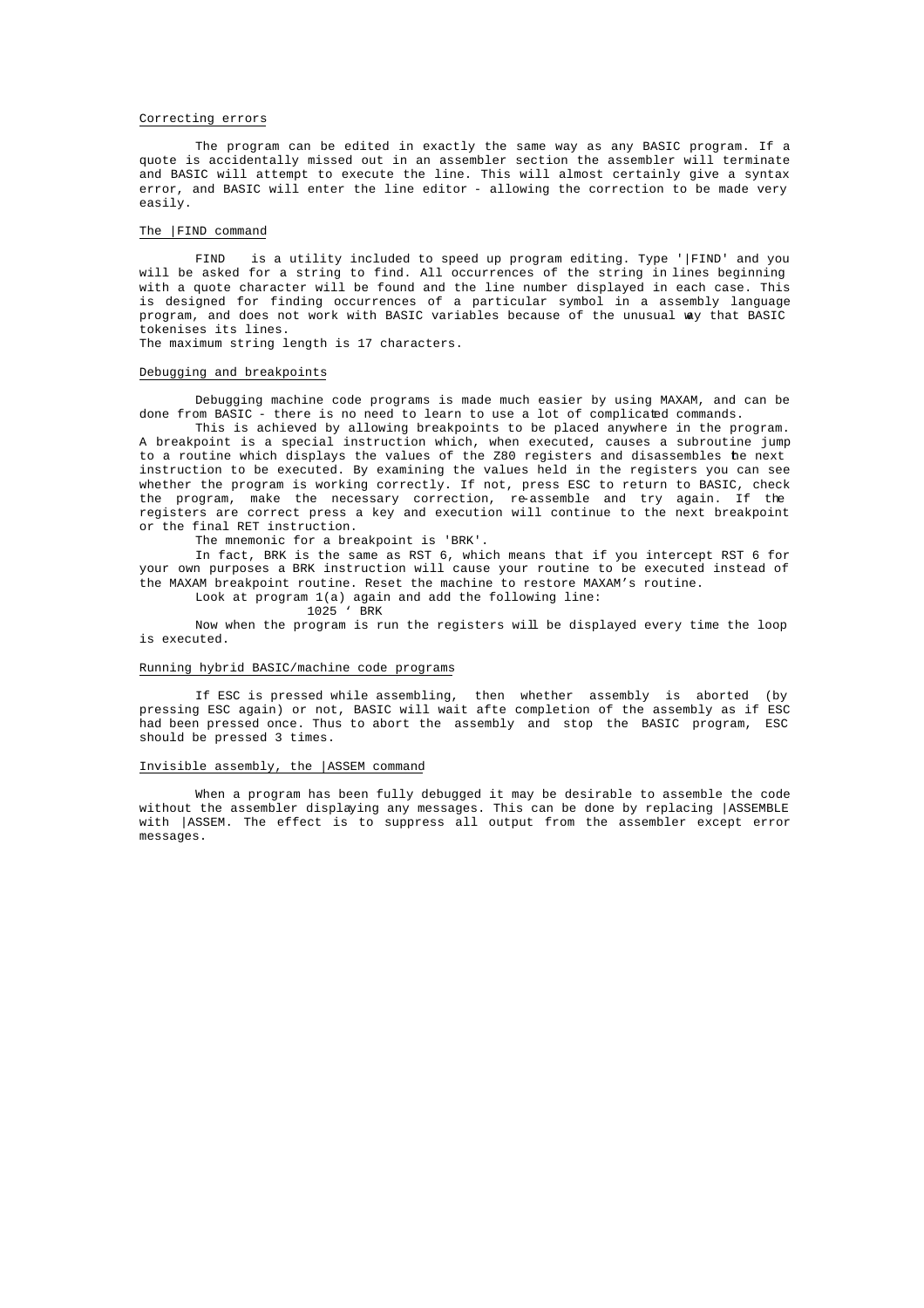### Assembler error messages

Whenever an error occurs during an assembly the offending line is listed, a beep is sounded, and a self explanatory message is displayed.

There are 3 degrees of severity of error that can be produced by the assembler. The most serious is 'fatal error' which causes the assembler to give up immediately. There are 10 different fatal errors, and they are listed in the reference section.

With one exception ('Code limit exceeded') fatal errors are reported on the first pass. All other errors are reported on the second pass, and do not cause the assembler to give up. Instead the numbers of each type are counted and the total numbers are printed when the assembly is finished.

The least serious is 'warning'. A warning message is given for something which can be assembled but it is likely that the programmer meant something different. This occurs in the following cases:

- 1. A label not preceded by a full stop starts with the name of a Z80 mnemonic or assembler directive or command.e.g. INPUT.
- 2. An expression evaluates to more than 8 bits, when an 8 bit value is required. e.g. LD A,300. Note: a warning is not given if the high order 8 bits are all 1, so e.g. LD C,-3 is allowed.
- 3. Spurious text is found after the statement has been correctly assembled. This may be the result of missing out a colon or semicolon.

All other errors are labelled 'error'. If any occur the program will have to be re-assembled before calling the machine code. If any errors or warnings occur the BASIC program will be stopped. This avoids any possibility of calling a routine which was assembled incorrectly.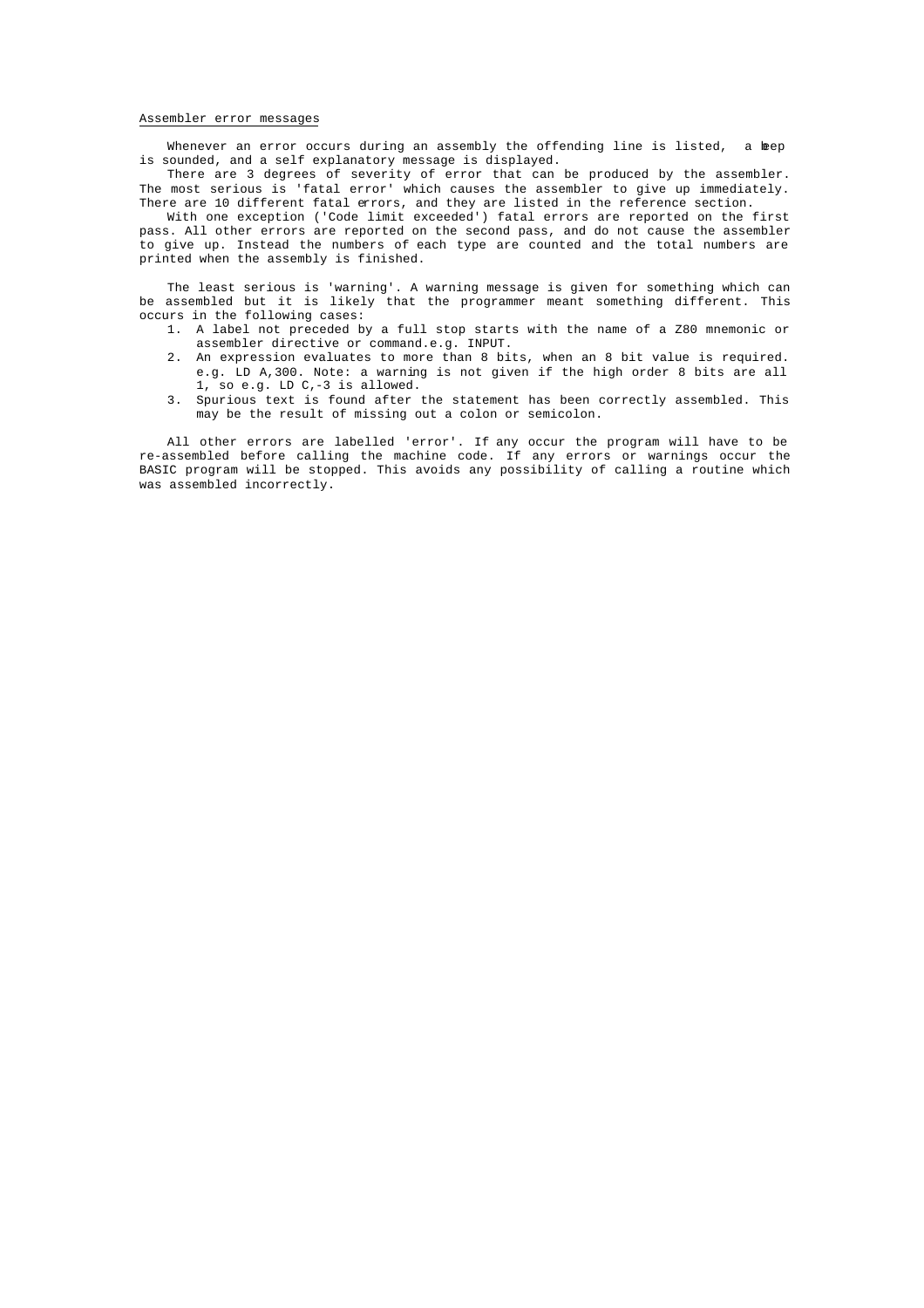### Where to store the object code

When writing machine code programs great care must be taken to store the code in a section of memory not used by anything else. MAXAM provides a convenient and useful way to do this.

Consider the memory map of the computer's RAM:

| $\Omega$  | Firmware workspace                                     |
|-----------|--------------------------------------------------------|
| 40        | Background ROM workspace                               |
| (40)      | BASIC input buffer                                     |
| (170)     | BASIC program area                                     |
|           | BASIC variables                                        |
|           | $***$<br>***<br>free memory (shrinks as program grows) |
|           | BASIC strings                                          |
| $HIMEM+1$ | ***<br>***<br>free memory (reserved by altering HIMEM) |
| (AS78)    | User defined characters                                |
|           | MAXAM code and workspace (disc and cassette versions)  |
| (ABFB)    | Background ROM workspace, including MAXAM and AMSDOS   |
| AC00      | BASIC workspace                                        |
| B100      | Firmware workspace                                     |
| C000      | Screen memory                                          |
|           |                                                        |

Addresses given in brackets are for a machine with AMSDOS and the MAXAM ROM, but no other ROMs. They should not be used in programs.

The most useful address on this map is HIMEM. BASIC will only use memory below HIMEM for program and variable storage. So the best place to put machine code programs is above HIMEM. To do this simply reduce HIMEM:

e.g. MEMORY HIMEM-100

This will reserve 100 bytes. which will not be touched by BASIC.

Notes: (i) It is often convenient to reserve the required amount of memory from within a program. The MEMORY statement can of course be included in a program, but this has the disadvantage that each time the program is run HIMEM will be reduced further. A possible solution Is as follows: 10 GOTO 30

- 20 MEMORY HIMEM 100
- 30 REM rest of program

Use RUN 20 the first time the program is run, and RUN thereafter.

(ii) If you need the SYMBOL AFTER statement it must be used before setting HIMEM. Apart from this restriction HIMEM can be changed at any time.

This method of reserving memory for object code is strongly recommended. Two features are built into the assembler which make the above procedure both safe and easy to use. These are:

1. In the absence of a directive telling the assembler where to put the code it will automatically store it immediately above HIMEM.

2. The assembler will check that the object code does not overwrite the user defined symbols area, the background ROM workspace or (in the case of the disc or cassette version) the MAXAM code. If there is insufficient space to store the complete machine code program the error message 'Code limit exceeded' will be given. If this occurs reduce HIMEM and try again.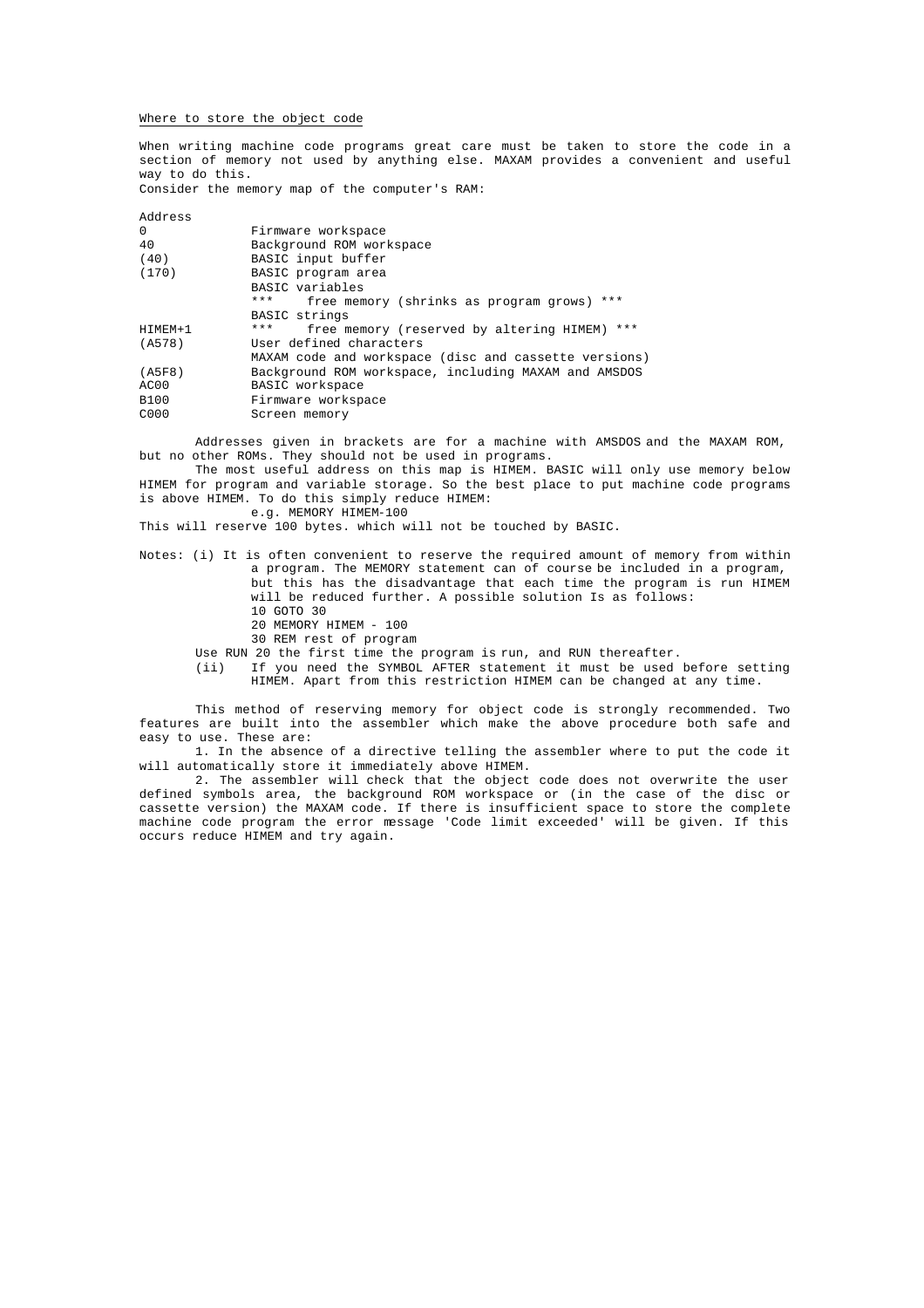The above mechanism is ideal for testing virtually all programs, but sometimes a program is required to execute in a different part of memory. The RG directive tells the assembler what address to use. There are 2 forms:

Syntax: 1. ORG <expression><br>2. ORG <expressionl 2. ORG <expressionl> , <expression2>

With the first form the assembler will evaluate the expression, and use this as the 'Code origin' (i.e. the address where the code is to run). The assembled code will be stored starting at this address.

Often it is not possible to store the code at the address where it is to run, because it is being used by something else (e.g. MAXAM or BASIC). In this case use the second form. The assembler will evaluate both expressions, set the code origin to the first, but store the code at the second address (the 'storage location'). This is usually only necessary when a program is fully debugged, and is to be saved and run from disc or tape.

Notes: (i) Any number of ORG directives may be used.

(ii) The expressions may not contain undefined symbols.

# The LIMIT directive

If an ORG directive is used the assembler still cheeks for the code overwriting the user defined characters. The way it does this is by keeping an internal variable called 'LIMIT', which is set to the highest byte of memory available for storage of object code. Initially this is set to the address of the byte just below BASIC's user defined character buffer. However it can be set to any value:

Syntax: LIMIT <expression>

Three uses of the LIMIT directive:

1. To prevent memory used by something else being overwritten.

2. When writing a program with a fixed maximum size (e.g. the size of an EPROM).

3. Many programs will intercept firmware routines (see the Amsoft dicumentation for details of how to do this). The firmware jump blocks are higher in memory than the default LIMIT, so the LIMIT directive must be used before it is possible to assemble directly into the firmware jump block. 'LIMIT &FFFF' will allow assembling in any area of memory. Notes:

- (i) LIMIT only affects storage of code In memory, not the code location (if this is different).
	- (ii) The checking is only done on pass 2, since code is only stored on pass 2.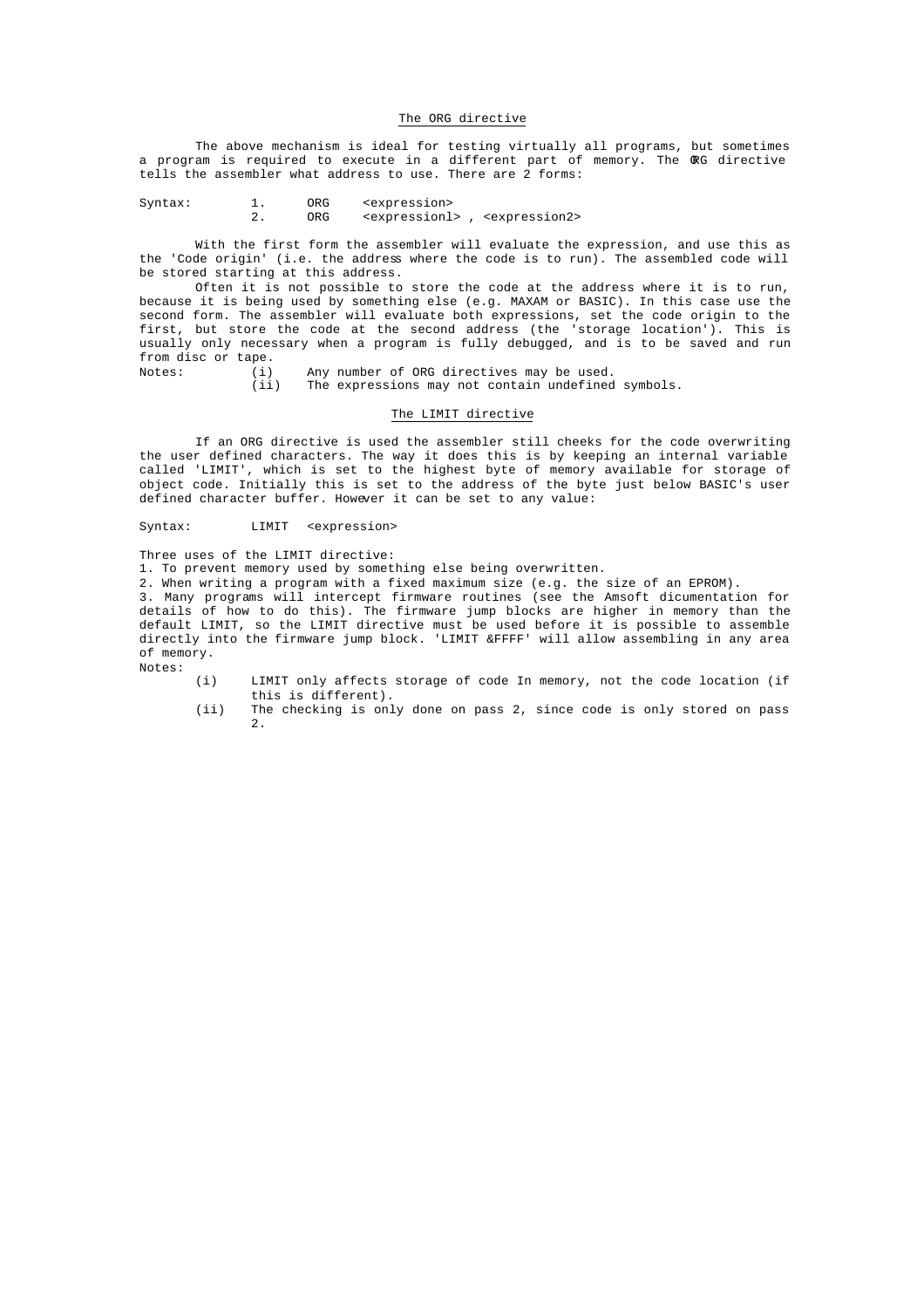NOCODE and CODE

Syntax: NOCODE<br>Syntax: CODE  $Syntax:$ 

Occasionally it is useful to assemble a program without storing any code perhaps just to check that it assembles correctly, or to assemble a small routine which is to be input in hexadecimal (maybe on another computer). The directive NOCODE achieves this. The directive CODE cancels the effect of NOCODE, and causes storage of object code to be resumed.

The END directive

Syntax: END

The END directive simply tells the assembler to stop. It may be omitted. but has two uses:

1. To avoid assembling the whole program - temporarily put in an END directive. 2. END causes the storage location to be output in the listing. A useful ploy is to put 'LIST:END' as the last line of source code so you can see where the end of the program is.

# Expressions

Arithmetic expressions may be used throughout the assembler - wherever a number is required. This includes operands of Z80 instructions and assembler directives. The expression evaluator works from left to right and allows the following:

NUMBERS:

1. decimal constants. e.g. 132.

2. hexadecimal constants. e.g. &BB5A or #2A. Either & or # may be used for compatibilty with BASIC and the firmware documentation.

3. binary constants. e.g. %1011101

4. character constants. e.g. 'A',"3",'"'. Either single or double quotes may be used - to specify a quote character enclose it in the other type of quote. The value of a character constant is the ASCII code of the character, so "3" is the same as #33. A null character constant,"" has the value 0.

5. an identifier.

6. one of the two special symbols:

\$ represents the current code location (program counter).

@ represents the current storage location.

OPERATORS:

1. Arithmetic operators +,-, \*, /, MOD.

2. Bitwise logical operators AND, OR, XOR.

All expressions are evaluated to 16 bit unsigned integers. Overflow is ignored, and the least significant 16 bits of the result is used.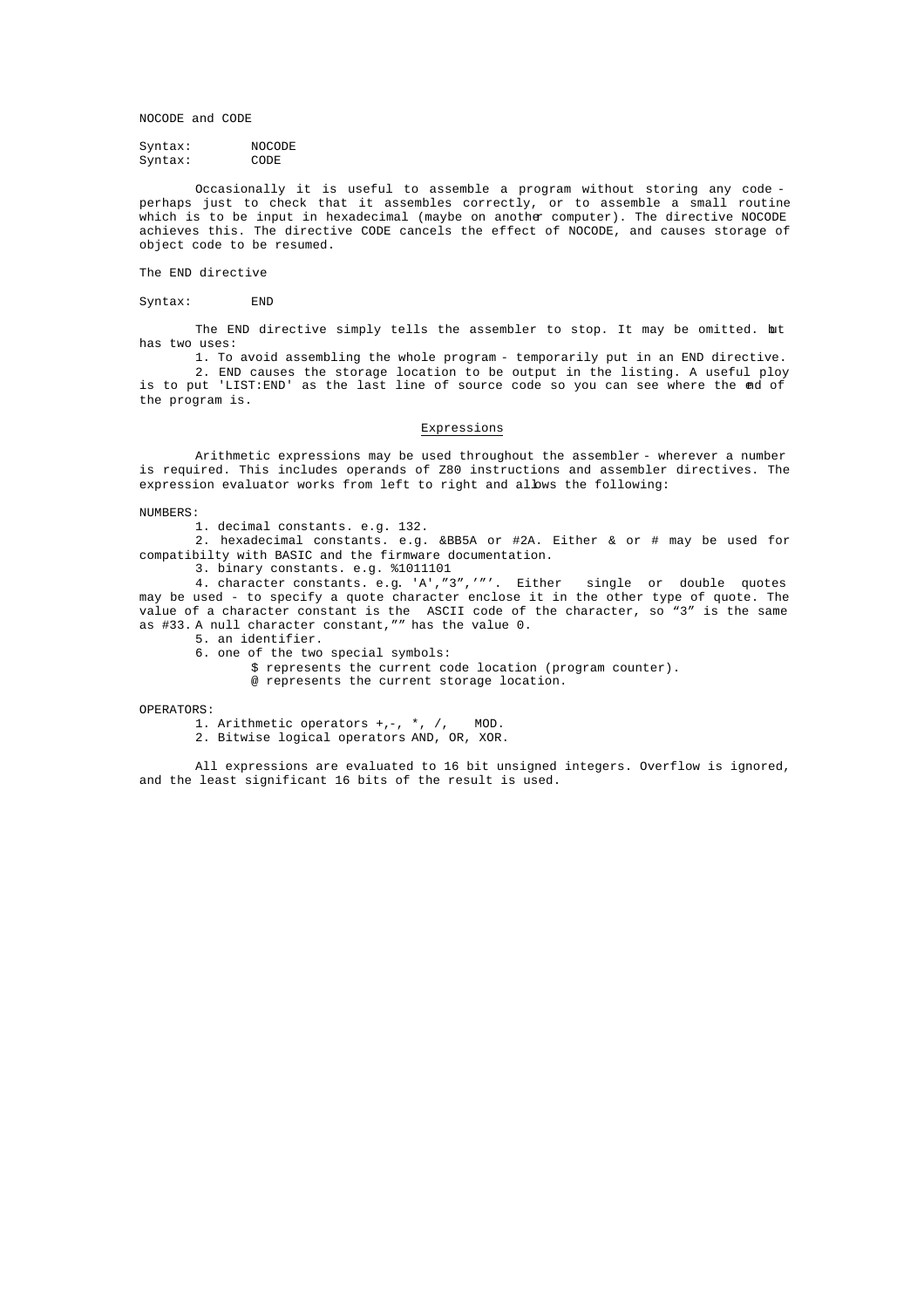# Symbols

The assembler keeps a table of symbols, each with an assigned 16 bit value. A Symbol is similar to a BASIC variable. The assembler makes two passes; on the first pass it sets up the symbol table and on the second pass it creates the object code using the symbol table to calculate jump addresses etc. On the first pass, when a symbol that has not yet been defined is referred to it is put into the symbol table. The value is filled in when the symbol is defined. These forward references must all be resolved on the first pass; error messages will indicate any symbols that remained undefined. No symbol may be assigned different values on the two passes - if this occurs the assembler may generate many errors.

There are some assembler directives which do not allow any forward references because the expression value must be known on pass 1. These include  $O\mathbb{E}$  - the code origin must be well-defined for it would otherwise be impossible for the assembler to generate the correct symbol table. The full list of these directives is given in the reference section.

An identifier is the name of a symbol. Valid identifiers must satisfy the following rules:

1. the first character must be a letter.

2. The other characters may any of: letter, digit, question mark (?), full stop  $(.),$  underline  $($ ).

There is no length restriction, nor are there any reserved words.

### 4 ways to define a symbol

1. As a label. This is an identifier at the start of a statement, possibly preceded by a full stop. The symbol is assigned the value of the current code location.

2. By the EQU (equate) directive.

<identifier> EQU <expression>

The symbol is defined and assigned the value of the expression, which must be well-defined (i.e. contain no forward references). If the symbol is already defined an error message will be given (unless the old value and the new are the same). In other words, EQU may not be used to redefine a symbol.

3. By the LET directive.

LET <identifier> = <expression>

This has the same effect as EQU except that LET allows redefinition of symbols. Note: for compatibility with other assemblers this may be written

<identifier> DEFL <expression>.

4. By the GET directive. See section on GET and PUT.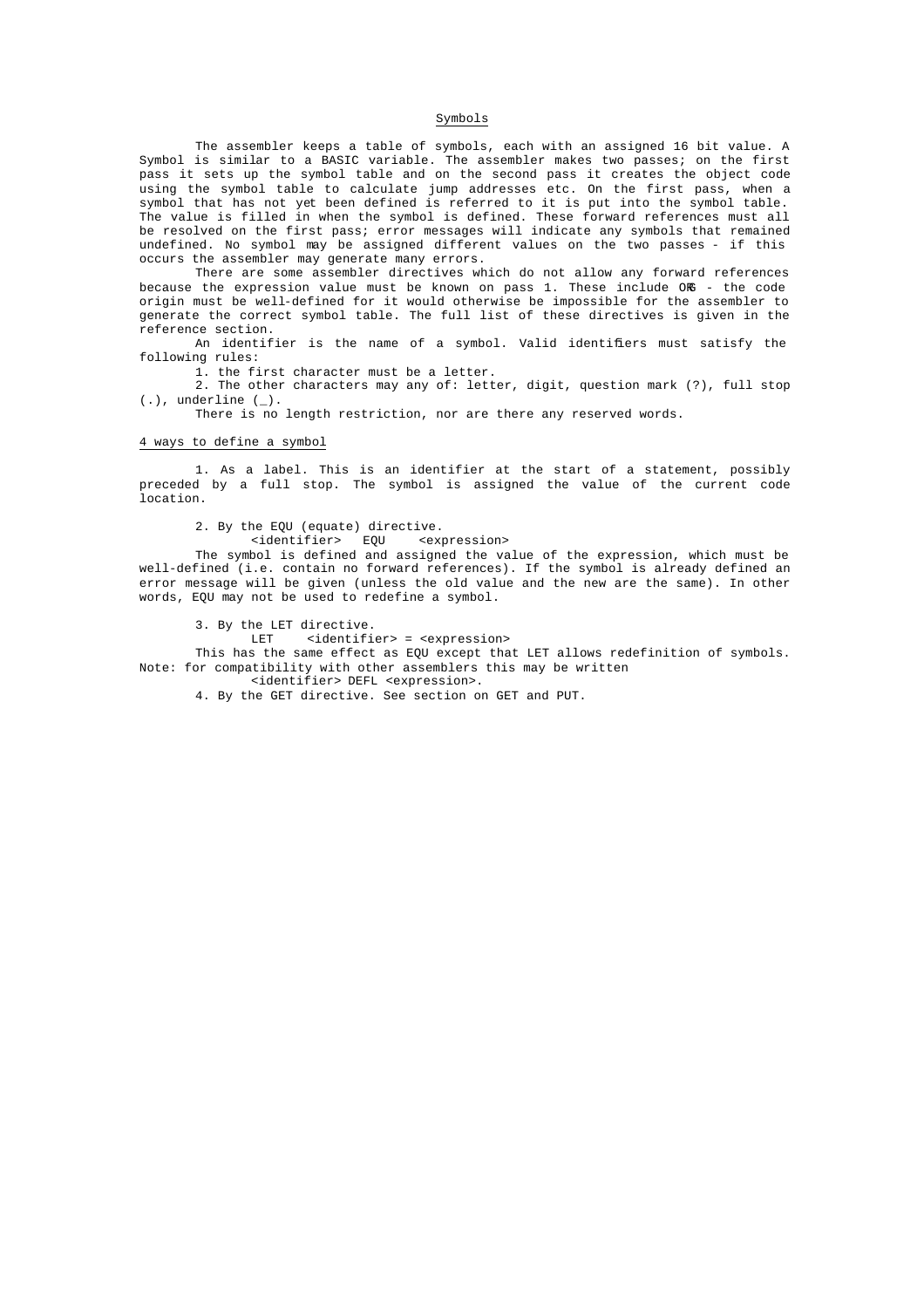The 3 directives explained in this section cause data to be assembled at the current code location. In all cases both the code location and storage location are incremented.

BYTE <list of expressions and strings><br>TEXT <list of expressions and strings> <list of expressions and strings>

BYTE and TEXT are different names for the same thing. They take a list of parameters, each of which can be an arithmetic expression or a text string. Each expression is evaluated and the result put in the objecr code. Each string is sent directly to the object code, character by character. Strings may be enclosed in either single or double quotes; if the closing quote is omitted the string is assumed to be the rest of the line.

Note: a single character string is considered a numeric constant. expressions such as "A"+&80 are allowed.<br>Examples: BYTE

 $1,3$ , count\*3+1, "q" or  $128$ TEXT "A string ending with cr-lf",13,10

WORD <list of expressions>

Each expression is evaluated and the 2 byte result put in the object code, low byte first. Example: WORD &C000,address

RMEM <expression>

RMEM causes the assembler to reserve the specified number of bytes of memory. Both the object code and the storage location are incremented by the value of the expression. The reserved space is filled with zeros. The expression may not contain forward references.

buffer256 RMEM 256<br>word RMEM 2 .word Occasionally the reserved space needs to be filled with a value other than zero. This can be done by giving a second expression parameter. The space is filled with the least significant byte of the expression's value. Example: RMEM  $&200,&F$ F

Compatibilty with other assemblers:

The following alternarive directive names are allowed: DEFB, DB, DEFM ... same as BYTE, TEXT.<br>DEFW, DW ... same as WORD.<br>DEFS, DS ... same as RMEM. DEFW, DW ... same as WORD. DEFS, DS ... same as RMEM.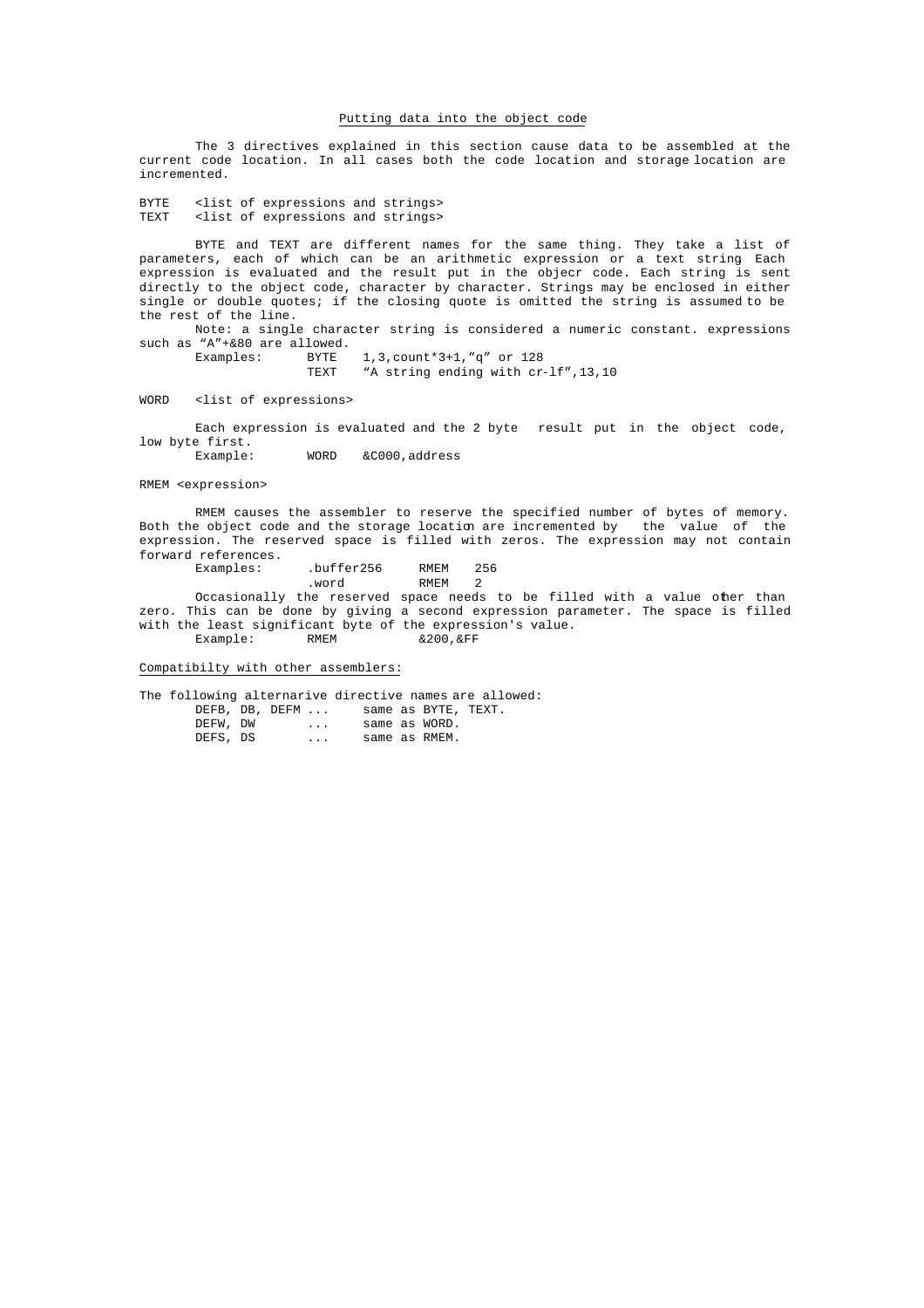# GET and PUT

GET and PUT are the two directives used to pass parameters between a BASIC program and the assembler at the time of assembly. Uses for this include: 1. passing the address where code is to be stored. 2. passing variables to control conditional assembly. 3. returning entry point addresses to BASIC. To use these directives, a list of parameters is appended to the |ASSEMBLE command, separated by commas. e.g. |ASSEMBLE,start,x,@startl Each parameter must be either a BASIC numeric variable or constant, or the address of a BASIC numeric (integer or real) variable (e.g. @startl). The GET directive is used within the assembler program to read the values of these parameters.<br>Syntax: GET <list of identifiers> So a GET directive corresponding to the parameters list example above could be:<br>GET start, x, start\_adr start,x,start\_adr The effect of this is just to assign the 2 byte values to the symbols listed in the GET Instruction. The names chosen have no connection with the names of the BASIC variables, but it is a good idea to use the same name to avoid confusion. There is no need to read all the values with a single GET. so the following is equally good: GET start GET x,start-adr An error message will be given if an attempt is made to GET a parameter when there are none left. Examples of use of GET 1. To pass an address to the assembler. 10 GOSUB 1000 20 CALL start 30 END 1000 start=HIMEM+l 1010 |ASSEMBLE,start 1020 'GET start 1030 'ORG start 1040 '; source code follows here '...

1999 RETURN

The value of HIMEM+1 is assigned to the BASIC variable 'start' and passed to the assembler which GETs it into the assembly-time variable 'start' and sets the code origin to that value. Later, BASIC executes the statement 'CALL start' to call the machine code routine.

Note: in this example GET is not necessary, but adds to the clarity of the program. Since the assembler sets the code origin by default to HIMEM+1 the above program is equivalent to:

10 |ASSEMBLE

20 '; source code follows here 900 CALL HIMEM+1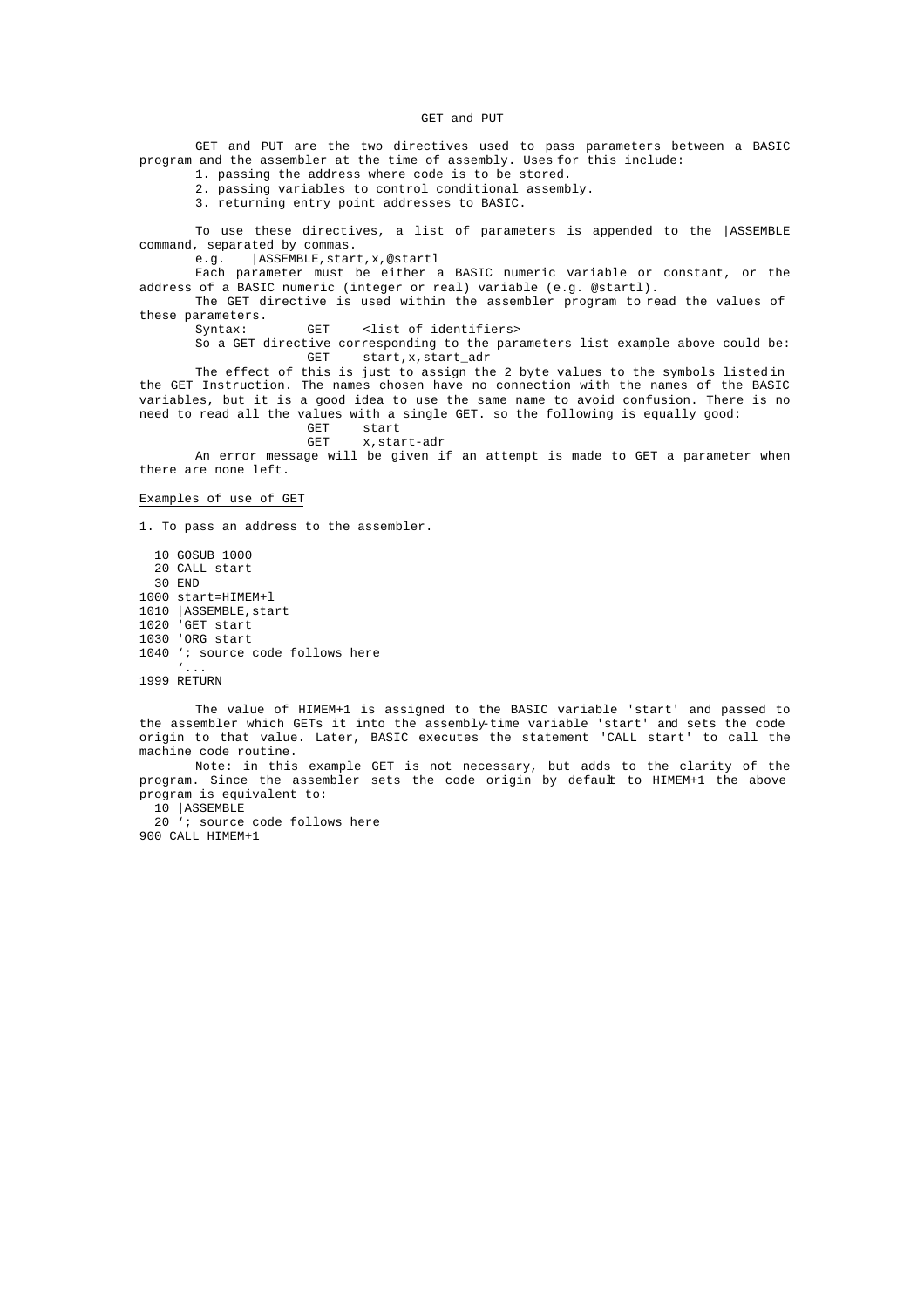2. To pass variables for conditiorial assembly.

See the section on conditional assembly.

3. To return entry point addresses to BASIC.

Often a machine code program has more than one entry point. The simple use of GET only allows calling the start of the code, but by using PUT as well, any number of addresses can be returned to BASIC.<br>Syntax: PUT <expre

<expression> . <expression>

The action of PUT is to assign a value to a BASIC variable (integer or real). However the names of BASIC variables mean nothing to the assembler so a more complicated method is needed to achieve this. This is the procedure that must be followed:

- 1. Create the BASIC variable by, for example: entry=0
- 2. Pass the address of the variable to the assembler:
	- |ASSEMBLE,@entry
- 3. GET the address into an assembler variable:
- GET entry\_adr

4. (Optional but recommended for clarity). At the entry point of the code define a label:

- .entry
- 5. PUT the entry address into the BASIC variable:
	- PUT entry-adr,\$
- or PUT entry\_adr,entry

PUT is similar to the BASIC command POKE. In that it takes a value and stores it in a specified memory address. The difference is that POKE takes a single byte value, whereas PUT takes a two byte value and converts to floating point if necessary. Warning: PUT may only be used with a variable reference as the first parameter.

Note: GET is an assembly-time facility. Parameters that change each time the routine is called should be passed with the BASIC 'CALL' statement, as illustrated by program 3.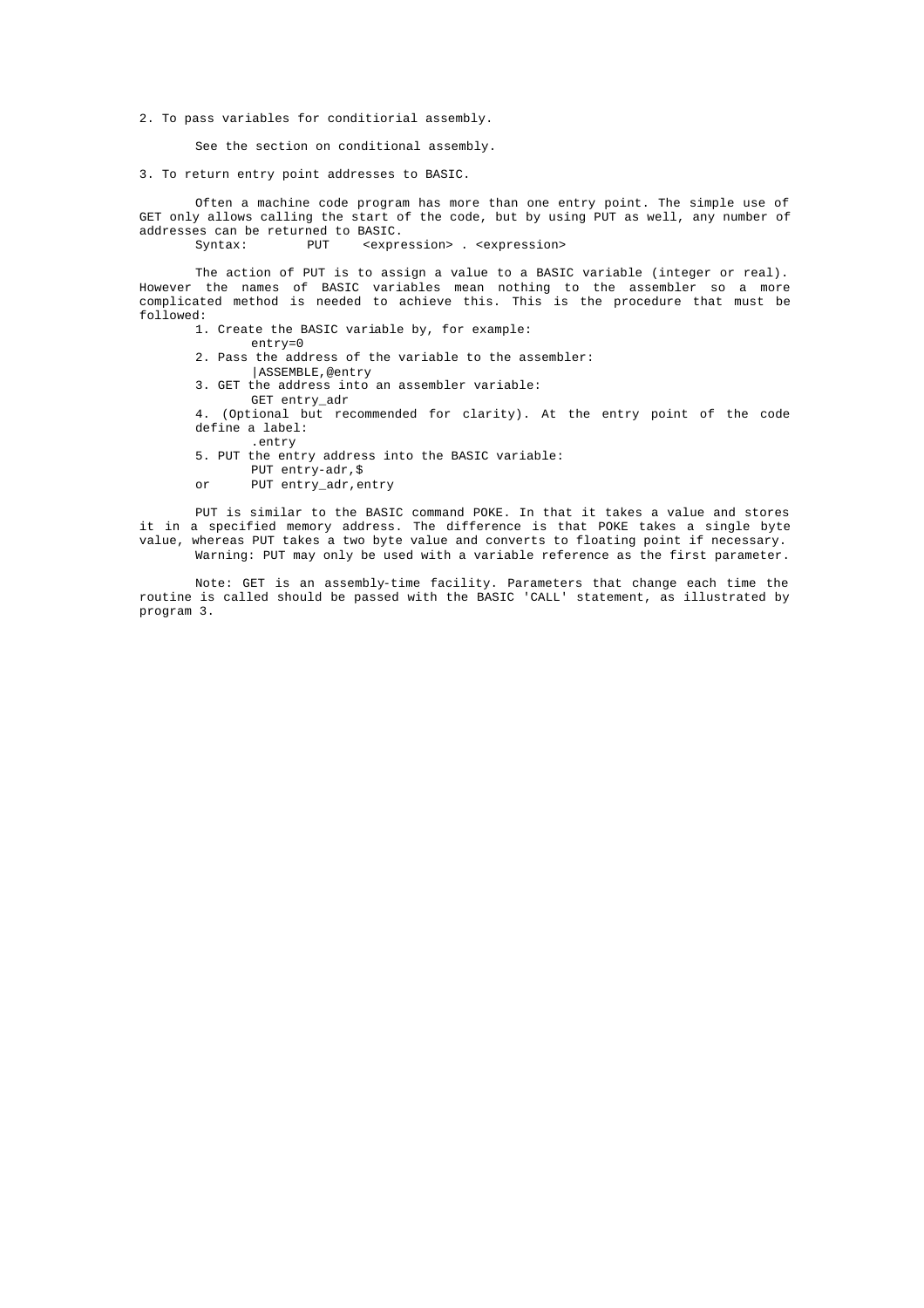Program 3 : illustrating the use of PUT

 10 GOTO 30 ' RUN 20 the first time to reserve memory 20 MEMORY HIMEM-100 30 GOSUB 1000 40 CALL hexout2,7 50 PRINT 60 CALL hexout4,&1e2b 999 END 1000 REM machine code routines to output hex number 1010 hexout2=0:hexout4=0  $\overline{ }$  variables to hold entry addresses 1020 |ASSEMBLE,@hexout2,@hexout4 1030 'GET hexout2\_ref,hexout4\_ref 1040 'LET txtoutput=&BB5A 1050 ' 1060 '.hexout4 PUT hexout4\_ref,\$<br>1070 ' LD A, (IX+1) % ; get high byte of parameter<br>; output in hex 1080 ' CALL hexout2 1090 ' LD A, (IX) ; get low byte 1100 ' CALL hexout2 ; output it 1110 ' RET 1120 ' 1130 ' PUT hexout2 ref,\$ 1140 ' LD A, (IX) ; get (low) byte 1150 '.hexout2 1160 ' PUSH AF ; save A 1170 ' RRCA:RRCA:RRCA:RRCA ; shift right 4 bits ; output high order hex digit ; restore A and output 2nd digit 1200 '.hexout1 1210 ' CALL binasc ; convert binary to ASCII 1220 ' CALL txtoutput ; output ASCII character 1220 -<br>1230 ' RET 1240 ' 1250 '.binasc<br>1260 ' AND & F<br>1270 ' ADD A, & 30 ; mask out top 4 bits 1270 ' ADD A,  $\&30$  <br>
1280 ' CP  $\&3A$  <br>
280 ' CP  $\&3A$  <br>
290 ' CP  $\&3A$ 1280 ' CP & 3A <br>1290 ' RET C <br>1290 ' RET C <br>1290 ' RET C <br>1290 ' RET C <br>1290 ' RET C <br>1290 ' RET C <br>1290 ' RET C <br>1290 ' RET C <br>1290 ' RET C <br>1290 ' RET C <br>1290 ' RET C <br>1290 ' RET C <br>1290 ' RET C PERET C PERET C PERET C P 1290 ' RET C ; yes, so we've finished ; no, so it's hex between A and F 1310 ' RET 1320 ' 1330 ' END 1340 RETURN Note: the CALL statement sets up the registers as follows: A = the number of parameters. IX = the address of the parameters. All other registers undefined.

The parameters are listed in reverse order, low byte first.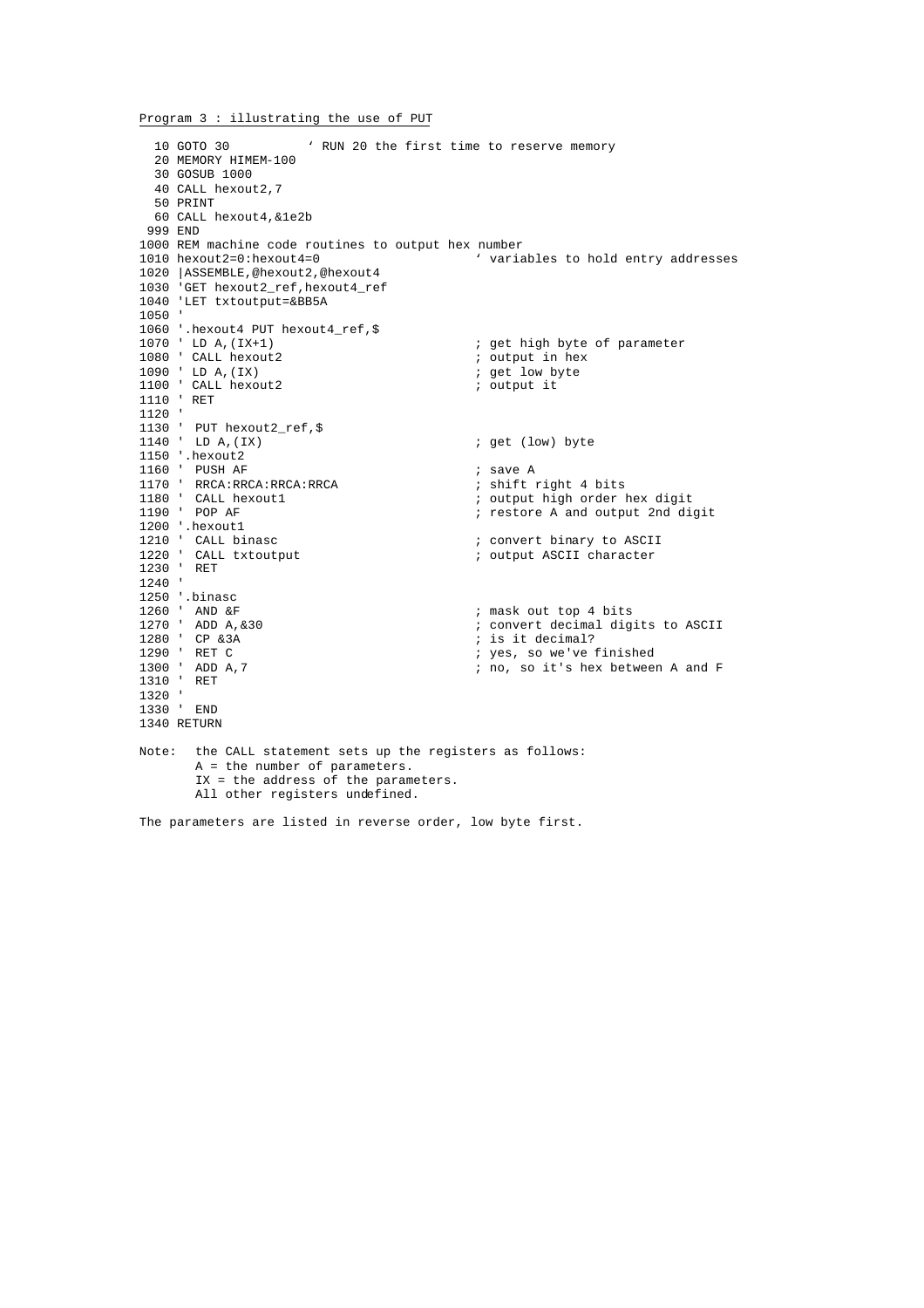# Conditional assembly

Conditional assembly is used when two or more versions of a program are needed (e.g. cassette version and disc version). This feature enables any number of different versions to be assembled from the same source code.

This is done by defining blocks of source code that are to be assembled only if some condition holds. The formats of IF blocks are:

- 1. IF <expression> <code to be assembled if expression is true> ENDIF
- 2. IF <expression> <code to be assembled if expression is true> ELSE <code to be assembled if expression is false> ENDIF

The expression may be any arithmetic expression. In this context the value of the expression is considered to be a signed 16 bit number, with 'true' represented by any positive number (i.e. between 1 and 32767) and 'false' by zero or any negative number.

The recommended use is to define a variable which holds the value 1 for true and 0 for false.

Example: suppose a program comes in two versions, for cassette and disc, and there are a few differences between the two. Define a variable at the start of the source code:

LET cassette=1  $\qquad$  ; to assemble the cassette version<br>LET cassette=0  $\qquad$  ; to assemble the disc version ; to assemble the disc version Then enclose each section where the code differs in an IF block, as follows: IF cassette <code for cassette version> ELSE <code for disc version> ENDIF

# Testing inequalities

Often a program is required to fit into a fixed number of bytes. The IF directive allows the assembler to test the current code location against the highest available location and act accordingly. (Note: the LIMIT directive only tests the storage location).

Example: labels 'start', and 'end' are declared. The length of the program must not exceed 'maxlength'. which is passed as a parameter.<br>1000 | ASSEMBLE maxlength 1000 |ASSEMBLE,maxlength 1010 'GET maxlength<br>1020 '.start '.start

- <code here>
- 
- 1900 '.end<br>1910 'IF end-start-maxlength 1910 'IF end-start-maxlength ; true if end-start > maxlength 1920 'PRINT"Code too long!"
- 1920 'PRINT"Code too long!"<br>1930 'ENDIF
- 1930 'ENDIF<br>1940 RETURN
- 1940 RETURN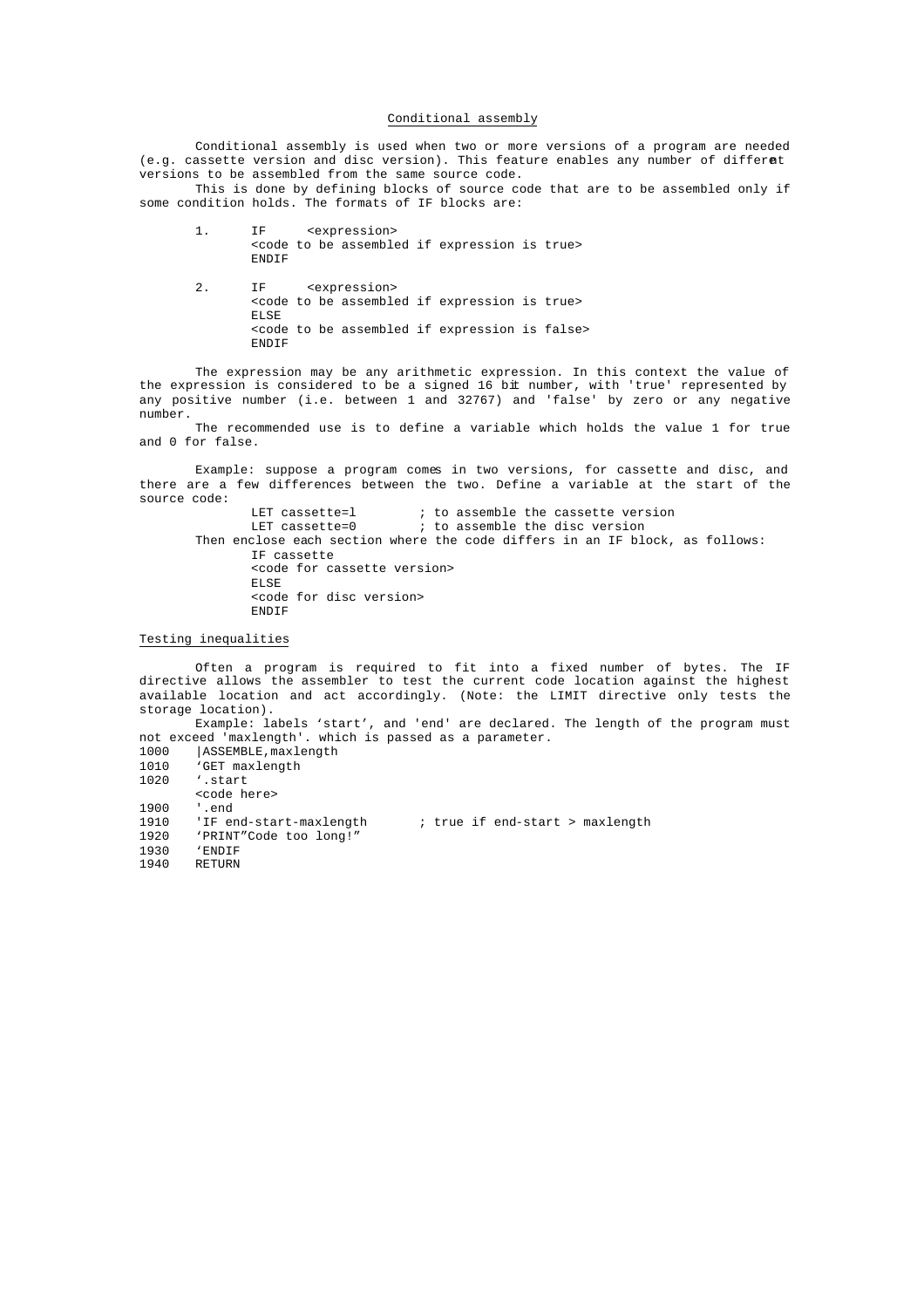# Logical operators

AND, OR and XOR may be used with care in IF directives. These are bitwise logical operators, and will work as expected if true is only represented by 1 and false only by 0. So if variables which only ever hold the values 0 or 1 are used the usual results hold (1 OR 0 is true, 1 AND 0 is false, 1 XOR 1 is false, etc.)

Example: IF cassette\_version AND English\_version

Warning: although 1 and 2 both represent true, the expression 1 AND 2 evaluates to 0 (i.e. false).

# IFNOT

For convenience IFNOT may be used instead of IF. It simply reverses the logic of the IF directive: IFNOT <expression> <code to be assembled if expression is false>

ELSE <code to be assembled if expression is true> **ENDIF** 

# Nesting IF blocks

IF blocks may be nested up to a depth of 10. It is, however, unusual to need nesting deeper than 2 levels.

Example:

IF rom\_verclon <ROM code> ELSE : IF disc\_version <disc code> ELSE <cassette code> ENDIF ENDIF

# IF1, IF2

These special forms of the IF directive return the value 'true' on mass 1 and 2 of the assembly, respectively. They may be of some use for printing different messages on each pass, but Z80 instructions and directives should not be placed within an IF1 or IF2 block.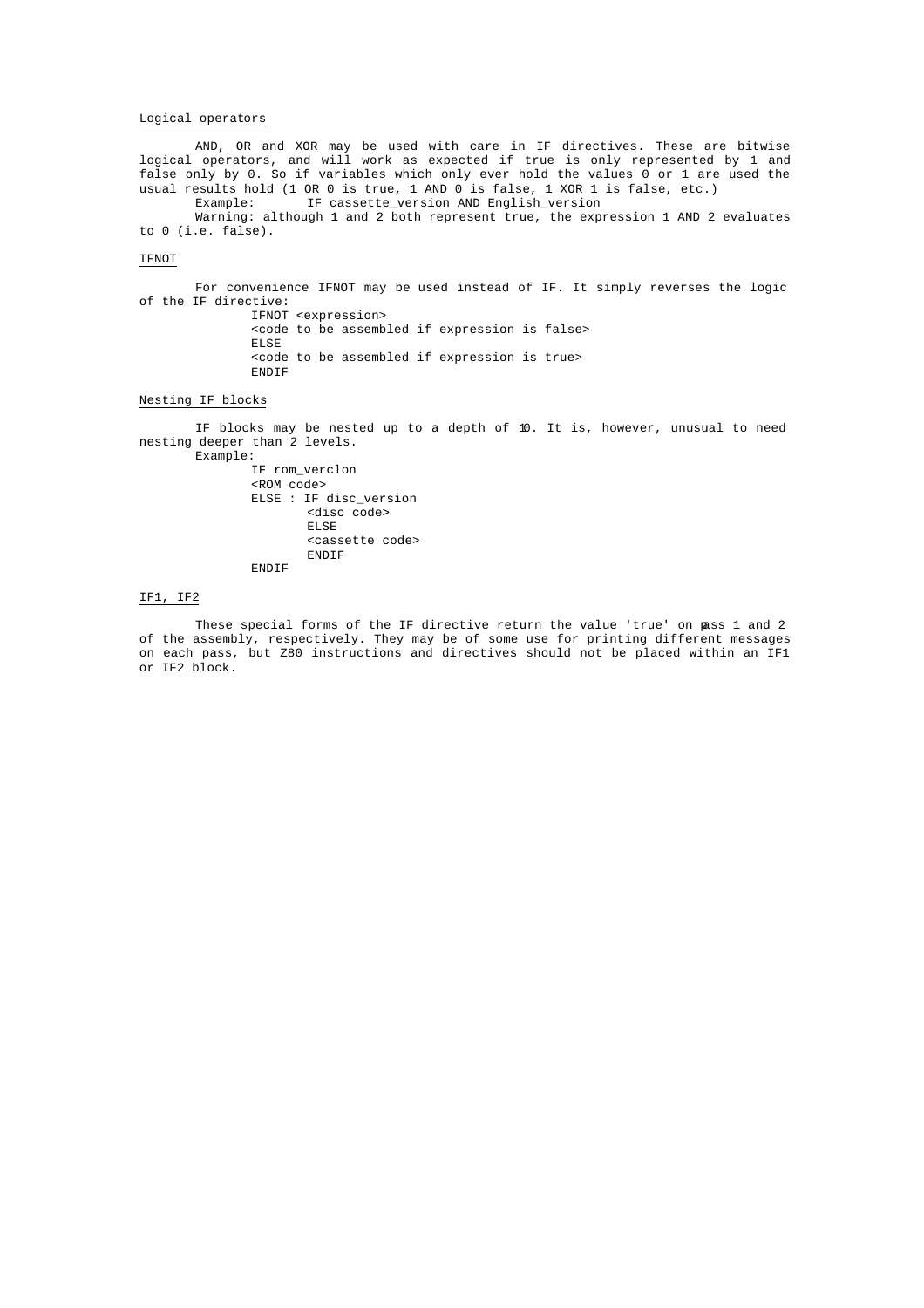### Syntax: READ <filename>

When the assembler finds a READ directive it will open the specified file (on the currently selected input filing system), assemble the contents of the file, and then return to the line in memory following the READ directive.

The file may be a BASIC file (tokenised or ASCII format) or a text file (produced by the MAXAM editor, or a word processor). The first nonblank character after the word 'READ' is taken as the filename delimiter.

Only one file may be opened at any time. Thus the READ directive itself must be in memory. If the entire program is contained in one file the program in memory can be as simple as |ASSEMBLE:|'READ"file".

# Using READ with cassette

The file will be read on each pass of the assembler, so it will be necessary to position the tape correctly for each pass. (It may be easier to record the source code file twice on the tape to avoid the need to rewind). If several files are being used the PRINT command can be useful to display a message saying which file is required. If the filename is omitted the first file found on the tape will be used.

# A useful hint

If the program is split between several text files it is helpful for the assembler to print the name of each file it reads. This is easily accomplished by making the first line of each file something like:

1 PRINT "<name of file> <date>"

This is also useful when editing: without a name at the top of a file it is easy to forget which file you are editing.

The number 1 causes the assembler to reset its line counter to 1. This meams that error messages will give the correct physical line number within the file where the error occurred. The editor has a command to move to a specified line, so using these features together speeds up debugging.

# Writing object code to a file

Syntax: WRITE <filename>

The WRITE directive tells the assembler to create a binary file, and store all subsequent object code in the file (unless disabled with NOCODE).

Disc users only: if the filename has a '.COM' suffix a CP/M object file will be created, which is directly executable under CP/M. The code origin must be defined by 'ORG &100'. Such a file is not in binary format, so cannot be used under AMSDOS.

Syntax: CLOSE

The CLOSE directive tells the assembler to close the currently open output file and resume storage of code in memory. CLOSE may usually be omitted since the file is automatically closed at the end of the assembly or by a new WRITE directive.

Example: to read source from one file and write to another ; note WRITE before READ WRITE "object"<br>READ "source"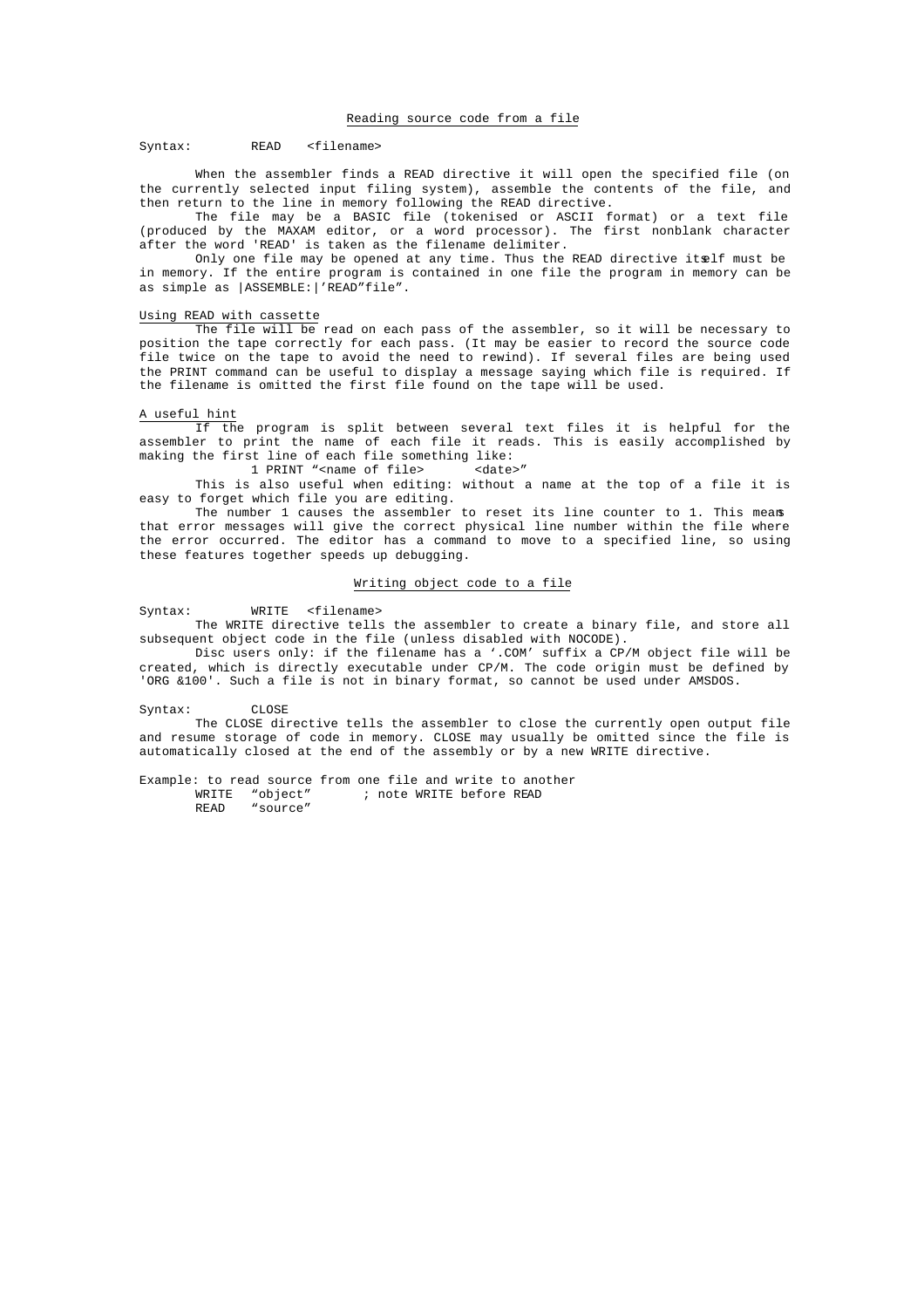# Assembler commands

Commands control the listing and output produced by the assembler. They do not appear on the assembly listing themselves unless a label is attached to the command or there is an error in the command.

LIST NOLIST

LIST turns on the assembler listing. This is the initial state. NOLIST turns off the assembler listing.

### PRINT <strinz>

The string is displayed on the screen, even if the listing is turned off. The first non blank character after the word 'PRINT' is taken as the string delimiter.

PAUSE

The assembler will wait until a key is pressed. PAUSE only operates if listing is enabled. It allows part of a long listing to be examined. PAUSE may be useful immediately after a PRINT command.

DIMP

If a DUMP command appears anywhere in the program when listing is enabled a complete list of all defined symbols with their values in hexadecimal will be produced when the assembly has finished. The order is not strictly alphabetical, but all symbols beginning with the same letter are listed together. This is a consequence of the way the assembler stores the symbols - a method chosen for speed and economy of memory.

# An example listing

ARNOR Z80 ASSEMBLER version 1.05

| 00001 | 0000              |          |             |       |                  | ; patch to prevent line feeds going to printer |
|-------|-------------------|----------|-------------|-------|------------------|------------------------------------------------|
| 00002 | 0160              | (0160)   |             | org   | &160             | ; in BASIC buffer                              |
| 00003 | 0160              | (FPFF)   |             | limit | <b>&amp;FFFF</b> |                                                |
| 00004 | 0160              | (BD2B)   | mcprintchar |       |                  |                                                |
|       |                   |          |             | equ   | &BD2B            |                                                |
| 00005 | 0160              | FE 0A    | .patch cp   |       | 10               |                                                |
| 00006 | 0162              | 37       |             | scf   |                  |                                                |
| 00007 | 0163              | C8       |             | ret   | $\mathbf{z}$     | ; ignore line feeds                            |
| 00008 | 0164              | CF F2 87 |             | rst   |                  | 1,&87F2; print character                       |
| 00009 |                   |          |             |       |                  | ; 464 only - on 664 use 'rst 1, & 880B'        |
| 00010 | BD <sub>2</sub> B | (BD2B)   |             | org   | mcprintchar      |                                                |
| 00011 | BD2B              | C36001   |             | JP    |                  | patch ; change vector                          |
| 00012 | BD2E              | (BD2E)   |             | end   |                  |                                                |
|       |                   |          |             |       |                  |                                                |

Errors: 00000 Warnings: 00000

SYMBOL TABLE:

BD2B MCPRINTCHAR 0160 PATCH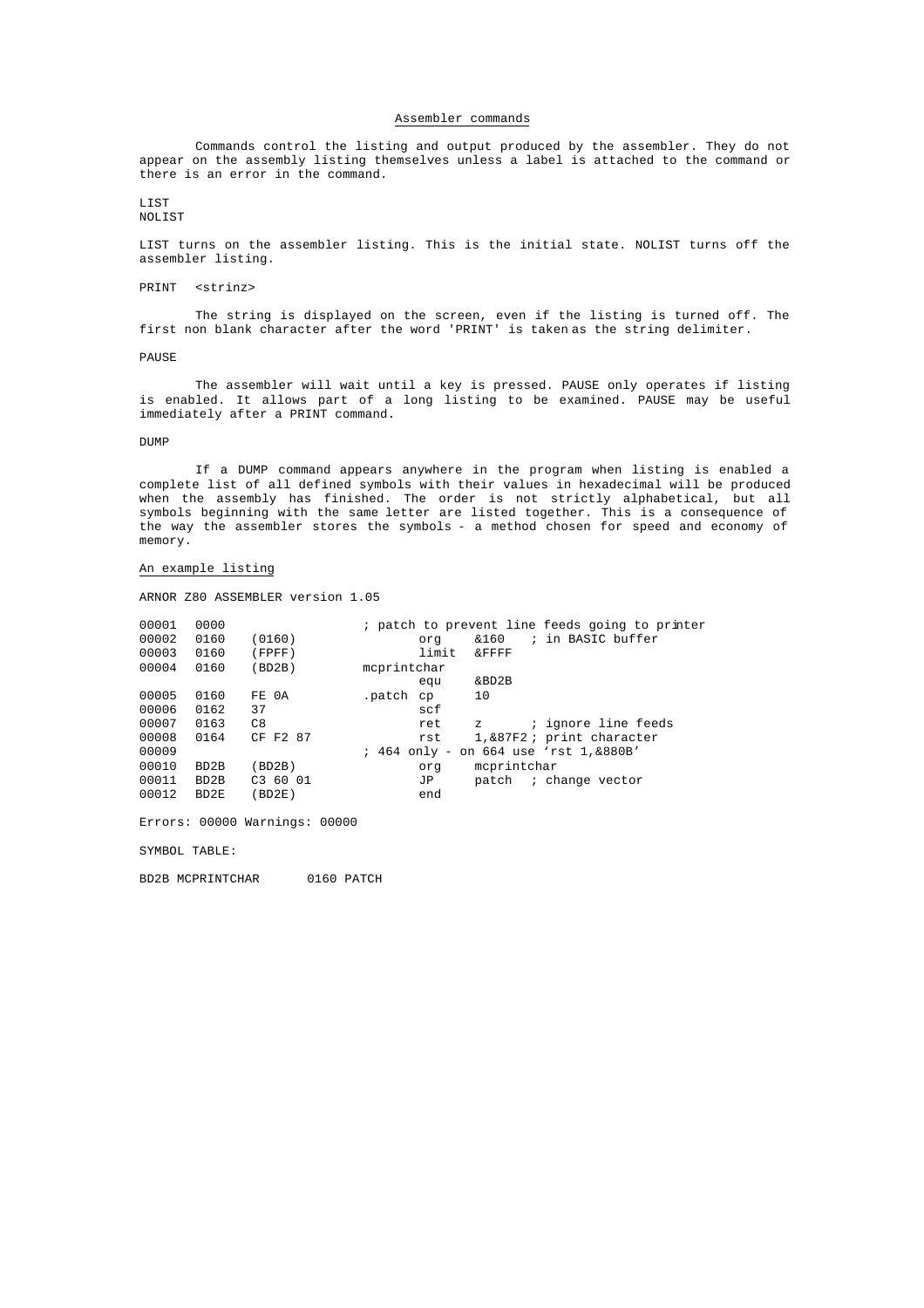# The 7 Parts Of the listing

1. Line number.

If the source code is within a BASIC program the BASIC line number will be printed. This allows easy location of errors because when an occurs the offending line is listed together with the line number.

If the source code is in ASCII format the assembler will look for a line number at the start of the line (in decimal) and if it finds one use this. Otherwise it will count the lines.

Note: the line numbers refer to physical lines; colon separators do no change the line number.

2. Code location.

3. Object code.

Up to 4 bytes per line. Directives may cause more than 4 bytes to be assembled, in which case the object code will be listed on more than on line. 4 bytes to a line.

- 4. Label field.
- 5. Instruction field.
- 6. Operand field.
- 7. Comment field.

Note: this refers to the listing in 80 column mode. In 40 column mode the line number is omitted and the other information is given in a condensed format using a colour coding scheme.

Several directives cause a number to be printed after the address in parentheses (as in lines 2, 3, 4, 10 and 12 in the above example). The directives and the meaning of the numbers are as follows:

| END   |  | : the storage location.                    |
|-------|--|--------------------------------------------|
| EOU   |  | : the value assigned.                      |
| GET   |  | : the value of the last parameter read.    |
| IF    |  | : the value of the conditional expression. |
| LET   |  | : the value assigned.                      |
| LIMIT |  | : the limit set.                           |
| ORG   |  | : the storage location.                    |
| PUT   |  | : the value assigned.                      |
| RMEM  |  | : the number of bytes reserved.            |
|       |  |                                            |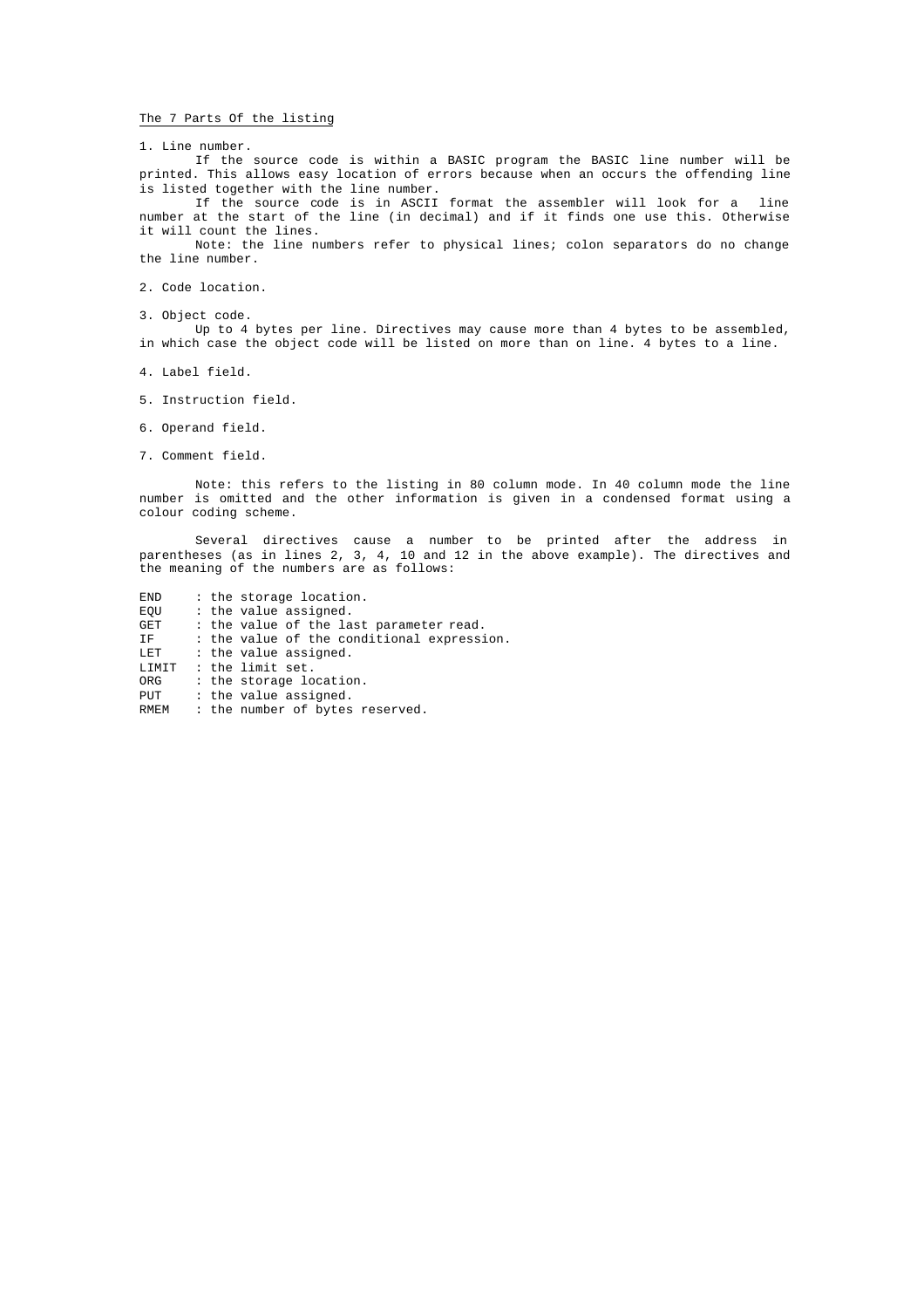### Listing to the printer

LIST P

Turns on listing to the printer. Examples: (i) To list to the screen and printer LIST:LIST P (iii) To list to the printer only NOLIST:LIST P

### PLEN <expression>

Without a PLEN command the listing is continuous with no page breaks. PLEN defines the number of lines per page. To use this make sure the printer is at the top of the page (exactly where the first line is to be printed). Set PLEN to the exact number of lines per page. This is not the number of lines to be printed - a few blank lines are automatically left at the bottom of the page.

The value of the expression may be either 0 or between 40 and 255. PLEN 0 tells the assembler to revert to continuous listing.

| Examples: | PLEN 66 |  | for 11" paper |
|-----------|---------|--|---------------|
|           | PLEN 72 |  | for 12" paper |

PAGE ( <expression> )

The command PAGE causes a page eject. The page length will be used to calculate the number of blank lines to be printed so the new pace starts at the right place on the paper.

The expression is optional. If supplied this will be used as the new page number. This may not exceed 255. If no number is given the page number will be one more than the previous page number.

PAGE is ignored if listing is disabled.

### TITLE <string>

This defines a title to printed at the top of each page. For this to be printed on the first page, the TITLE command must appear before the first directive or mnemonic. The title will be printed starting in column 1, so to centre the title include the necessary number of spaces in the string.

TITLE with no string will cancel the titling option, whereas TITLE"" will give a blank title line.

The first non blank character after the word 'TITLE' is taken as the string delimiter.

#### WIDTH <expression>

This sets the number of characters per line in the listing. The default setting is the current screen width (40 or 80), but it may be set to any value between 40 and 255. WIDTH 0 causes the default setting to be restored.

Example: WIDTH 132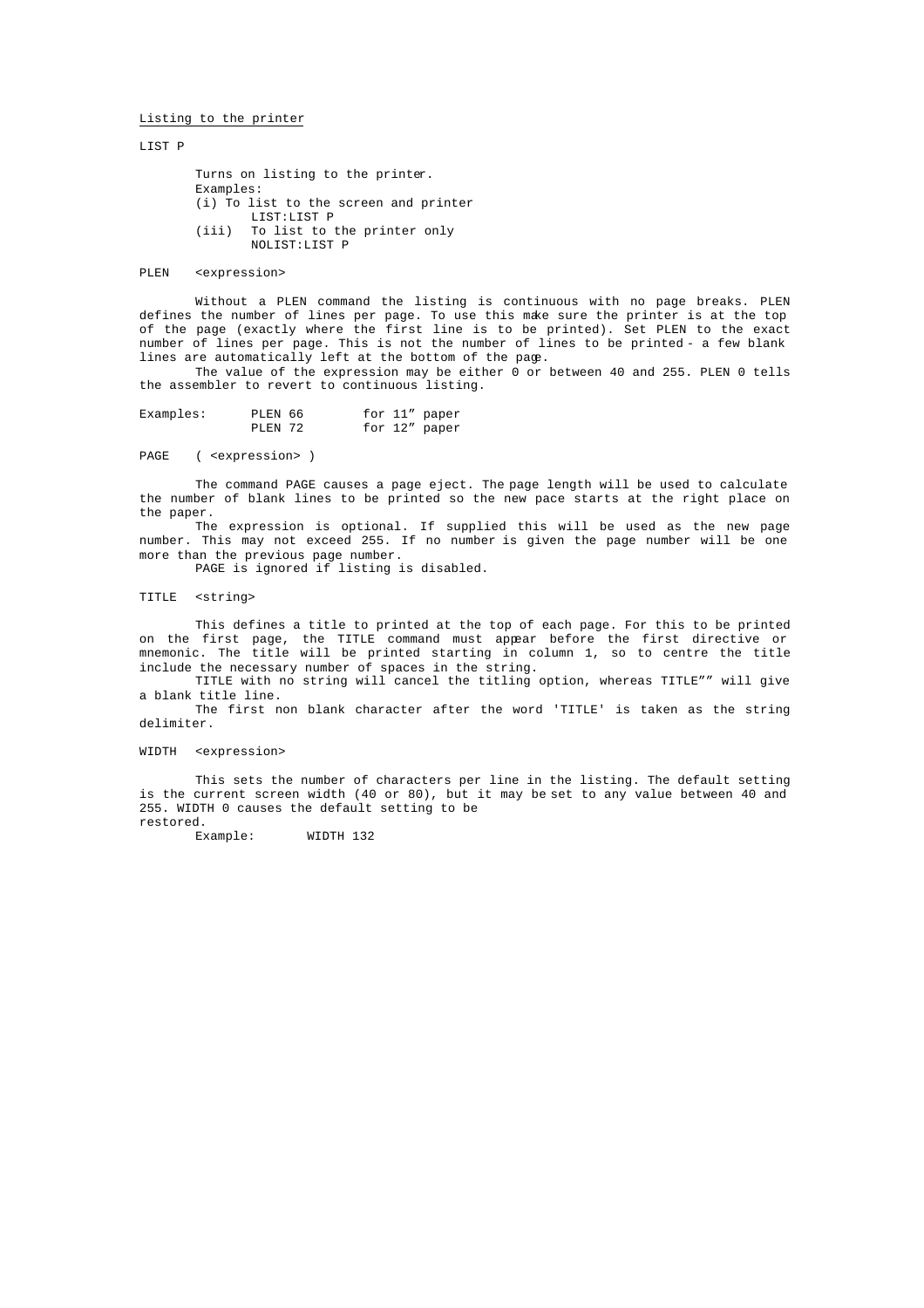6. TWO APPLICATIONS

Program 4

 10 REM a machine code routine to move a block of memory 20 REM allowing for overlapping areas of memory 30 REM RUN 50 the first time to reserve memory 40 GOTO 60 50 MEMORY HIMEM - 100  $60 \text{ m}$ ov=HTMEM+1 70 GOSUB 1000 80 REM a silly example call. moving the screen memory along a bit 90 first=&C000 'start of block to move 100 length=&3FF0 'length of block 110 dest=&C010 'address to move block to 120 CALL mov, first, length, dest 130 END 1000 |ASSEMBLE,mov 1010 ' get move **in the set of the set of the set of the set of the set of the set of the set of the set of the set of the set of the set of the set of the set of the set of the set of the set of the set of the set of the** 1020 ' txt\_output equ &bb5a ; firmware entry point 1030 ' 1040 ' org move<br>1050 ' cp 3 ; check number of parameters 1o6o ' jr nz,error ; wrong number 1070 ' ld e,(ix) ; dest, low byte 1080 ' ld d, (ix+l)<br>
1080 ' ld c, (ix+l)<br>
1090 ' ld c, (ix+2)<br>
1100 ' ld b, (ix+3)<br>
2010 ' ld b, (ix+3)<br>
2010 ' ld b, (ix+3)<br>
1100 ' ld b, (ix+3) logo ' ld c,(ix+2) ; length, low byte 1100 ' ld b,(ix+3) ; length, high byte 1110 ' ld 1,(ix+4) ; first, low byte 1120 ' ld h, (ix+5) **i** first, high byte  $1120$  '  $1d h, (ix+5)$ <br> $1130$  ' push hl  $1140$  '<br> $1150$  ' or a 1150 ' or a ; clear carry ready to subtract  $i$  compare first with dest<br> $i$  restore first  $1170$  ' pop hl<br> $1180$  ' jr c, moveb  $i$  jump If dest >= first 1190 '<br>1200 ' ldir ; move block 1210 ' ret 1220<br>1230 'moveb  $i$  here if need to move backwards<br> $i$  dest in hl 12&0 ' ex de,hl ; dest in hl 1250 ' add hl,bc ; add length 1260 ' ex de, hl<br>1270 ' dec de  $;$  de now = end address 1280 ' add hl, bc<br>1290 ' dec hl 1290 ' dec hl ; hl to end of first block ; move block 1310 ' ret 1320 ' 1330 'error<br>1340 ' call txtout ; print error message 1350 ' text "Wrong number of parameters",13,10,0 1360 ' ret 1370 '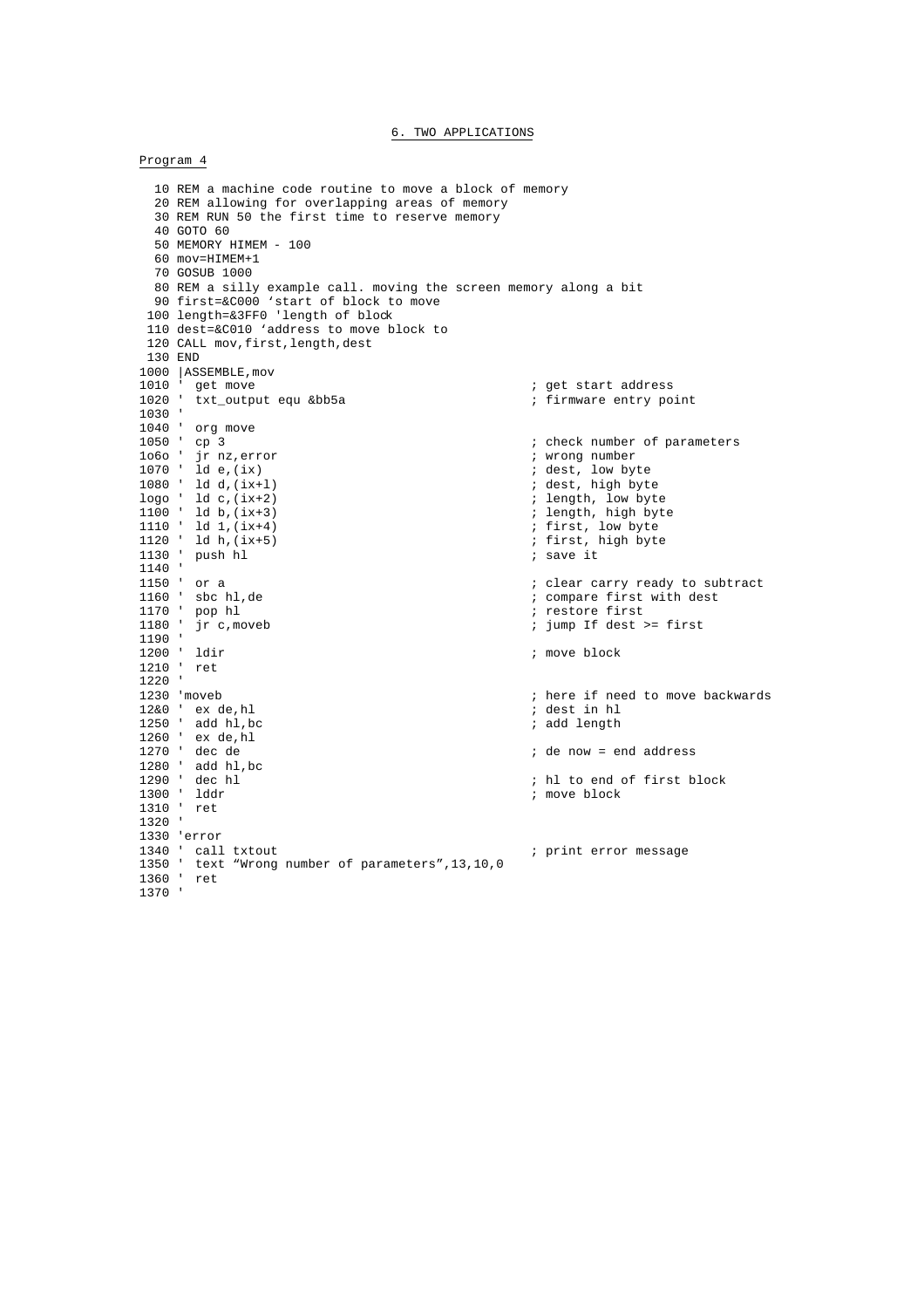```
1380 'txtout<br>1390 ' pop hl
                                                                    ; get address of message
1400 'txt1
1410 ' ld a, (hl) <br>1420 ' call txt_output the set of contracted in the set of contracted in the set of contracted in the set of c<br>1420 ' call txt_output in the set of contracted in the set of contracted in the set of contr
1420 ' call txt_output in the set of the set of the set of the set of the set of the set of the set of the set of the set of the set of the set of the set of the set of the set of the set of the set of the set of the set o
1430 ' inc hl<br>1440 ' or a
                                                                    ; test accumulator
                                                                    i continue until zero<br>i return
1450 ' jr nz, txtl<br>1460 ' jp (hl)
1470 '
1480 ' end
1490 RETURN
Program 5(a)
         This is a BASIC program to fill a triangle on the screen. A direct translation 
to machine code is given below. Try them both. and compare the speeds!
  10 REM triangle fill - BASIC
  20 INPUT "Enter triangle coordinates:",xl,yl,x2,y2,x3,y3
  30 CLS
  40 IF yl>y2 THEN t=y1:yl=y2:y2=t:t=xl:xl=x2:x2=t
 50 IF y1>y3 THEN t=y1:y1=y3:y3=t:t=xl:xl=x3:x3=t
 60 IF y2>y3 THEN t=y2:y2=y3:y3=t:t=x2:x2=x3:x3=t
  70 FOR h=0 TO y2-y1
  80 MOVE xl,h*(x2-xl)/(y2-yl),yl+h
 90 DRAW x1,h*(x3-x1)/(y3-y1).y1+h100 NEXT
110 FOR h=0 TO y3-y1
120 MOVE x2,h*(x3-x2)/(y3-y2),y2+h
130 DRAW xl,(h+y2-yl)*(x3-xl)/(y3-yl),y2+h
140 NEXT
Program 5(b)
    10 REM triangle fill - machine code
   20 REM RUN 40 the first time
    30 GOTO 50
    40 MEMORY HIMEM-600
    50 GOSUB 1000
   60 INPUT "Enter triangle coordinates: ",xl,yl,x2,y2,x3,y3
   65 y1=y1/2:y2=y2/2:y3=y3/2 ' convert coordinates
   70 CLS:CALL tfill,xl,yl,x2,y2,x3,Y3
    80 END
1000 tfill=HIMEM+1
1010 |ASSEMBLE
1020 'scr_horizontal equ &bc5f ; firmware line drawing routine
1030 'txt_get_pen equ &bb93 ; firmware get pen colour routine
1035 'scr_ink_encode equ &bc2c<br>1040 'cp 6:ret nz
1040 'cp 6:ret nz ; return if wrong number of parameters<br>
1050 'push ix:pop hl ; get address of parameters into hl
                                                % get address of parameters into hl<br>; copy into workspace
1060 'ld de,y3:1d bc,12:1dir1070 '
1080 ' ; first sort vertices by v coordinate
```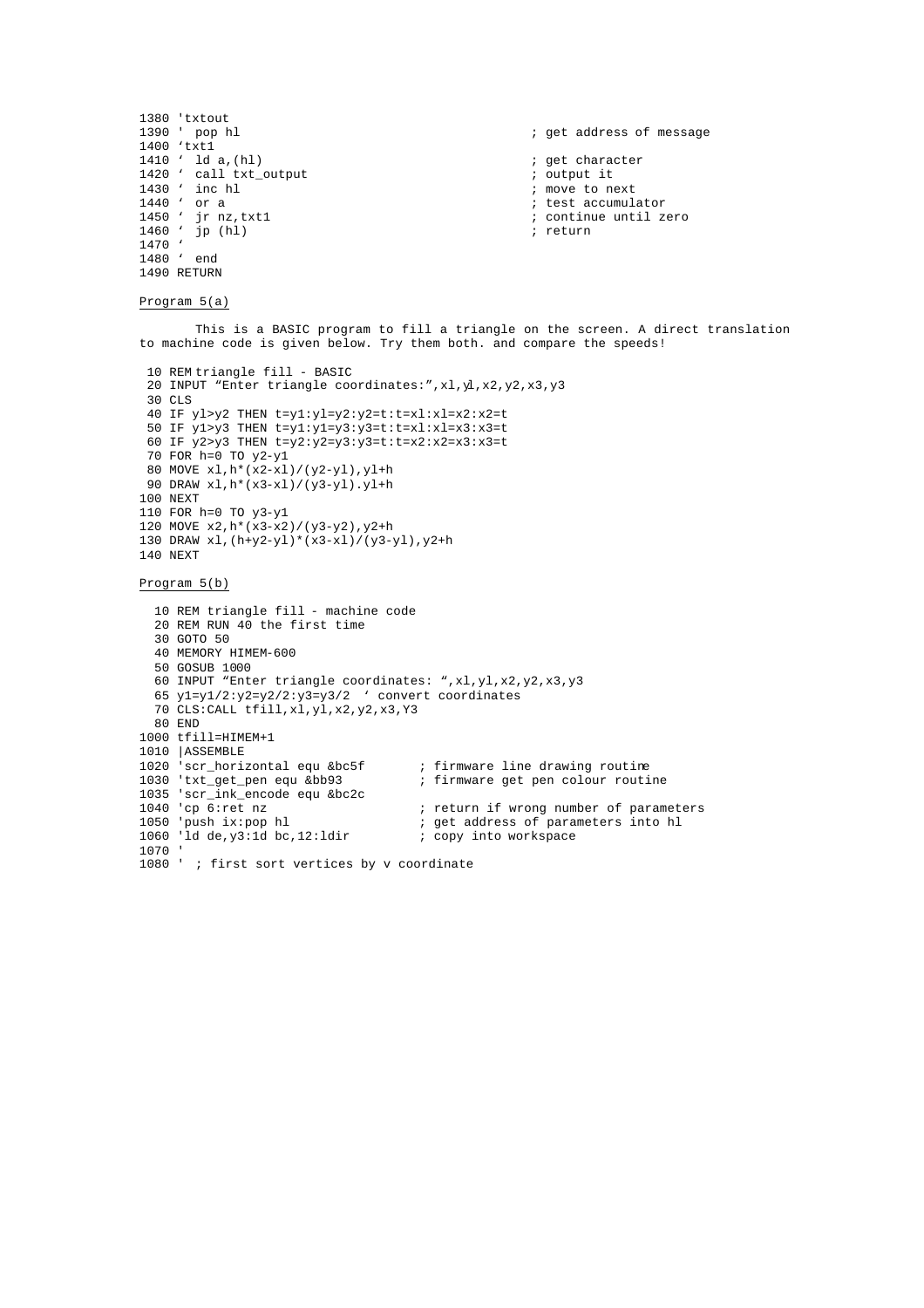```
1090 'ld hl.(y2):ld de,(y1)
1100 'call cphlde:jr nc,noswapl
1110 'push hl:1d hl,(X1):1d bc,(X2)1120 'ld (xl), bc:ld (x2), hl: pop hl: ex de, hl
1130 '.noswap1
1140 'ld (y1),de:ld (Y2),hl
1150 '
1160 'ld hl,(Y3):ld de,(yl)
1170 'call cphlde:jr nc,noswap2
1180 'push hl:ld hl,(x1):ld bc,(x3)1190 'ld (xl),bc:ld (x3),hl:pop hl:ex de,hl
1200 '.noswap2
1210 'ld (y1),de:ld (y3),hl
1220 '1230 'ld hl, (y3): ld de, (y2)1240 'call cpblde: jr nc, noswap3
1250 'push hl:ld hl,(x2):ld bc,(x3)
1260 'ld (x2),bc:ld (x3),hl:pop hl:ex de,bl
1270 '.noswap3
1280 'ld (y2),de:ld (y3),hl
1290 ' ;vertices now sorted
1300 '
1310 'ld hl,0:ld (count),hl
1320 '.loopl
1330 'ld hl,(x2):ld de,(x1)
1340 'or a:sbc hl,de:call testnea
1350 'ld de,(count):call multhlde
1360 'push hl:ld hl,(y2):ld de,(yl)
1370 'or a:sbc hl,de
1380 'ex de,hl:pop hl
1390 'call divhlde
1400 'ld a,(flag):or a:call nz,neghl
1410 'ld de, (xl):add hl,de:push hl ; start x coordinate
1420 '
1430 'ld hl,(x3):ld de,(xl)
1440 'or a:abc hl,de:call testneg
1450 'ld de,(count):call multhlde
1460 'push hl:ld hl,(y3):ld de,(y1)1470 'or a:sbc hl,de
1480 'ex de,hl:pop hl
1490 'call divhlde
1500 'ld a,(flac):or a:call nz,neghl
1510 'ld de, (xl): add hl, de: push hl ; end x coordinate
1520 '
1530 'ld hl,(y1):ld de,(count)
1540 'add hl,de \qquad \qquad ; y coordinate
1550 'pop bc:pop de
1570 'call drawline
1580 '
1590 'ld de,(count):inc de:ld (count),de
1600 'ld bc,(y1):ld hl,(y2)
1610 'or a:sbc hl,bc
1620 'call cphlde:jp nc,loopl
1630 '
1635 'ld hl,0:ld (count),hl
1640 '.loop2
```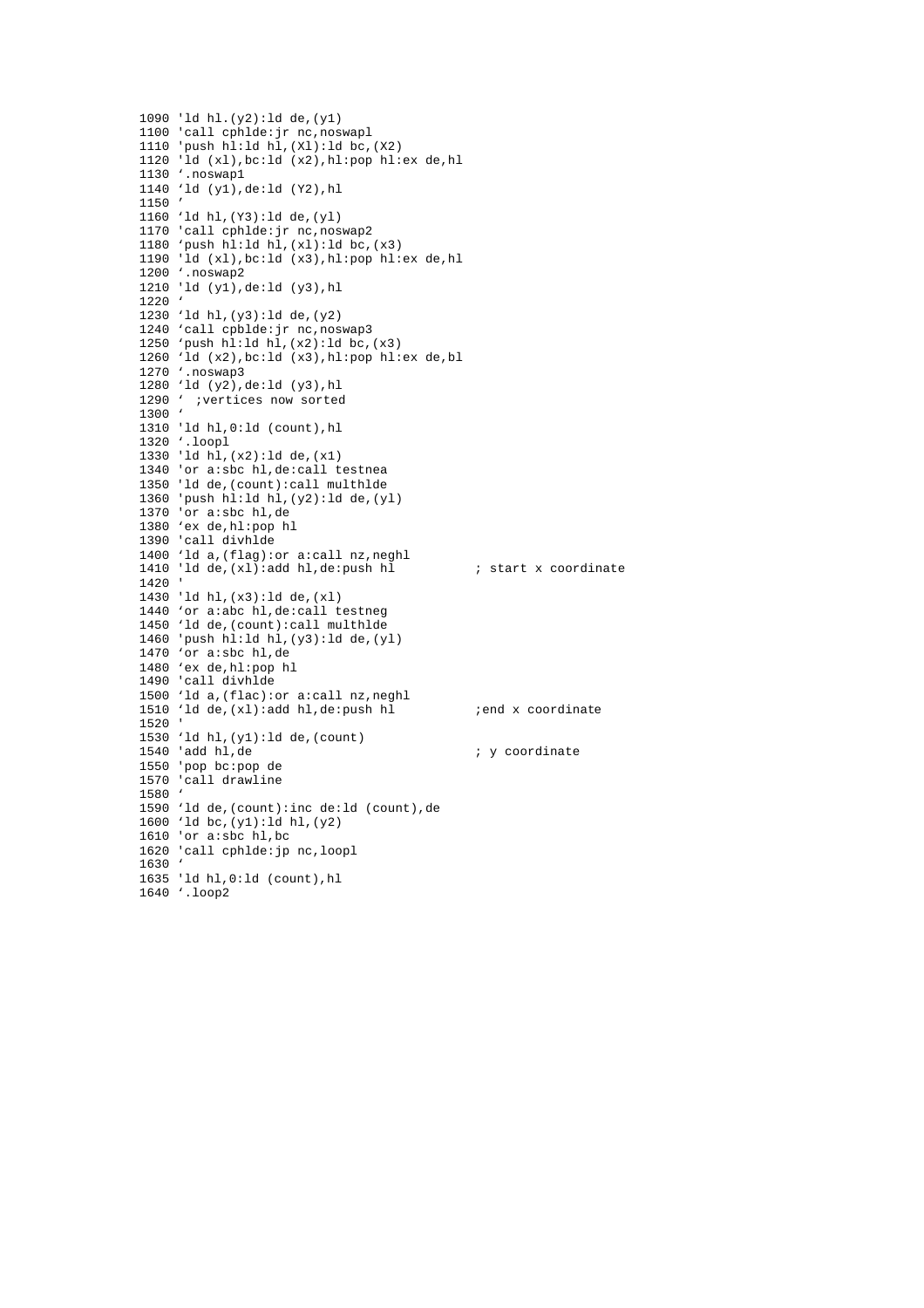```
1650 'ld hl,(x3):ld de,(x2)
1660 'or a:sbc hl,de:call testneg
1670 'ld de,(count):call multhlde
1680 'push hl:ld hl,(y3):ld de,(y2)
1690 'or a:sbc hl,de
1700 'ex de,hl:pop hl
1710 'call divhlde
1720 'ld a,(flag):or a:call nz,nechl
1730 'ld de, (x2): add hl,de: push hl ; start x coordinate
1740 '
1750 'ld hl,(x3):ld de,(xl)
1760 'or a:sbc hl,de:call testnez
1770 'push hl:ld hl,(count)
1780 id de, (y2): ld bc, (y1)
1790 'add hl,de:or a:sbc hl,be
1800 'ex de,hl:pop hl
1810 'call multhlde
1820 'push hl:ld hl,(y3):ld de,(yl)
1830 'or a:sbc hl,de
1840 'ex de,hl:pop hl
1850 'call divhlde
1860 'ld a,(flag):or a:call nz,nechl
1870 'ld de, (xl): add hl, de: push hl ; end x coordinate
1880 '
1890 'ld hl,(y2):ld de,(count)
1900 'add hl,de \frac{1}{1900} 'add hl,de
1910 'pop be:pop de
1930 'call drawline
1940 '
1950 'ld de,(count):inc de:ld (count),de
1960 'ld bc,(y2):ld hl,(y3)
1970 'or a:sbc hl,bc
1980 'call cpblde:jp nc,loop2
1990 'ret
2000'
2005'.drawline call txt_get_pen:call scr_ink_encode ; ink in A
2006' push bc:ex hl,(sp):call cphlde:jr nc,dlinel:ex de,hl
2007'.dlinel ex hl,(sp):pop bc:call scr_horizontal:ret
2008'
2010'.multhlde ;; subroutine to do hl:=hl*de
2020' push bc:ld e,h:ld a,l:ld b,16:ld hl,0
2030'.multl srl c:rra:jr nc,mult2:add hl,de
2040'.mult2 ex de,hl:add hl,hl:ex de,hl:djnz multl:pop bc:ret
2060'.divhlde i; subroutine to do hl:=hl/de 2070' push bc:ld c,l:ld a,h:ld hl,0:ld b,16
2070' push bc:ld c, l:ld
2080'.divl rl c:rla:adc hl,hl:sbc hl,de:jr nc,div2:add hl,de
2090'.div2 ccf:djnz divl:rl c:rla:ld h,a:ld l,e:pop bc:ret
2110 '.cphlde ; subroutine to set carry if hl < de
2120 ' push hl:or a:sbc hl,de:pop hl:ret
2130 '.testneg ld a,0:call c,neghl:ld (flag),a:ret<br>2140 '.neghl push de:ld de,0:ex de,hl:or a:sk
                            de,0:ex de,hl:or a:sbc hl,de:pop de:ld a,&ff:ret
2150 '
2160 'y3 word 0:x3 word 0 ; workspace
2170 'y2 word 0:x2 word 0:y1 word 0:xl word 0
2190 'count word 0:flag byte 0
2210 RETURN
```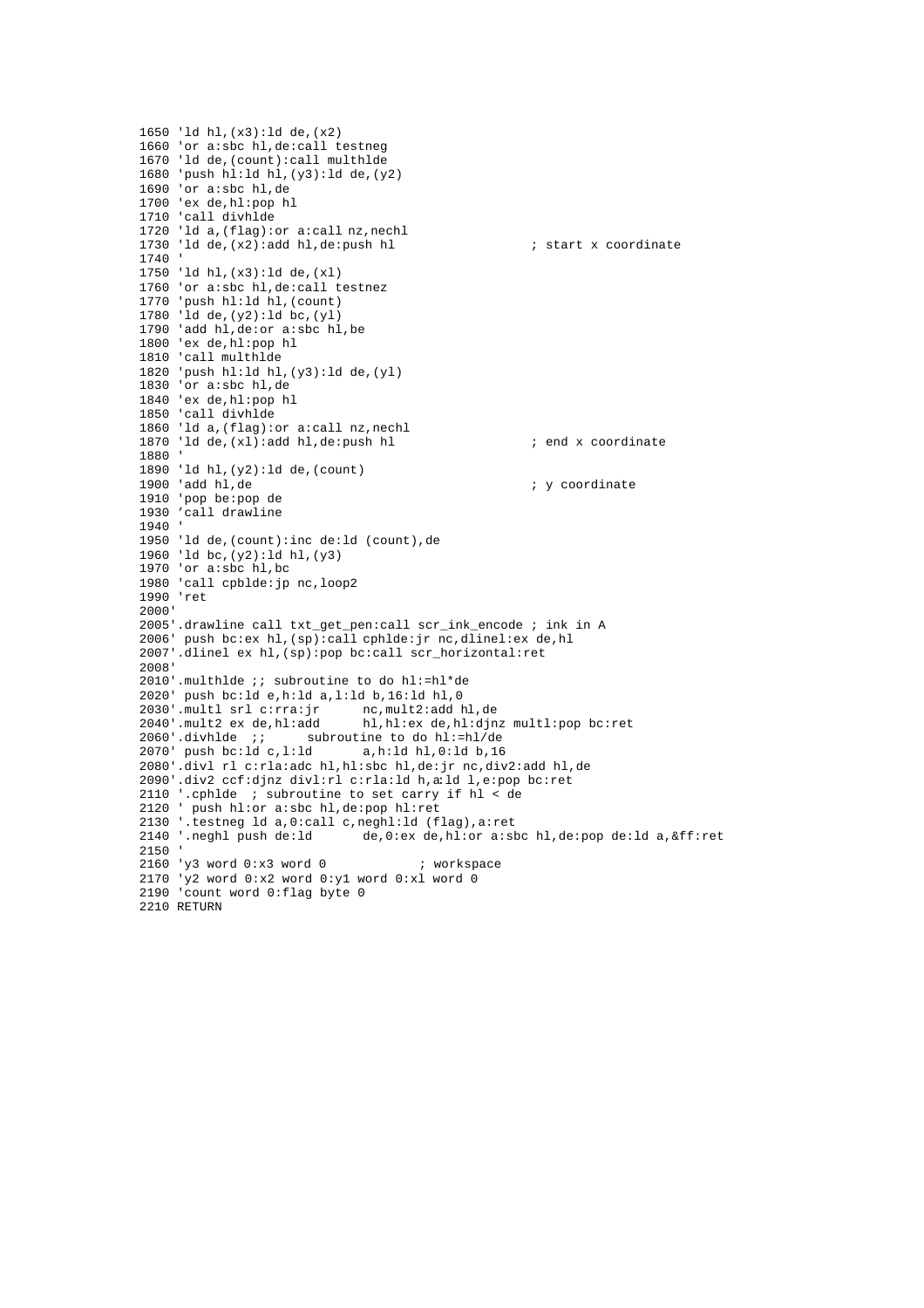7. MENU-DRIVEN UTILITIES

The command '|MAXAM' takes you into the MAXAM main menu. The menu lists all the available commands - each is selected by a one or two letter code. To use a command type the code and press ENTER. On-screen prompts advise you what input is required for each command. You will see that the value of HIMEM is displayed on the top line, together with the ROM selections (which are explained below). ESC always returns you to the menu.

Note: all addresses are entered in hexadecimal. This section explains each command in turn.

T enters the text editor, which is dealt with in the next section B returns you to BASIC preserving editor text and BASIC program.

D Disassemble<br>DP Disassemble

Disassemble to printer

Start and end addresses are requested. which must be entered in hexadecimal. If omitted they default to 0 and &FFFF respectively. The memory contents are disassembled into Z80 mnemonics; the hex and ASCII representations are also listed. Standard Zilog mnemonics are shown (see the reference section for a complete list).<br>RST instructions are disassembled with the appropriate parameters (see experience RST instructions are disassembled with the appropriate parameters (see section).

L List memory<br>LP List memory List memory to printer

This works in the same way as D, but lists hex and ASCII only. 8 or 16 bytes to a line. The ASCII display ignores bit 7 and shows a full stop for control codes. This allows text to be easily recognised, including strings with the top bit of the last character set. The memory editor (described below) displays the complete character set.

# S Select upper ROM

The ROM selected is used by all commands in the main menu that access addresses between &COOO and &FFFF. (The ROM numbers are listed by the HELP command - see below). So to disassemble ROM 7:

S <ENTER> 7 <ENTER>

D <ENTER> COOO <ENTER> <ENTER>

The currently selected ROM is displayed above the menu. Initially ROM 0 is selected, which is the BASIC ROM.

O Lower ROM on/off

This command selects either the lower RAM or ROM to be used by commands that access addresses between 0 and &3FFF. The current setting is shown on the top line. The initial setting is lower ROM = off. To list the lower ROM: 0 <ENTER>

L <ENTER> <ENTER> <ENTER>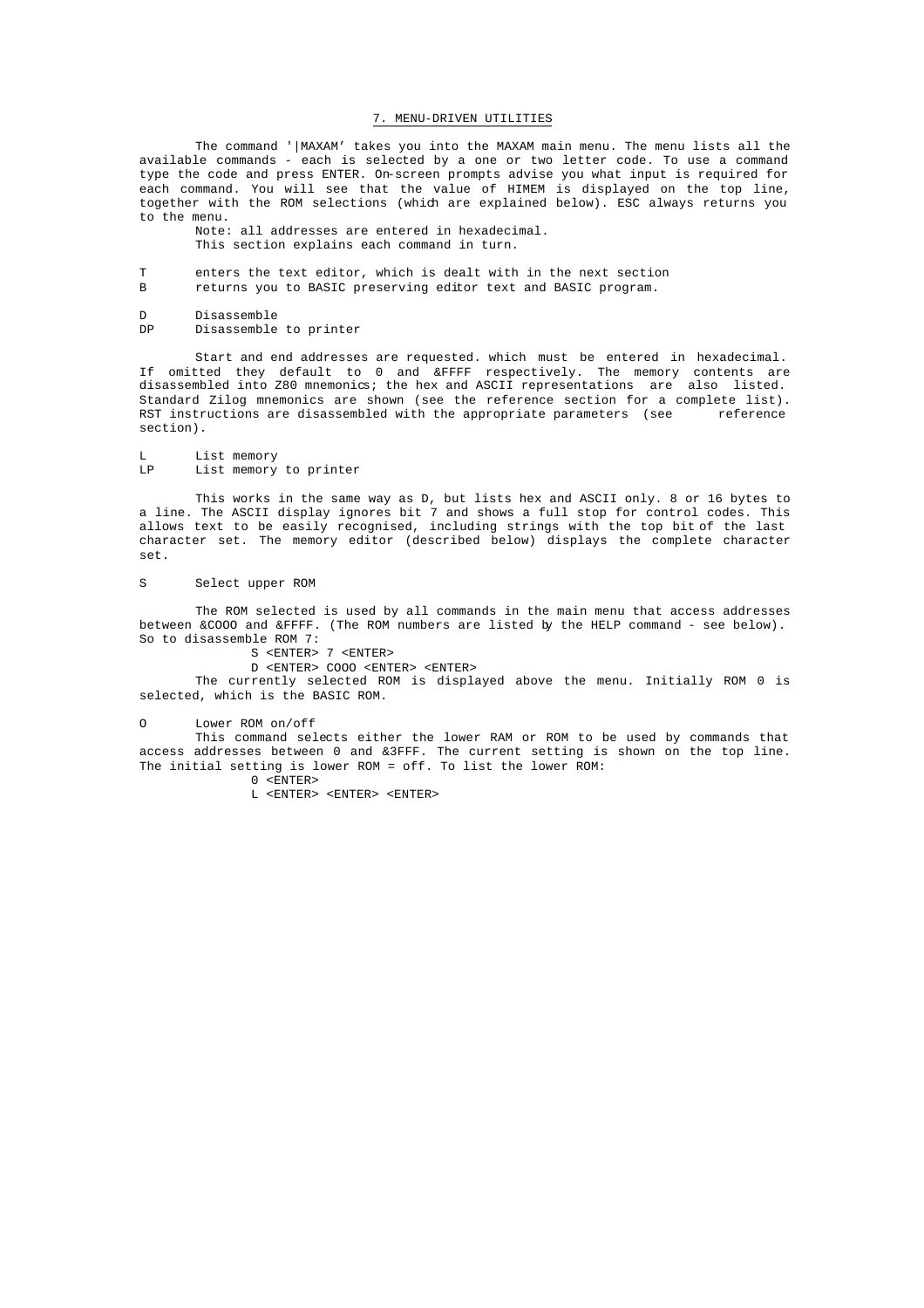# E Edit memory

The memory editor allows you to change directly the contents of memory simply by overtypint what is displayed on the screen. You are asked for an address to edit, then a screenful of memory is displayed in a similar format to that used by the L command. The address you choose will be in the middle of the screen and the cursor will be on the byte that is at that address.

To change the contents of any byte just type the new value. There is no need to press ENTER after the number, just enter the two hex digits. A single digit number can be terminated by ENTER or any cursor key. DEL will cancel a single digit.

The cursor keys can be used to move around the screen. Your other functions are Provided:

| SHIFT- <up></up> | or CTRL- <up></up>                             |  | : move back one screenful.    |
|------------------|------------------------------------------------|--|-------------------------------|
|                  | SHIFT- <down> or CTRL-<down></down></down>     |  | : move forward one screenful. |
|                  | SHIFT- <left> or CTRL-<left></left></left>     |  | : move to top left.           |
|                  | SHIFT- <right> or CTRL-<right></right></right> |  | : move to bottom right.       |

The editor can also be used to enter ASCII characters directly into memory. Press TAB and the cursor will move to the right part of the display, positioned on the ASCII representation of the current byte. Now, the editor works in the same way except that ASCII characters are typed instead of hex numbers. Press TAB again to return to hex editing.

Press ESC to exit from the editor and return to the menu.

### F Find string<br>FP Find string Find string and print

These commands search a block of memory for a string. You are asked to choose between ASCII and hex. In the first case the string can be up to 20 characters, inthe second case up to 8 bytes. ENTER is used to terminate string entry, and ESC will abort the command at any time. Each time the string is found a single line memory listing starting at the first byte of the string is printed. FP sends the output to the printer.

Wildeards may be used in a string. A wildcard is a character that will be matched by any byte. To signify a wildcard type '?'.

Example of use of wildcard: enter the hex string CD,?,B9. This will find all unconditional subroutine calls to addresses between &B900 and &B9FF.

# M Move block

You are asked for 3 inputs; start and end address to define a block of memory, and the address to copy the block to. The lower and upper ROM selections are taken into account so blocks can be copied from any ROM. Overlapping blocks are allowed.

# C Compare blocks

CP Compare and print

The two blocks specified are compared byte by byte. Any differences are listed, showing the two different values. The ROM selections are taken into account, so RAM may be compared with ROM. CP sends the output to the orinter.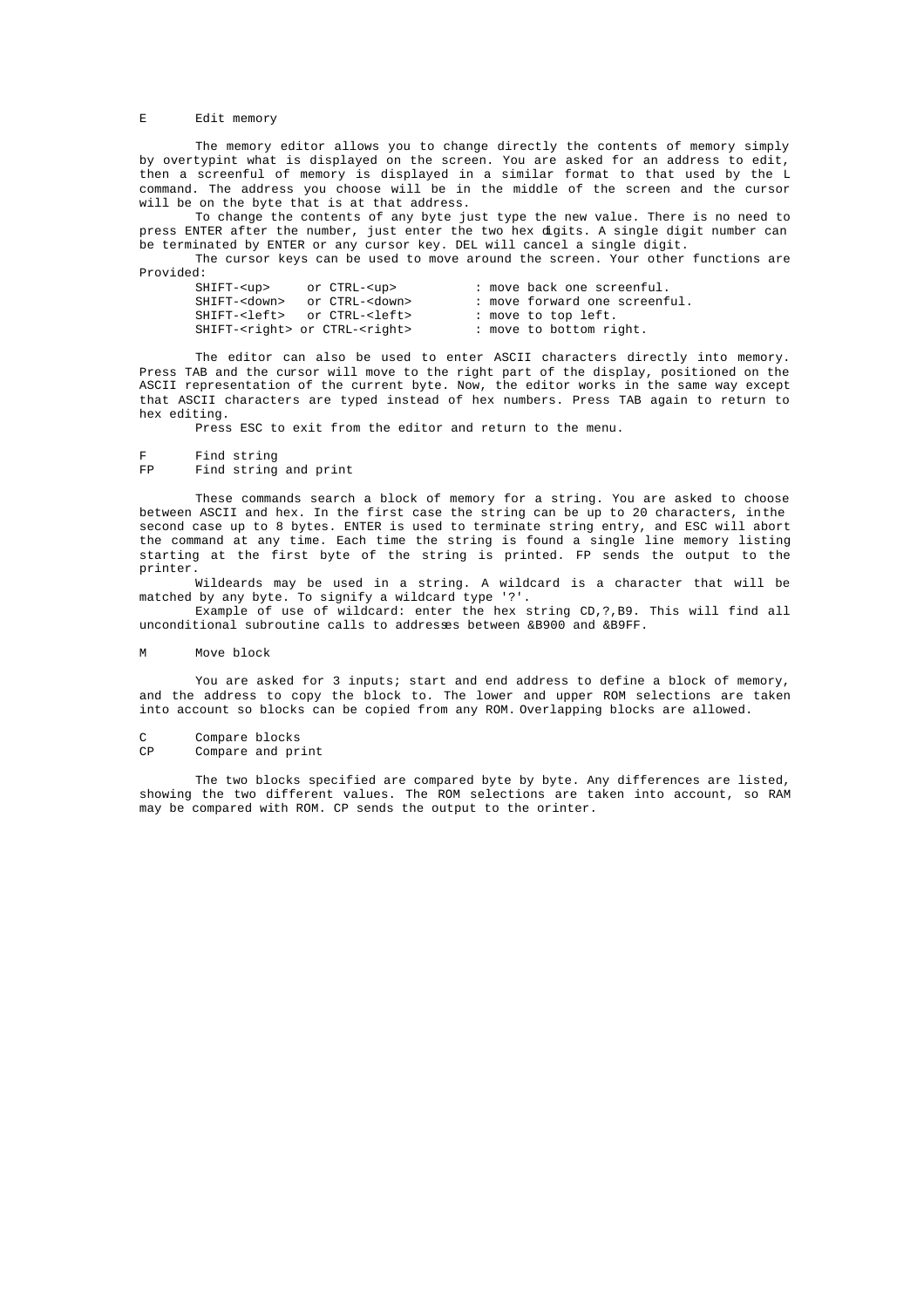# R Relocate block

There are two ways to use the relocator, a simple way and a complicated way. To use the simple command reply 'Y' to the prompt 'Simple (Y/N)?'. You will then be asked for start address, end address, and address to move to. This works in the same way as move block except that at the same time the code is relocated to run at the new address.

This is fine in many cases but will not always work. Although you will probably never need to use the general relocate command (as described below) it is as well to be aware that relocation can fail. The basic reason is that the relocator cannot tell the difference between code and data, and so will attempt to relocate data as if it were program. So the block of memory being relocated should contain pure program.

The second form of the command asks you for 5 inputs. The meaning of each is as follows:

Start and end address - define a block of memory containing the code to be relocated.

First and last - define the range of addresses, references to which are to be altered. On a simple relocation these are the same as start and end.

Offset - the number to add to all addresses in the range (first,last).

With this form of the command the code is relocated in place and moved. This allows many variations: you can relocate code that is to go in ROM, you can move code first and then relocate to run at any address you like.

Warning: one thing to look out for when relocating is an instruction like 'LD HL, & 3090', where the operand is meant as a literal. The relocator will assume it is an address and possibly alter it. The instruction should be replaced by 'LD H, &30:LD L, &90' if the code is to be relocated.

# I Initialise block

A block of memory can be filled with any byte value. This is most useful for filling a block of memory with zeros.

### X External commands

When 'X' is selected a prompt '|' will be displayed. Any external command can now be entered with its Parameters typed straightforwardly. This avoids the awkward syntax needed to use external commands from BASIC.

Both string and numeric parameters can be entered. The details of each command must be checked in the appropriate documentation to see what parameters are required. Strings may be enclosed in quotes (single or double) but the quotes are optional.

However, if the string begins with a decimal digit the quotes are essential because otherwise it will be assumed to be a numeric parameter. Parameters may be separated by spaces, commas, or equals signs. Hex numbers in external commands must be prefixed by '&', just as in BASIC.

For example, to rename a file called JUNK.BAS to PROG.BAS, enter any of:

REN PROG.BAS=JUNK.BAS

REN "PROG.BAS","JUNK.BAS"

REN 'PROG.BAS' Junk.bas

After each command has been executed the '|' prompt will return. Either enter another command or press ESC to return to the menu.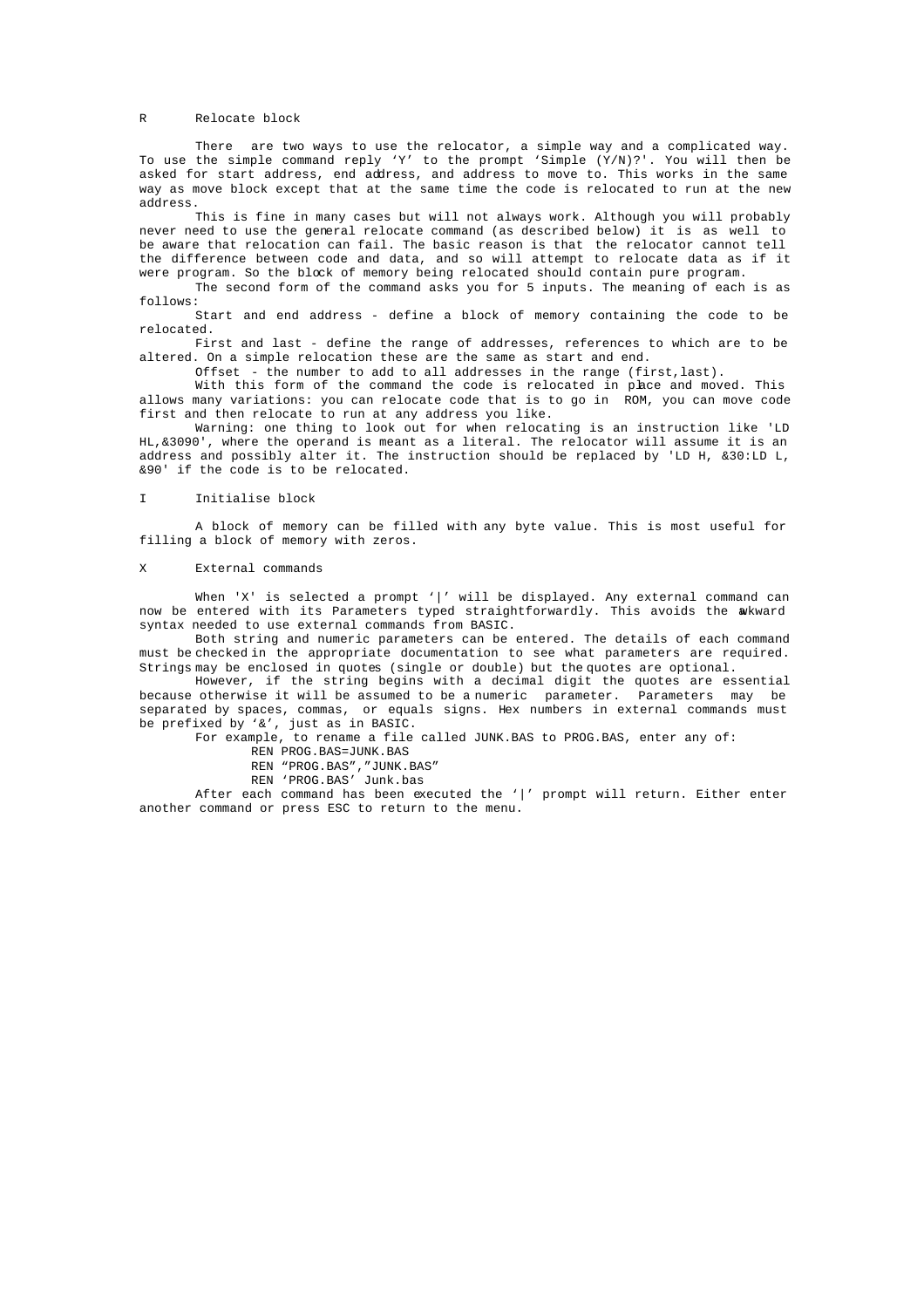# Miscellaneous external commands

### MODE

Toggles the display between mode 1 (40 columns) and mode 2 (80 columns).

### HELP

Typing 'HELP' when in external command mode. or '|HELP' from BASIC will produce a list of all ROMs with their version numbers.

### HELP<sub>n</sub>

Here n is a ROM number as listed by HELP. The external commands provided by ROM n will be listed.

### ROMOFF

This will turn off all background ROMs. The machine will be completely reset. BASIC will be entered but no other ROMs will be initialised. This may be useful to gain extra memory but do not forget that any programs in memory are destroyed by this command.

# ROMOFF <list of ROM numbers>

The machine is reset, destroying memory contents, and the specified ROMs are not initialized.

#### MST.

Move screen low. This command makes the screen memory start at &4000 instead of &C000. HIMEM must be set below &4000 before using MSL. The screen is cleared.

# MSH

Move screen high. The screen memory is restored to &C000. The screen is cleared.

# Why should anyone want to move the screen memory?

Moving the screen memory to &4000 reduces the available RAM by up to 27K, so it is rarely a good idea! The use of MSL is to enable editing of sideways RAM. Sideways RAM is located at &C000 which is the usual position of the screen memory. The sideways RAM can be edited but the screen display would be simultaneously corrupted. So to edit sideways RAM enter MSL before and MSH after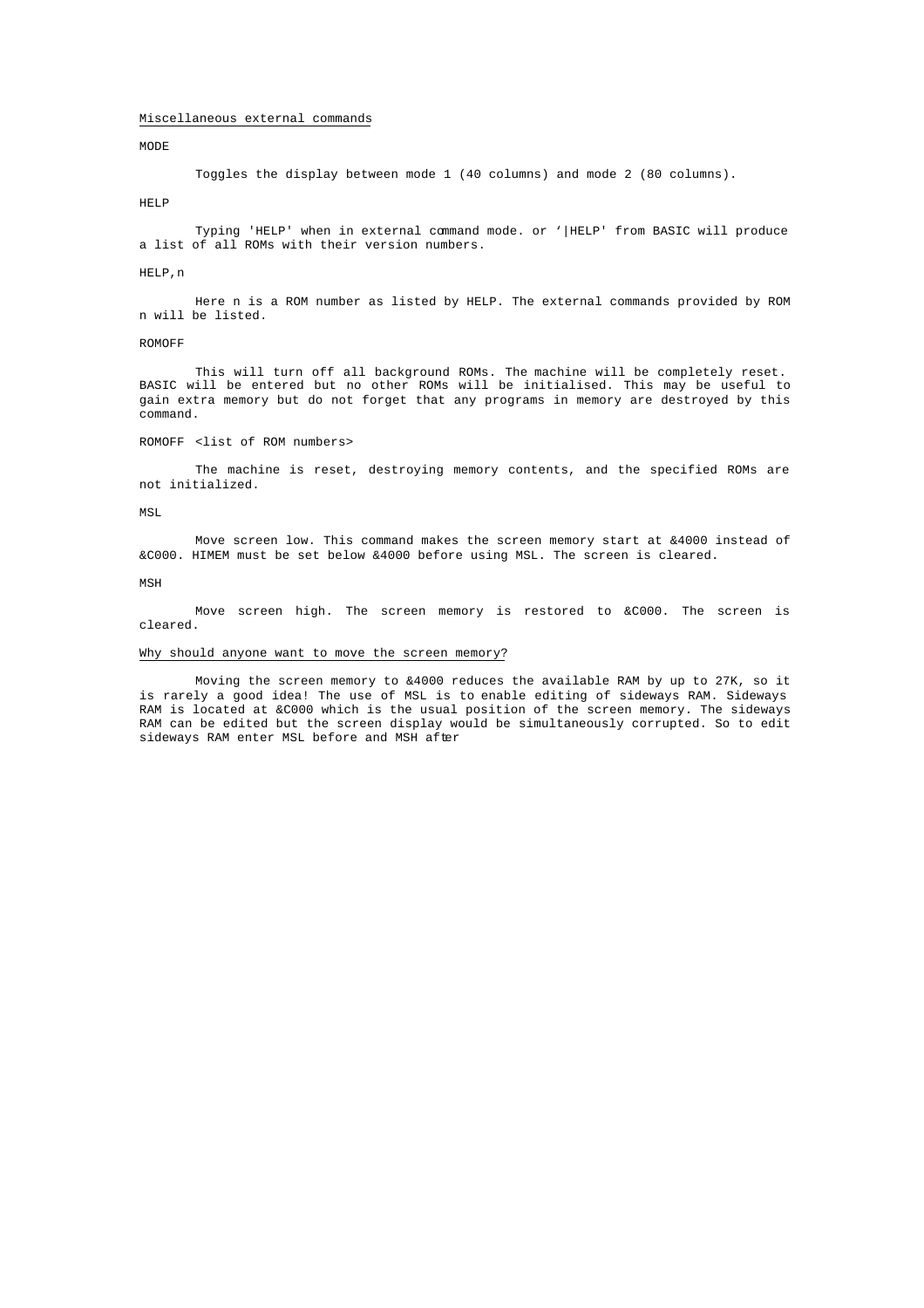# To enter the text editor type: | MAXAM

# T

The editor menu will then be displayed. Select option 'E' to enter editing mode. You can return to the menu at any time by pressing ESC. Having entered edit mode you will be presented with a mostly empty screen, but with some information on the top line. This is the status line and always contains up to date status Information. From left to right:

- 1. Cursor line and column number. This is useful among other things for tabulating data or moving a number of lines.
- 2. Bytes free. The amount of memory remaining for text. This is initially about 40K with the ROM version, less with the other versions.
- 3. Insert/overwrite. The editor operates in these two modes. To switch between them press CTRL-TAB. You will see the status line display change.
- 4. Caps lock/shift lock status. Press CAPS LOCK and CTRL-CAPS LOCK to see this information change.

The status line is also used at other times for messages, including error messages.

Entering text with the editor is very simple - just type it in whatever way you want it set out. The cursor keys are used to move the cursor left, right, up and down in the obvious way. When used in combination with SHIFT or CTRL various useful cursor movements are possible (see table, below, for full details). SHIFT-<up> and SHIFT- <down> are useful when you want to continue editing the same line but see the following few lines.

Removal of characters is done by moving the cursor to the appropriate place and using DEL and CLR for backwards and forwards delete. These work as in BASIC, so in particular DEL will cancel the last character typed.

If you are typing an assembler program into the editor, there is no need for line numbers, quotes, or |ASSEMBLE.

### Insert mode

When characters are entered the rest of the line to the right of current position is moved along. Pressing ENTER inserts a <cr-lf> (carriage return and line feed) in the text (i.e. a new line is inserted). <cr-lf> characters can be deleted with DEL and CLR - this makes joining lines very easy.

### Overwrite mode

Characters overwrite what is there already. Pressing ENTER doees not insert a line but moves to the start of the next line. <cr-lf> cannot be deleted with DEL and CLR. To insert and delete lines when in overwrite mode use SHIFT-TAB and SHIFT-DEL.

### Horizontal scrolling

Text line lengths are not limited to the width of the screen. When the cursor needs to move past the right hand edge of the screen the text is scrolled sideways by half the screen width. The editor does not impose a maximum line length (but the assembler cannot cope with lines longer than 255 characters).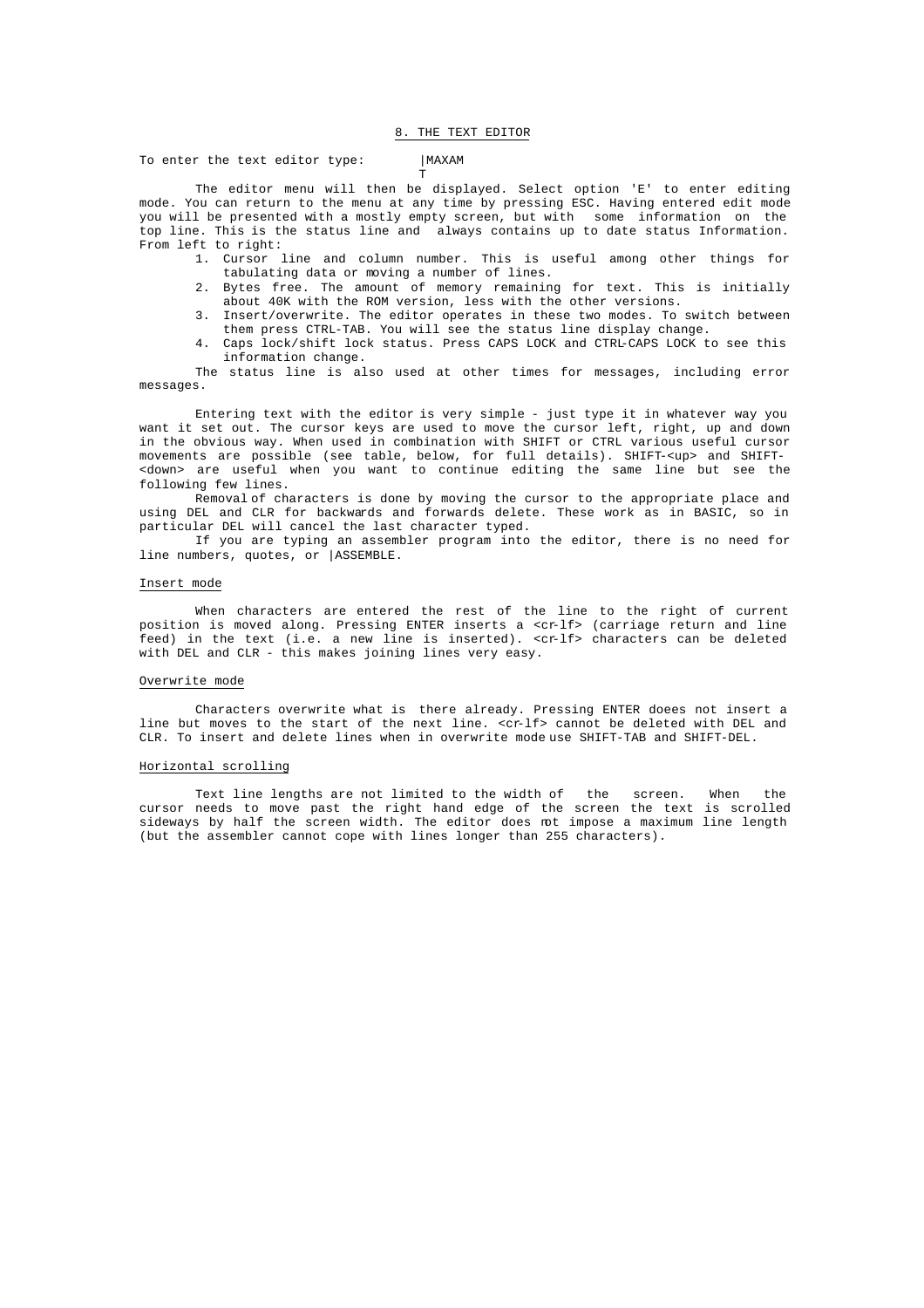# Moving to a specified line number

Type CTRL-G while in edit mode. A message will be displayed on the status line asking you to enter a line number. The cursor will then be moved to the line. This has nothing to do with any line numbers in the text but is the position of the line within the text as displayed on the status line.

# Markers and blocks

Many useful facilities are provided by blocks. A block is a section of the text, defined by two markers. Pressing SHIFT-COPY puts a marker at the current position, or removes one if there is one there already. A short beep is sounded when SHIFT-COPY is pressed, unless both markers are in use. In that case a higher beep warns you of the error and an error message is printed on the status line. ESC must be pressed to continue after an error. To delete markers press SHIFT-CLR.

Markers are shown by inverting the display at the marker position. The block includes the first marker position, but not the second. This means that if the block consists of complete lines both markers should be set in column 1.

An error message will be given if an attempt is made to use a block command if you have not defined a block by setting both markers.

# Editing mode block commands

#### CTRL-CLR move block

The block is moved to the current cursor position, which must not be within the block. The markers are deleted.

Note: this command will fail If there Is insufficient free memory for a copy of the block.

### CTRL-COPY copy block

The block is copied to the cursor position leaving the original block in place. The cursor must not be within the block. The markers remain in place on the new copy.

CTRL-DEL. delete block

The block is deleted. To delete the entire text from within edit mode use the key sequence: CTRL-<left>, SHIFT-COPY, CTRL-<right>, SHIFT-COPY, CTRL-DEL.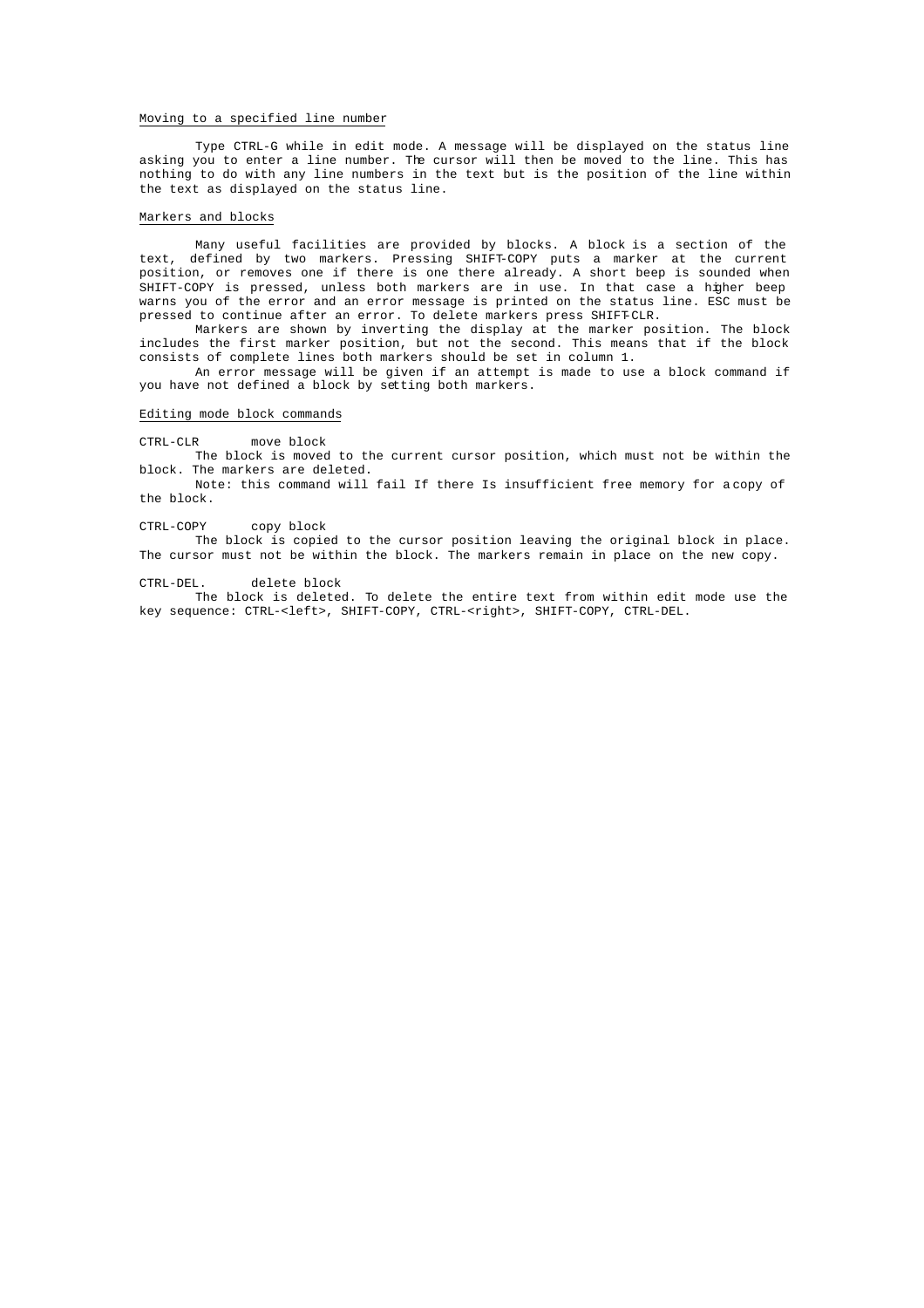# Summary of edit mode commands

| Key                    | Normal                         | With SHIFT key             | With CONTROL key           |
|------------------------|--------------------------------|----------------------------|----------------------------|
| left arrow             | cursor left                    | cursor to start<br>of line | cursor to start<br>of text |
|                        | right arrow cursor right       | cursor to end<br>of line   | cursor to end<br>of text   |
| up arrow               | cursor up                      | scroll back<br>1 line      | scroll back<br>1 page      |
| down arrow cursor down |                                | scroll forward<br>1 line   | scroll forward<br>1 page   |
| COPY                   | next find                      | toggle marker<br>at cursor | copy block                 |
| <b>CLR</b>             | delete at<br>cursor            | clear markers              | move block                 |
| DEL.                   | delete before<br>cursor        | delete line                | delete block               |
| TAB                    | cursor to next<br>tab position | insert line                | toggle insert<br>mode      |
| ESC                    | return to menu                 | return to menu             | return to menu             |

Note to aid memory of the above:<br>(i) block, page or tex

(i) block, page or text based functions use the CTRL key.<br>(ii) line based functions and marker functions use the SHI line based functions and marker functions use the SHIFT key.

(iii) character based functions just take a single key.

# Editor menu commands

# L Load file.

You are asked for a filename. The file is loaded into memory replacing any previous text. Tape users only: you can just press ENTER and the first file found will be loaded.

### LB Load block.

The file is loaded and inserted at the current cursor position.

# S Save file.

The whole of the current text is saved with the specified filename. Tape users only: just pressing ENTER will save an unnamed file.

SB Save block.

The text between the markers is saved. Use SB and LB to transfer part of one file into another file. Markers remain in place after SB so more than one copy can be saved.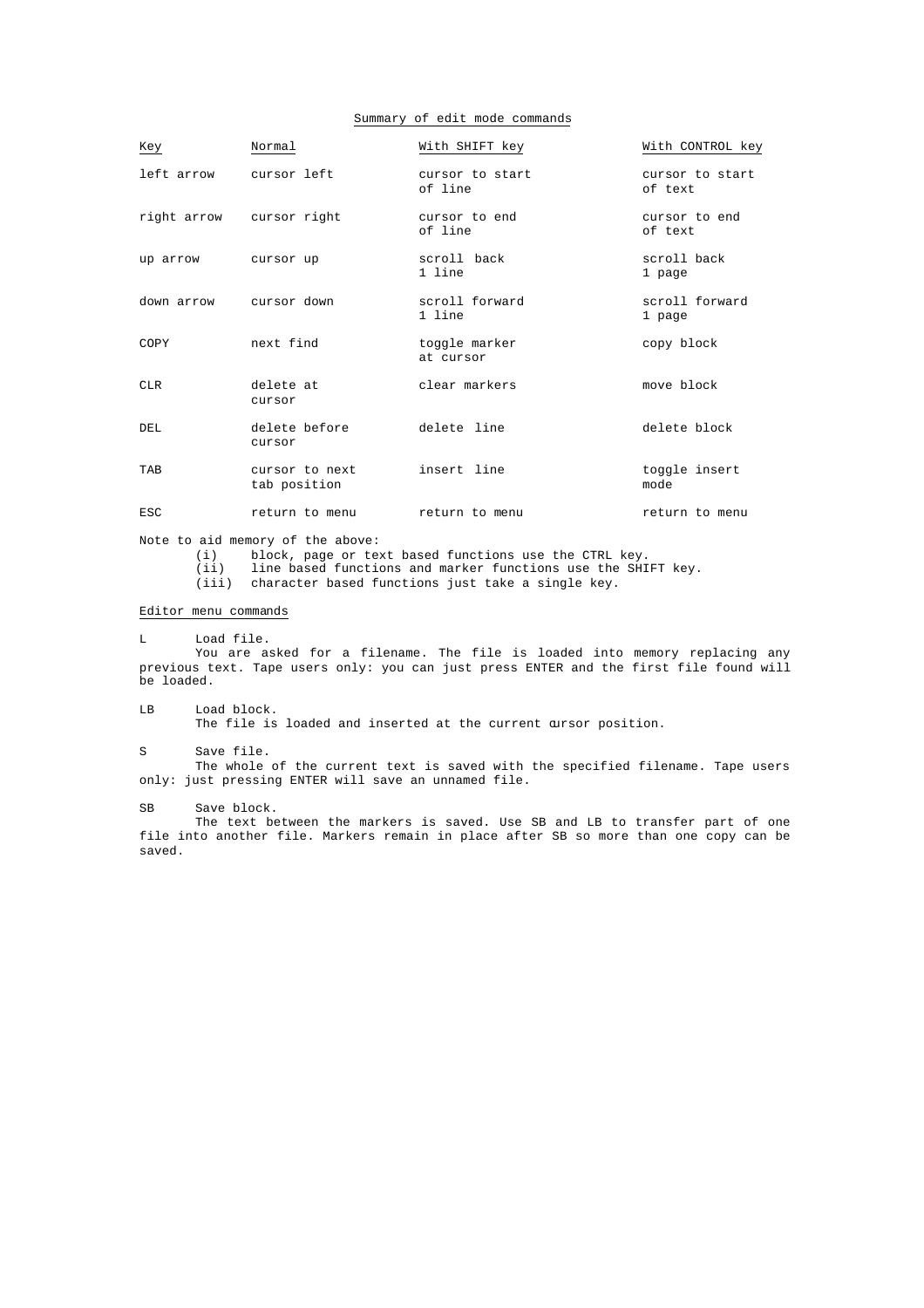- p Print text. The current text is output to the printer.
- PB Print block. The current block is printed.

# Creating BASIC compatible files

M Modify text<br>MB Modify bloc

Modify block

Modify is a special command which enables BASIC compatible files to be produced, and the editor facilities to be used on BASIC programs. The options available are:

- 1. Add line numbers with any starting value and increment.
- 2. Add quotes between line numbers (if any) and text.
- 3. Remove line numbers.
- 4. Remove quotes.

Modify is best explained by examples:

- (a) To create a mixed BASIC/machine code program with the editor.
	- 1. Type in the program, omitting line numbers and quotes.
	- 2. Define a block containing the assembler section.
	- 3. Use modify block to add quotes only. Note: the markers are deleted.
	- 4. Repeat 2 and 3 for each assembler section.
	- 5. Use modify to number the whole program.
	- 6. Save the file.

(b) To print a file with the lines numbered sequentially.

Use the default starting value and increment by just pressing ENTER when asked for these parameters. The default is 1 in each case. These numbers will correspond to those printed by the assembler.

Note: the assembler will work with BASIC files or text files (with or without line numbers).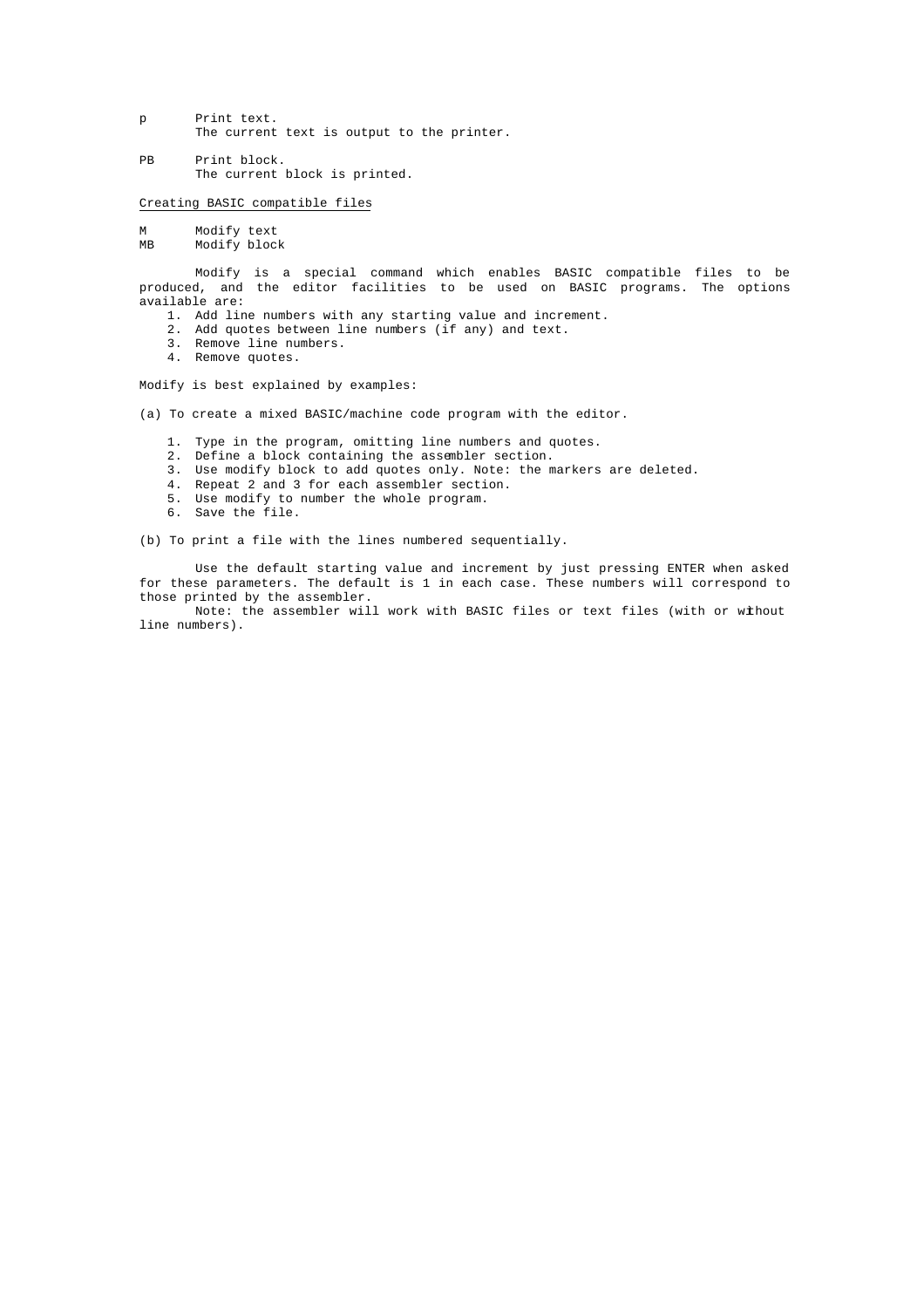# F Find string.

This will search the text for the specified string, starting from the current cursor position. If found the cursor will be placed immediately after the string. To find the next occurrence of the string press COPY. If the string is not found a message is displayed on status line and ESC must be pressed to continue. COPY will always move the cursor to the next occurrence of the string entered the last time 'F' or 'R' was used. If neither has been used at all COPY will do nothing.

Find and replace string.

Two strings are asked for. Each time the first string is found the cursor is placed immediately after the string and the message 'Replace (Y/N)?' appears on the status line. Press Y to replace the string by the second string. N or ESC to leave it as it Is. The next occurrence will automatically be found, unless ESC is pressed.

This command also allows a global replace. If selected then occurrences of the first string after the current cursor position will be replaced without asking for confirmation. This should be used with great care.

Note: to delete a string enter an empty replace string.

#### T Set or clear tabs

Up to 8 tabs may be set. When TAB is pressed in edit mode the cursor is moved to the next column at which a tab is set. If you are in insert mode spaces are inserted up to the tab position. Tab control codes are not used in order that the text contains only printable characters and is easily transportable.

Initially, 3 default tab settings are set (9, 17, and 27). These have beenchosen to be convenient for assembler source code – start the 1abel field in column 1. Press tab, enter the instruction field press tab, enter the operand field,press tab, enter the comment field.

- The 'T' command performs 3 functions:
	- 1. Lists the current tab settings.<br>2. Allows you to set tabs.
		- Allows you to set tabs.
	- 3. Allows you to delete tabs.

You are asked to choose 'set' or 'clear'. Whichever you select you can input several column numbers (press ENTER after each one). Press ESC to finish and return to the menu.

# Assembling and testing code from the editor

#### A Assemble

The current text will be assembled. When the assembly has finished will need to press a key to return to the menu.

### J Jump to code

An execution address is asked for, and the code at that address is executed. A RET instruction will return control to the menu. If no address is specified it will default to HIMEM+1 (the default origin used by assembler), unless no memory has been reserved there (when it will do nothing). The Z80 register values are undefined on entry.

So most code can be executed simply by typing J <ENTER> <ENTER>

Important note: memory must be reserved by the MEMORY command in BASIC.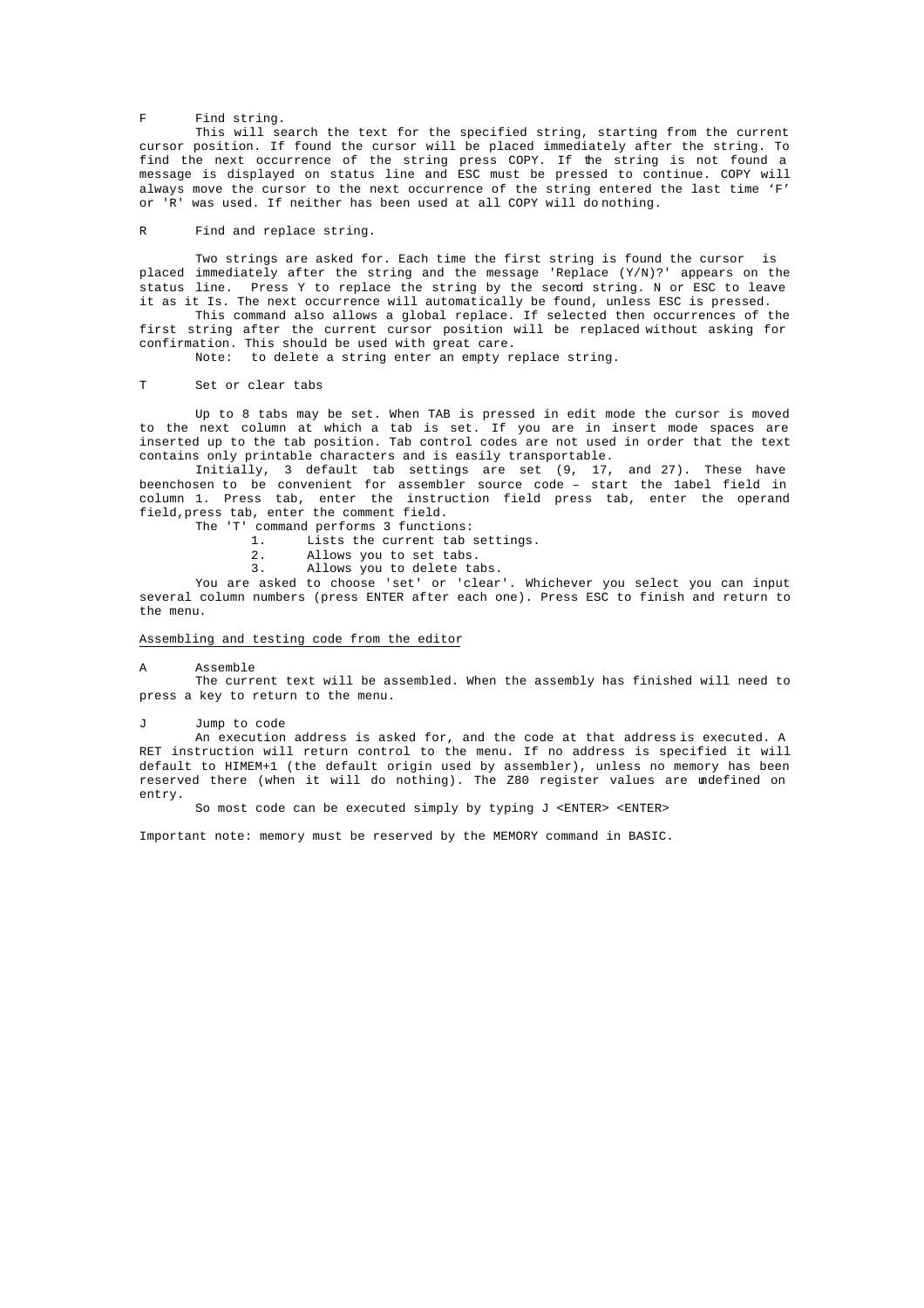# Debugging procedure

The BRK Instruction can be used from the editor in exactly the same way as from BASIC.

- 1. Edit text, put BRKs in strategic places.
- 2. Assemble.
- 3. Jump to code.
- 4. Examine the registers when displayed. If incorrect press ESC and go to step 1. 5. Press any key to continue each time the registers are displayed and are
- correct.
- 6. Control returns to the menu. Hopefully the code is now perfect!

# Miscellaneous options

#### G Go to line.

This is the same as using CTRL-G In edit mode. This is useful when correcting assembly errors since the assembler gives the line number where each error occurs.

X External commands

The X command allows external commands to be entered exactly as described in the previous section.

Two commands provided by MAXAM are particularly useful in the editor:

CAT : the same as the BASIC command 'CAT', this lists the files on cassette or disc. For disc users it is more useful than DIR since it sorts the filenames and gives the approximate size of each file.

SPEED : the same as the BASIC command 'SPEED WRITE'. Enter 'SPEED 0' or 'SPEED 1' to set the cassette write speed.

AMDOS commands which are often needed in the editor: ERA : delete a file REN : rename a file.

Q Quit editor

The Q command returns you to the main menu.

### User defined characters

The characters with ASCII codes 32 to 127 may be redefined (from BASIC) by the user to give, for example, accented letters. These definitions will only be used in the editor If a 'SYMBOL AFTER 0' command has been issued. 'SYMBOL AFTER 32' allows definition of the characters in BASIC but the editor would still display the original characters.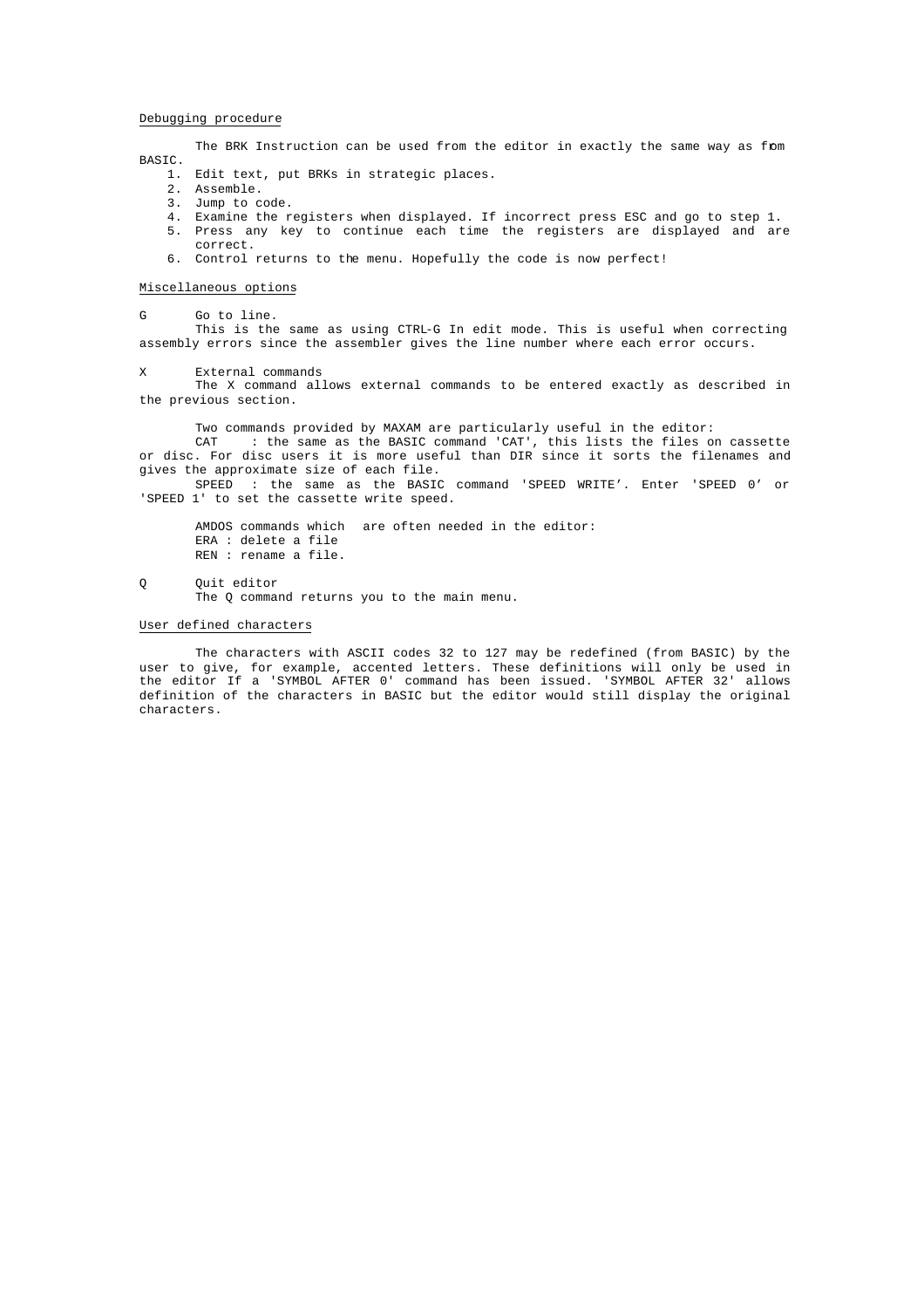# The text editor and BASIC

The text editor is compatible with BASIC - editor text and a BASIC program can be in the memory at the same time. Editing one does not affect the other.

BASIC variables are preserved when the MAXAM main menu is used, but destroyed when the editor menu is entered.

There is one unavoidable side effect of allowing BASIC and editor text together which it is as well to be aware of. If a BASIC program Is saved when editor text is present the editor text will be saved with the BASIC program. When reloaded, however, .<br>the editor text will not be useable.

There are two possible solutions to this problem:

1. Delete the editor text before saving the BASIC program. This can done from BASIC by typing '|CLEAR'.

2. Save the BASIC program in ASCII format. The editor text is not then saved. Saving in ASCII has the considerable advantage that the program can then be edited directly with the editor. The disadvantages are that saving in the ASCII representation makes the file slightly larger and, for disc users, takes much longer.

# Deleting programs and text

- 1. To delete both the BASIC program and the editor text:
	- NEW
- 2. To delete just the BASIC program: DELETE
- 3. To delete just the editor text: |CLEAR

Loading BASIC programs

Loading a BASIC program will cause the editor text to be wiped out. one exception to this is if the program was saved as ASCII, then it can be loaded using the MERGE command, without destroying the editor text.

# To edit a BASIC program using the text editor

1. Save from BASIC in ASCII format: SAVE "PROG",A 2. Go into the editor. 3. Load the file into the editor. L <ENTER> PROG 4. Edit the file. 5. Save the file. S <ENTER> PROG 6. Return to BASIC. 7. Load the file. The contract of the file.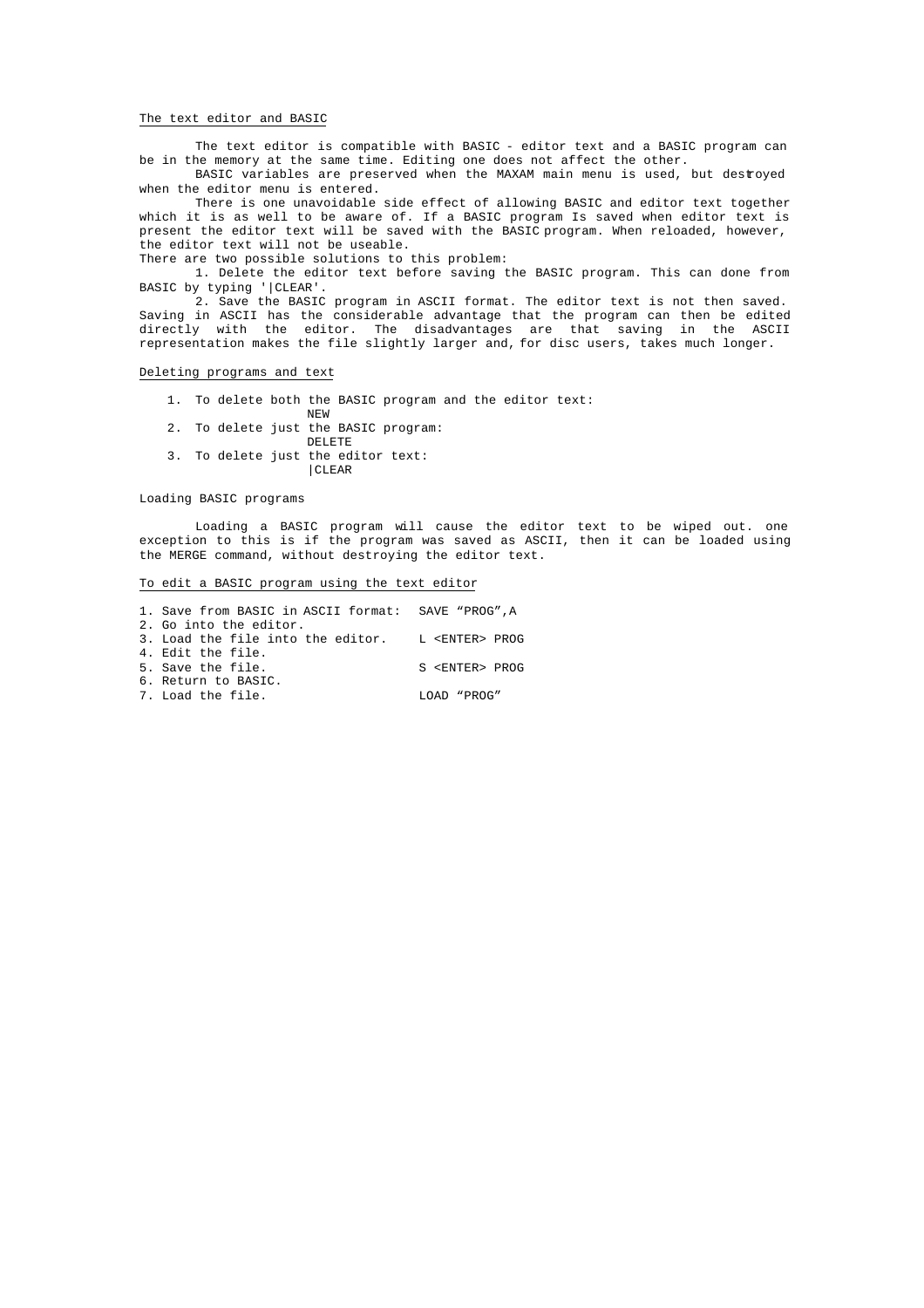# 9. MAXAM REFERENCE SECTION AND INDEX

(a) Bibliography

1. "The concise firmware specification", (Amsoft) 2. "The concise BASIC specification", (Amsoft) 2. "Disc drive firmware specification", (Amsoft) 4. "Programming the Z80", Rodnay Zaks (Sybex) 5. "Z80 Assembly Language Programming", Lance A. Leventhal (Osborne/MCGraw Hill) 6. "The Lord of the Rings", J.R.R. Tolkein (George Allen and Unwin) (b) Assembler Directives page BYTE put byte string in object code 16<br>CLOSE close object file 122 BYTE put byte string in object code<br>CLOSE close object file 22<br>CODE cancel NOCODE 14 CODE cancel NOCODE 14 DB same as BYTE 16 DEFB same as BYTE 30 and 16 DEFM same as BYTE 16 and 16 DEFS same as RMEM and the same of  $\sim$  16 DEFW same as WORD 30 and 30 and 40 and 40 and 40 and 40 and 40 and 40 and 40 and 40 and 40 and 40 and 40 and 40 DS same as RMEM and the same  $16$ DW same as WORD 316 and 32 and 32 and 32 and 33 and 34 and 35 and 36 and 36 and 36 and 36 and 36 and 36 and 36

|                                   | TP.          |
|-----------------------------------|--------------|
| assemble otherwise                | 20           |
| end assembly                      | 14           |
| end IF block                      | 20           |
| equate                            | 15           |
| get parameters                    | 17           |
| assemble if                       | 20           |
| assemble unless                   | 21           |
| assemble if pass 1                | 21           |
| assemble If pass 2                | 21           |
| define symbol                     | 15           |
| set code limit                    | 13           |
| suppress storage of code          | 14           |
| define code orgin                 | 13           |
| pass value back to BASIC          | 18           |
| define source file                | 22           |
| reserve block of memory           | 16           |
| same as BYTE                      | 16           |
| put 2-byte numbers in object code | 16           |
| define object file                | 22           |
|                                   | same as wuku |

# (c) Assembler Commands page

| DUMP<br>LIST (P)       | dump symbol table<br>enable listing to screen (printer) | 23<br>23(25) |  |
|------------------------|---------------------------------------------------------|--------------|--|
| NOLIST disable listing |                                                         | 23           |  |
| PAGE                   | start new page                                          | 25           |  |
| PAUSE                  | wait for key press                                      | 23           |  |
| PLEN                   | set printer page length                                 | 25           |  |
| PRINT                  | display string on screen                                | 23           |  |
| TITLE                  | define title                                            | 25           |  |
| WIDTH                  | set printer page width                                  | 25           |  |
|                        |                                                         |              |  |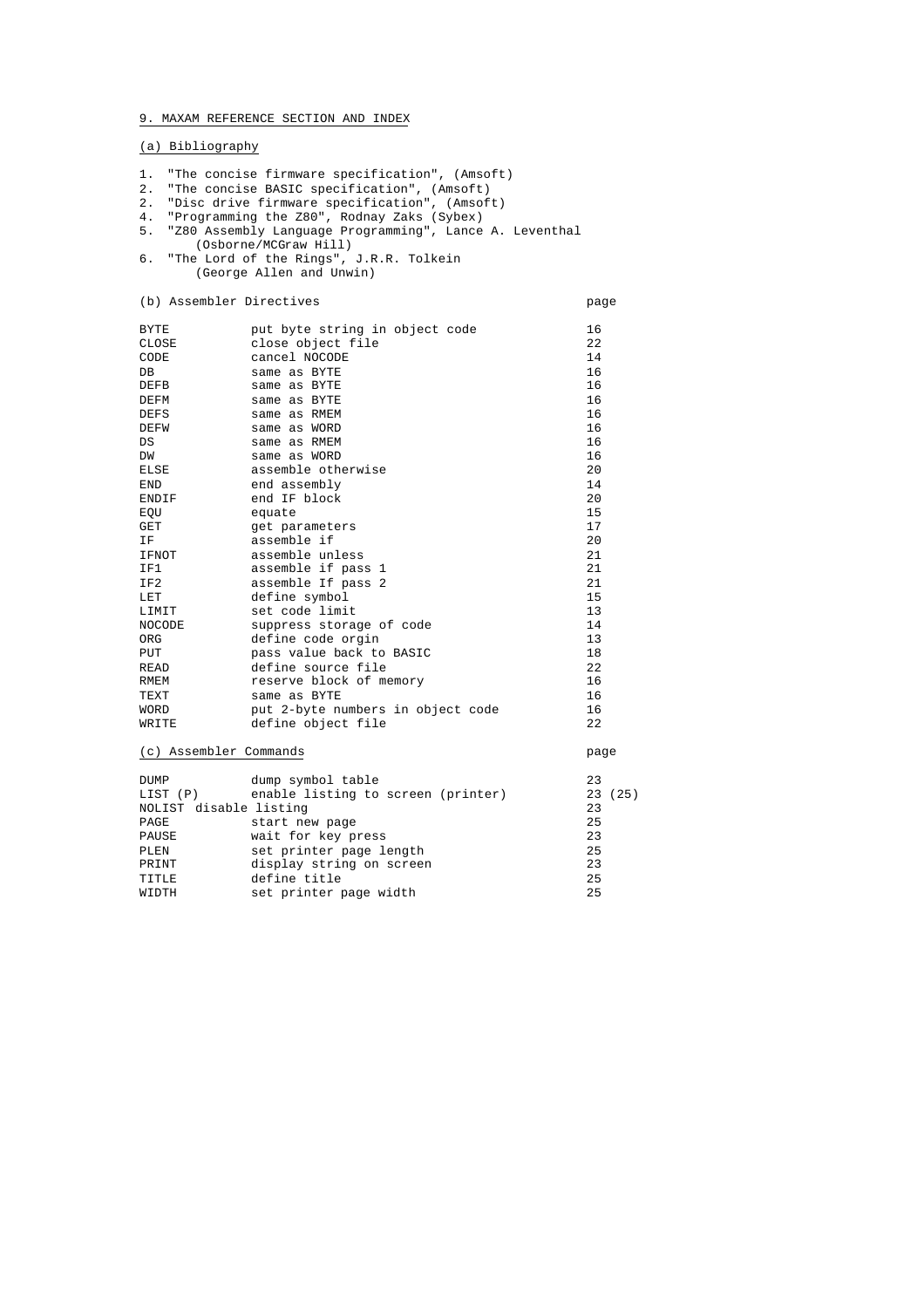# (d) Assembler Fatal Errors

1. An ORG directive with an undefined expression.<br>2. An EQU directive with an undefined expression. 2. An EQU directive with an undefined expression.<br>3. An RMEM directive with an undefined expression An RMEM directive with an undefined expression. 4. An IF or IFNOT directive with an undefined expression. 5. A PUT directive with an undefined variable address.<br>6. A badly nested IF block. 6. A badly nested IF block.<br>7. A line longer than 255 c 7. A line longer than 255 characters.<br>8. The assembler runs out of memory f The assembler runs out of memory for the symbol table or file buffer. 9. The file specified by a READ directive is of an invalid type (e.g. binary). 10. An attempt to nest READ directives.<br>11. A disc I/0 error occurs, e.g. 'disc 11. A disc  $I/0$  error occurs, e.g. 'disc full', 'file not found'.<br>12. An attempt to store code at an address greater than that set An attempt to store code at an address greater than that set by LIMIT.

# (e) External commands page

| ASSEM         | assemblen suppressing messages           | 10    |
|---------------|------------------------------------------|-------|
| ASSEMBLE      | assemble from BASIC program              | -9    |
| CAT           | cataloque files                          | 39    |
| CLEAR         | clear editor text                        | 40    |
| FIN           | find string in embedded source code      | 10    |
| HELP          | list ROMS                                | 33    |
|               | MAXAM or M enter main menu               | 30, 6 |
| MAXOFF        | turn off MAXAM                           | 5     |
| <b>MCLEAR</b> | same as CLEAR                            | 6     |
| MFIND         | same as FIND                             | 6     |
| MHELP         | same as HELP                             | 6     |
| MODE          | switch screen display.                   | 33    |
| MSH           | move screen memory high                  | 33    |
| MSL           | move screen memory low                   | 33    |
| ROMOFF        | turn off selected ROMs                   | 33    |
| SPEED         | set cassette write speed                 | 39    |
| (f)           | BASIC Commands important to machine code | page  |
| CALL          | call a machine code routine              | 19    |
| MEMORY        | change the value of HIMEM                | 12    |
|               |                                          |       |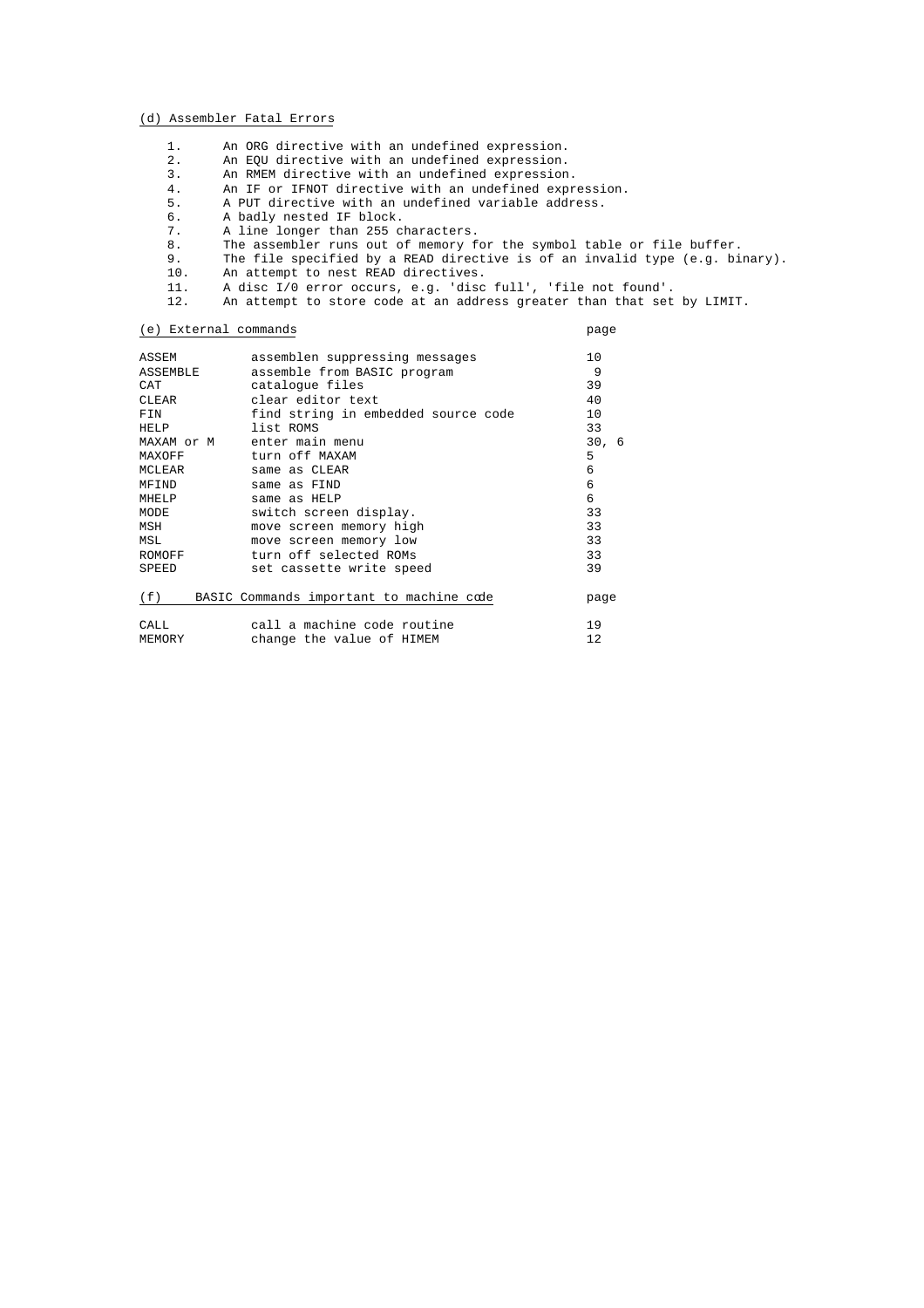|                     | (g) Main Menu Commands          | page |
|---------------------|---------------------------------|------|
| T                   | text editor                     | 34   |
| D                   | disassemble to screen           | 30   |
| DP                  | disassemble to printer          | 30   |
| L                   | list memory to screen           | 30   |
| LP                  | list memory to printer          | 30   |
| S                   | select upper ROM                | 30   |
| $\mathbf 0$         | toggle lower RAM on/off         | 30   |
| E                   | memory editor                   | 31   |
| F                   | find string                     | 31   |
| FP                  | find string and print           | 31   |
| М                   | move memory block               | 31   |
| R                   | relocate memory block           | 32   |
| I                   | initialise memory block         | 32   |
| $\mathcal{C}$       | compare memory blocks           | 31   |
| CP                  | compare memory blocks and print | 31   |
| X                   | external commands               | 32   |
| B                   | warm start BASIC                | 30   |
| (h) Editor Commands |                                 | page |
| E                   | enter edit mode                 | 34   |
| L                   | load file                       | 36   |
| LB                  | load file at cursor position    | 36   |
| S                   | save text                       | 36   |
| <b>SB</b>           | save block                      | 36   |
| P                   | print text                      | 37   |
| PB                  | print block                     | 37   |
| M                   | modify text                     | 37   |
| МB                  | modify block                    | 37   |
| G                   | go to line                      | 39   |
| F                   | find string                     | 38   |
| R                   | find string and replace         | 38   |
| T                   | set and clear tabs              | 38   |

A assemble text 38 J dump to code 38 X external commands 39 Q quit editor 39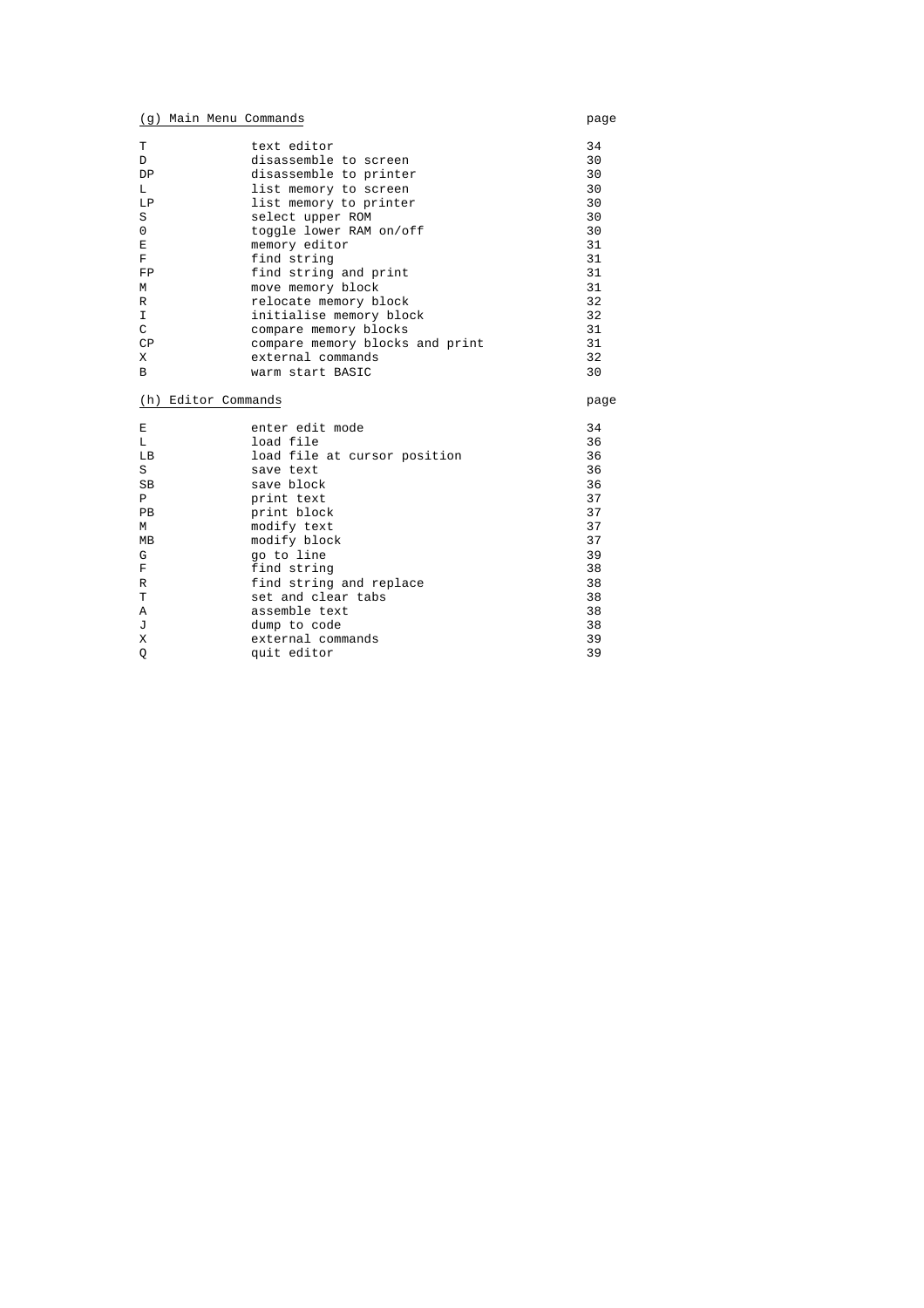# (i) Z80 instructions

| mnemonic    | name                                   |                          | operand formats       |            |
|-------------|----------------------------------------|--------------------------|-----------------------|------------|
| ADC         | add with carry                         | A, n                     | A,r                   | HL,rh      |
| ADD         | add                                    | A, n                     | A,r                   | HL,rh      |
|             |                                        | IX, rx                   | IY, ry                |            |
| AND         | and with A                             | A,n                      | A,r                   |            |
| BIT         | test bit                               | b,r                      |                       |            |
| BRK         | MAXAM breakpoint                       | $\equiv$                 |                       |            |
| CALL        | call subroutine                        | nn                       | cc, nn                |            |
| CCF         | complement carry flag                  | $\equiv$                 |                       |            |
| CP          | compare to A                           | A,r                      |                       |            |
| CPD         | compare & decrement                    | $\overline{a}$           |                       |            |
| <b>CPDR</b> | block compare & decrement              | $\equiv$                 |                       |            |
| CPI         | compare & increment                    | ÷                        |                       |            |
| CPIR        | block compare & increment              |                          |                       |            |
| CPL         | complement A                           | $\equiv$                 |                       |            |
| DAA         | decimal addust A                       |                          |                       |            |
| DEC         | decrement                              | r                        | rr                    |            |
| DI          | disable interrupts                     | $\overline{\phantom{a}}$ |                       |            |
| DJNZ        | decrement B & jump if not zero         | е                        |                       |            |
| ЕI          | enable interrupts                      | $\equiv$                 |                       |            |
| ЕX          | exchange registers                     | AF, AF'                  | DE, HL                | (SP), r    |
| EXX         | exchange alternate registers           | $\qquad \qquad -$        |                       |            |
| HALT        | halt CPU                               | $\overline{\phantom{0}}$ |                       |            |
| IΜ          | set Interrupt mode (do not use)        | 0                        | 1                     | 2          |
| ΙN          | inp u t (do not use A. (n) form)       | $r$ , $(C)$              | $A$ , $(n)$           |            |
| INC         | Increment                              | r                        | rr                    |            |
| IND         | input & decrement (do not use)         |                          |                       |            |
| INDR        | block input & decrement (do not use)   |                          |                       |            |
| INI         | input & increment (do not use)         |                          |                       |            |
| INIR        | block Input & increment (do not use) - |                          |                       |            |
| JΡ          | jump                                   | nn                       | cc.nn                 | (ra)       |
| JR          | jump relative                          | C                        | c, e                  |            |
| LD          | load                                   | r, n                     | r, s                  | s,r        |
|             |                                        |                          | $A$ , (nn) $A$ , (BC) | A, (DE)    |
|             |                                        |                          | (nn), A (BC), A       | $(DE)$ , A |
|             |                                        | rr, nn                   | $r$ , $(nn)$          | (nn), r    |
|             |                                        | A, I                     | A,R                   |            |
| LDD         | load & decrement                       | I,A<br>$\qquad \qquad -$ | R, A                  |            |
| LDDR        | block load & decrement                 |                          |                       |            |
| LDI         | load & Increment                       | ÷                        |                       |            |
| LDIR        | block load & increment                 |                          |                       |            |
| NEG         | negate A                               | $\equiv$                 |                       |            |
| <b>NOP</b>  | no operation                           |                          |                       |            |
| OR.         | or with A                              | A,r                      |                       |            |
| OTDR        | block output & decrement (do not use)  |                          |                       |            |
| OTIR        | block output & Increment (do not use)  |                          | $\equiv$              |            |
| OUT         | output (do not use (n), A form)        | (c), r                   | $(n)$ , $A$           |            |
| OUTD        | output & decrement (do not use)        | -                        |                       |            |
| OUTI        | output & increment (do not use)        | $\overline{\phantom{0}}$ |                       |            |
| POP         | pop register pair                      | rp                       |                       |            |
| PUSH        | push register pair                     | rp                       |                       |            |
| <b>RES</b>  | reset bit                              | b,r                      |                       |            |
|             |                                        |                          |                       |            |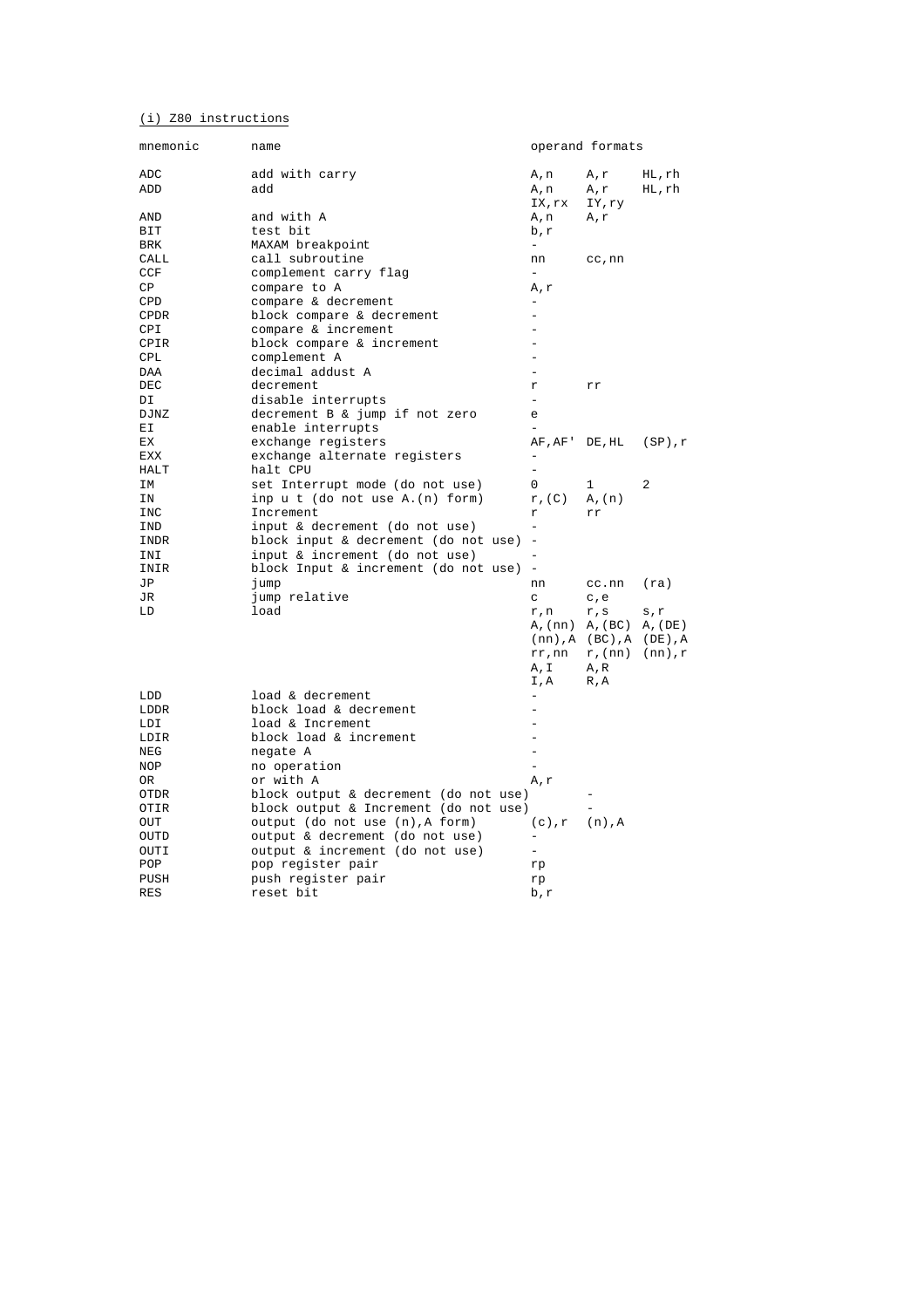| RET   |      | return from subroutine                                                                                     |                          | $_{\rm cc}$ |
|-------|------|------------------------------------------------------------------------------------------------------------|--------------------------|-------------|
| RETI  |      | return from interrupt                                                                                      |                          |             |
| RETN  |      | return from NMI (do not use)                                                                               |                          |             |
| RL    |      | rotate left                                                                                                | r                        |             |
| RLA   |      | rotate A left                                                                                              | $\qquad \qquad -$        |             |
| RLC   |      | rotate left with branch carry                                                                              | r                        |             |
| RLCA  |      | rotate A left with branch carry                                                                            | $\overline{\phantom{a}}$ |             |
| RLD   |      | rotate left decimal                                                                                        |                          |             |
| RR    |      | rotate right                                                                                               | r                        |             |
| RRA   |      | rotate A right                                                                                             | $\equiv$                 |             |
| RRC   |      | rotate right with branch carry                                                                             | r                        |             |
| RRCA  |      | rotate A right with branch carry                                                                           | $\equiv$                 |             |
| RRD   |      | rotate right decimal                                                                                       |                          |             |
| RST   |      | restart                                                                                                    | (see below)              |             |
| SBC   |      | subtract with carry                                                                                        | A,r                      | HL,rh       |
| SCF   |      | set carry flag                                                                                             | $\overline{\phantom{a}}$ |             |
| SET   |      | set bit                                                                                                    | b,r                      |             |
| SLA   |      | shift left arithmetic                                                                                      | r                        |             |
| SRA   |      | shift right arithmetic                                                                                     | r                        |             |
| SRL   |      | shift right logical                                                                                        | $\Upsilon$               |             |
| SUB   |      | subtract from A                                                                                            | A,r                      |             |
| XOR   |      | exclusive or with A                                                                                        | A,r                      |             |
| Key:  | r    | means one of A, B, C, D, E, H, L, $(HL)$ , $IX+d$ , $(IX-d)$                                               |                          |             |
|       | S    | means one of A, B, C, D, E, H, L                                                                           |                          |             |
|       | d    | means an integer in the range $(-128, 127)$                                                                |                          |             |
|       | rr   | means one of BC, DE, HL, SP, IX, IY                                                                        |                          |             |
|       | rh   | means one of BC, DE, HL, SP                                                                                |                          |             |
|       | rx   | means one of BC, DE, IX, SP                                                                                |                          |             |
|       | ry   | means one of BC, DE, 1Y, SP                                                                                |                          |             |
|       | rp   | means one of BC, DE, HL, AF                                                                                |                          |             |
|       | ra   | means one of HL, IX, IY                                                                                    |                          |             |
|       | n    | means a single byte constant                                                                               |                          |             |
|       | nn   | means an address or two byte constant                                                                      |                          |             |
|       | b    | means a bit number between 0 and 7                                                                         |                          |             |
|       | e    | means an address within the range $(\frac{5}{7} - 126.5 + 129)$ where \$ is the address                    |                          |             |
|       |      | of the current instruction                                                                                 |                          |             |
|       | cc   | means one of C, NC, Z, NZ, M, P, PE, PO                                                                    |                          |             |
|       | C    | means one of C, NC, Z, NZ                                                                                  |                          |             |
|       |      | means no operands (implicit addressing mode)                                                               |                          |             |
| Note: | with | the following instructions the first parameter may be<br>omitted if it is A: ADC ADD AND CP OR SBC SUB XOR |                          |             |

e.g. 'OR B' is equivalent to 'OR A,B'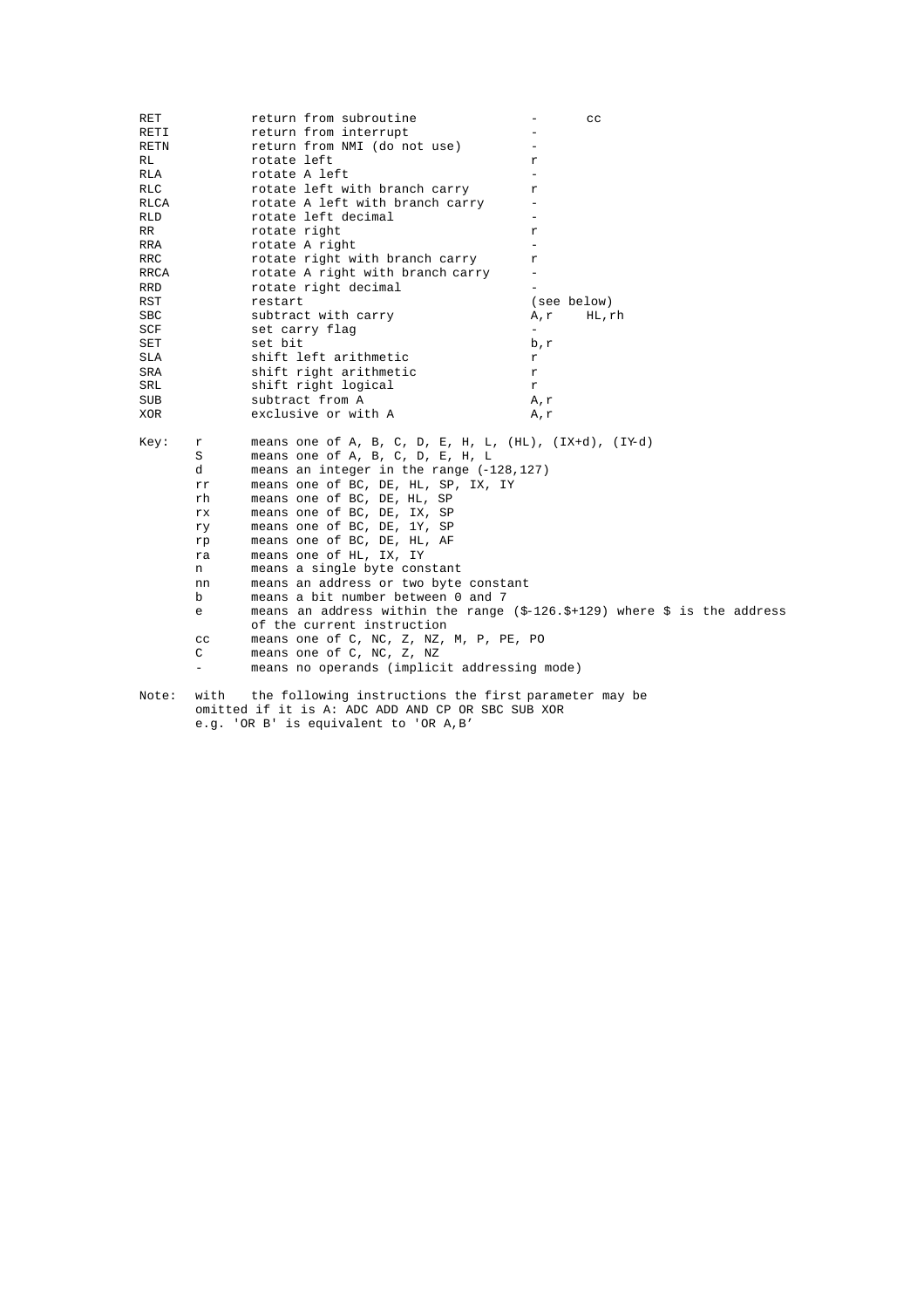# The RST instructions

The AMSTRAD CPC 464/664 uses the RST instructions to extend the instruction set. Some of these take parameters which may be entered on the same line. The assembler also allows the standard form of the RST instruction, without parameters, and in this case assembles only 1 byte of code. For full details see the Complete Firmware Specification published by Amsoft).

| RST | 0      | complete system reset                                   |
|-----|--------|---------------------------------------------------------|
| RST | 1, nn  | low jump                                                |
| RST | 2, nn  | side call                                               |
| RST | 3 . nn | far call                                                |
| RST | 4      | LD A, (HL) with all ROMs disabled                       |
| RST | 5 . nn | firm jump                                               |
| RST | 6      | BRK - MAXAM breakpoint (calls register display routine) |
| RST |        | Interrupt                                               |

# (j) Disassembling to an ASCII file

RUN the following BASIC/assembler program:

10 MEMORY HIMEM-9 20 |ASSEMBLE 30 'patch push ix:call &bc95 ; CAS OUT CHAR 40 ' pop ix:scf:ret 50 'limit &ffff:org &bd2b:jp patch ; redirect MC PRINT CHAR 60 OPENOUT "file" 70 END

All output to the printer now be redirected to "file" until the output stream<br>is closed (for example, with the BASIC command CLOSEOUT). Executing DP from the is closed (for example, with the BASIC command CLOSEOUT). Executing DP from the MAXAM menu followed by CLOSEOUT from BASIC will thus produce a suitable file to edit.

The following code will strip off all characters before the mnemonic field of the disassembled listing:

100 OPENIN "file" 110 OPENOUT "neweile"<br>120 WHILE NOT EOF 120 WHILE NOT EOF<br>130 LINE INPUT

- 130 LINE INPUT #9,a\$:PRINT #9,MID(a\$,26)<br>140 WEND WEND
- 150 CLOSEIN:CLOSEOUT
-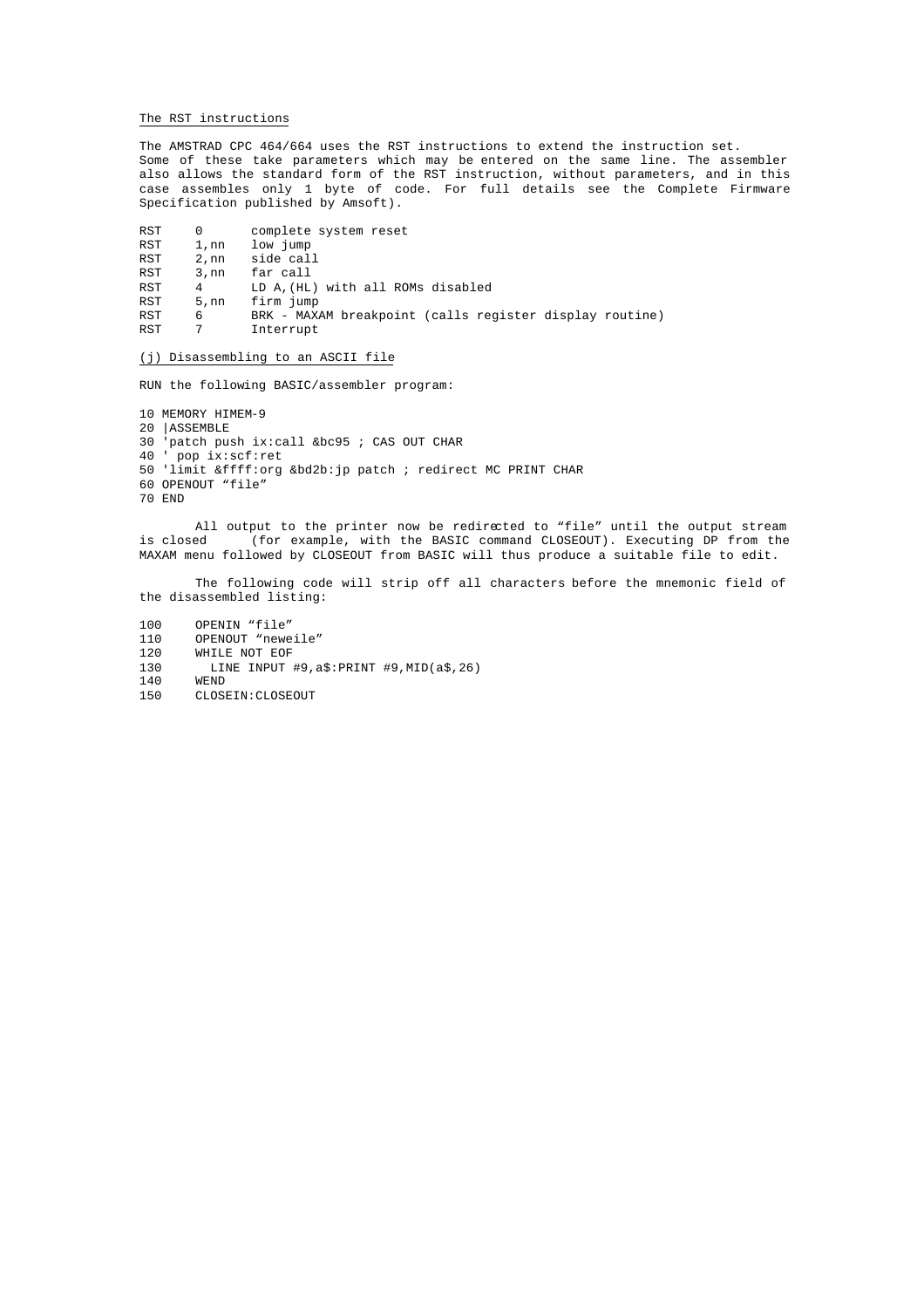# (k) Glossary of terms

# ADDRESS

A number representing the position of a byte in memory.

ARNOR

"The land of the King". In the Third Age of Middle Earth Arnor was known as the "lost realm of the North". The kingdom was re-established by Elessar after the War of the Ring.

ASCII (American Standard Code for Information Interchange) 1. The codes which the computer uses to represents letters, digits, punctuation symbols, etc. .<br>2. The form of representation of a program using no special tokens, only ASCII codes.

#### ASSEMBLER

1. A program which converts assembly language mnemonics into binary machine code.

2. Another name for assembly language.

# ASSEMBLY LANGUAGE

The set of mnemonics which correspond to the operations the Z80 processor is capable of performing.

### BINARY

The base 2 number system, in which all numbers are represented using just 2 digits, 0 and 1.

### BIT

A binary digit, 0 or 1.

#### BREAKPOINT

A debugging aid. A program stops at a breakpoint allowing you to see whether it is working correctly.

BYTE

8 bits. The unit of memory usually used for data transfer.

### CODE ORIGIN

The address of the start of the object code.

### CODE LOCATION

While assembling, the address where the next byte of code is to be assembled.

### **COMMAND**

1. An instruction to the assembler which affects the listing in some way.

2. An instruction to BASIC or MAXAM to do something.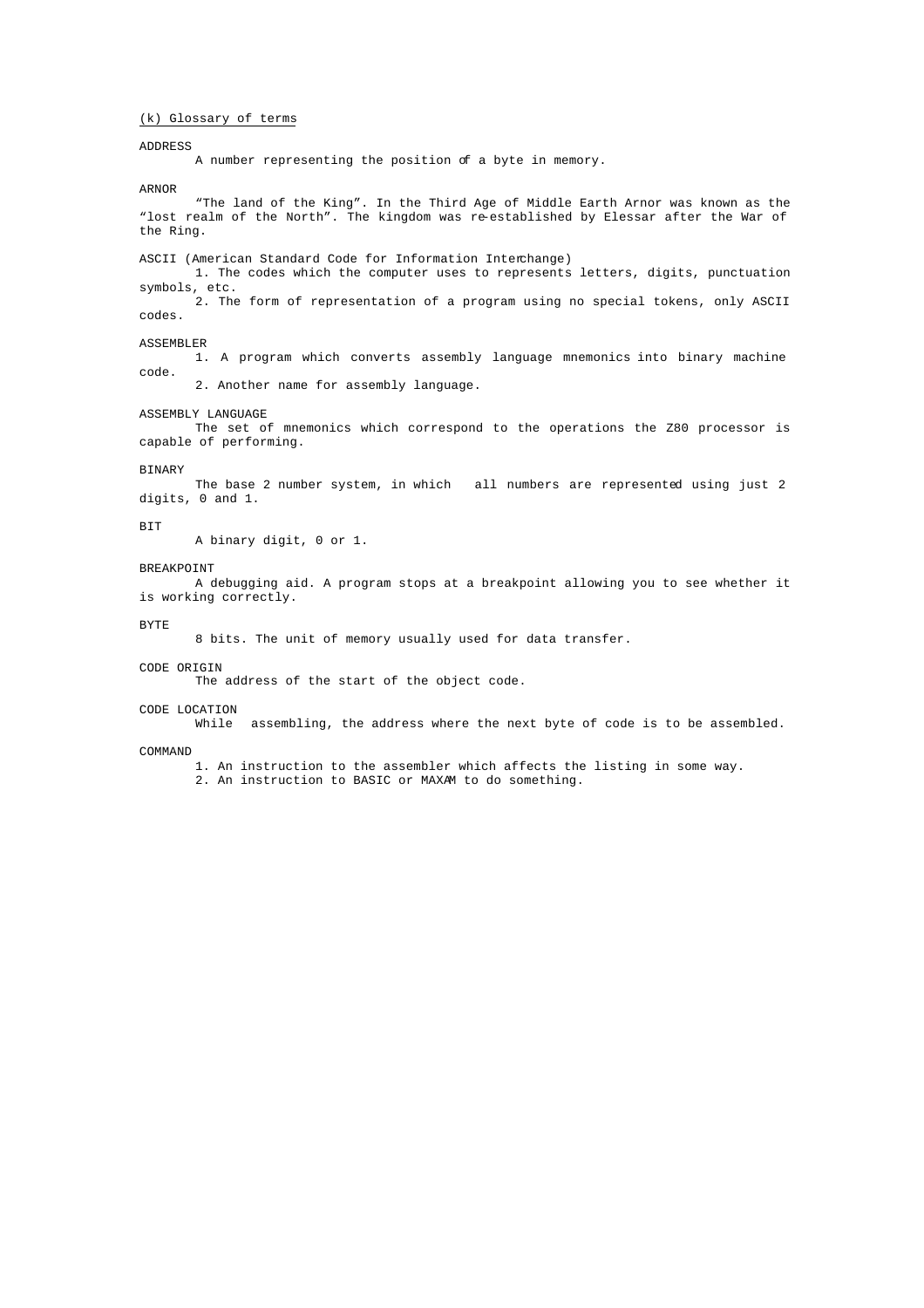CONDITIONAL ASSEMBLY A feature of the assembler which allows code to be assembled differently depending on the setting of variables. DELIMITER A special character which tells the computer where a string starts and ends. DIRECTIVE A instruction to the assembler which affects the object code in some way. DISASSEMBLE Convert binary machine code to assembly language mnemonics. ENTRY POINT The address to begin execution of a machine code program. EPROM (Erasable Programmable Read Only Memory) ROM which can be erased by ultra-violet light and used again. EXTERNAL COMMAND A command provided by one program (e.g. MAXAM) that can be used in another (e.g. BASIC). FIRMWARE 1. The operating system. 2. Any program contained in ROM. HEXADECIMAL (HEX.) The base 16 number system, where the letters A to F represent 10 to 15. IDENTIFIER A string of characters which is the name of a symbol. INSTRUCTION In the assembler, a Z80 mnemonic or a directive or a command. LABEL A symbol which represents a position within a program. LISTING The output produced by the assembler on the screen or printer, showing the source code, object code, and addresses at which the code has been assembled.

# LOWER ROM

The operating system ROM which resides between addresses 0 and &3FFF.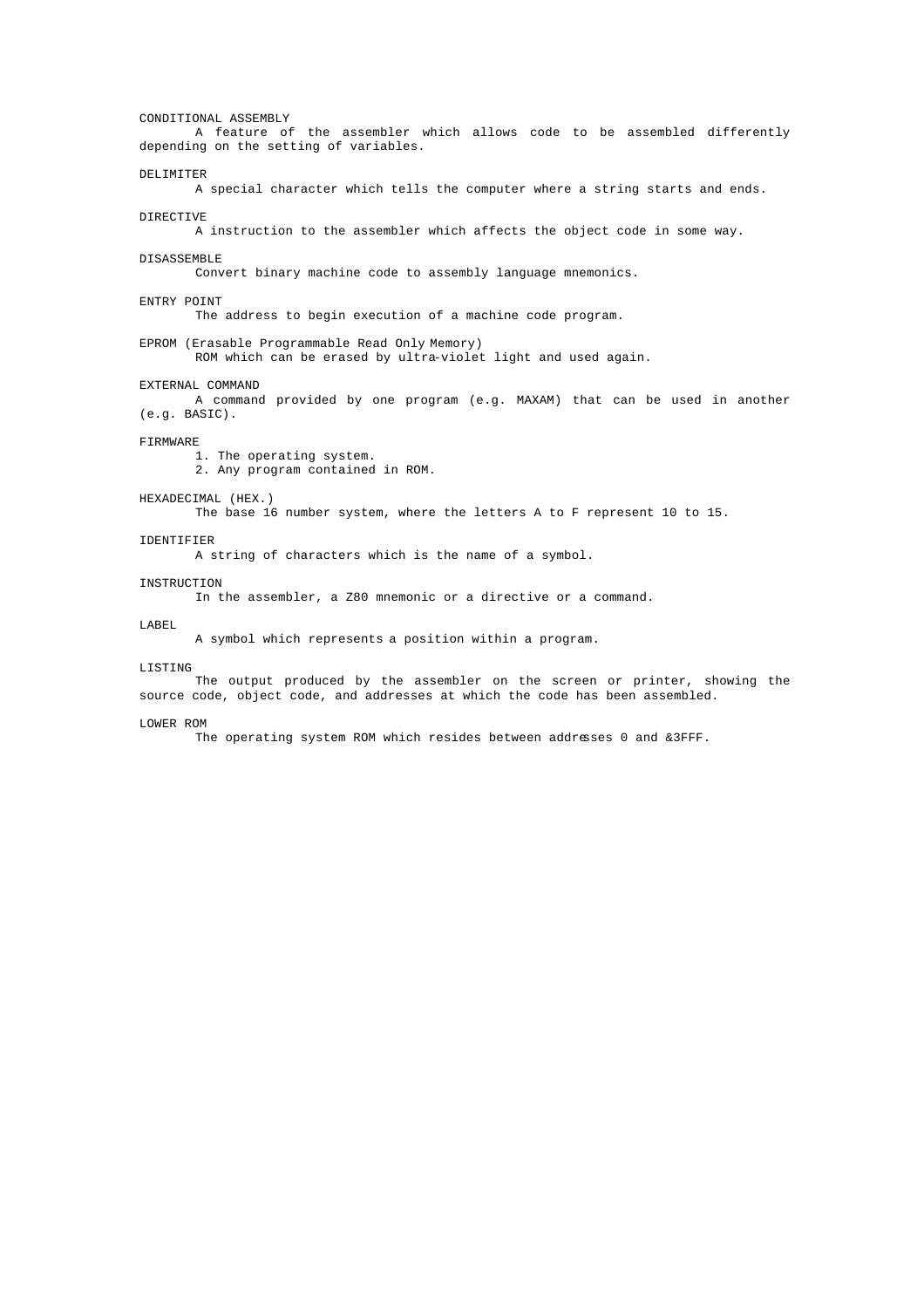MACHINE CODE A sequence of binary, numbers which the Z80 Processor interprets as simple operations. MARKER In the editor, a pointer to a particular location in the text. MNEMONIC A string of characters which represents a Z80 operation. OBJECT CODE The machine code program produced by the assembler. OPCODE The binary number representing a Z80 operation. OPERAND The data which an operation acts on, often a memory address. OPERATING SYSTEM The machine code program which accesses the hardware directly and is called by user programs using the jumpblocks. RAM (Random Access Memory) The main memory of the computer which can be written to and read from, of which the Amstrad CPC 464/664 has 64K. REGISTER A 1 or 2 bvte memory location within the Z80 processor which is accessed very, quickly, and is used by Z80 operations. RELOCATE Take a machine code program and change the address references throughout it so it will run at a different memory address. ROM (Read Only, Memory) Memory which can only be read from. The Amstrad CPC 464/664 has 32K on-board ROM containing BASIC and the firmware, the ROM version of MAXAM is supplied in a 16K EPROM. SIDEWAYS RAM Externally fitted RAM residing between address &COOO and &FFFF. It is very

useful for developing software for ROM because it behaves exactly like a ROM.

# SIDEWAYS ROM

An upper ROM fitted externally, e.g. AMSDOS, MAXAM.